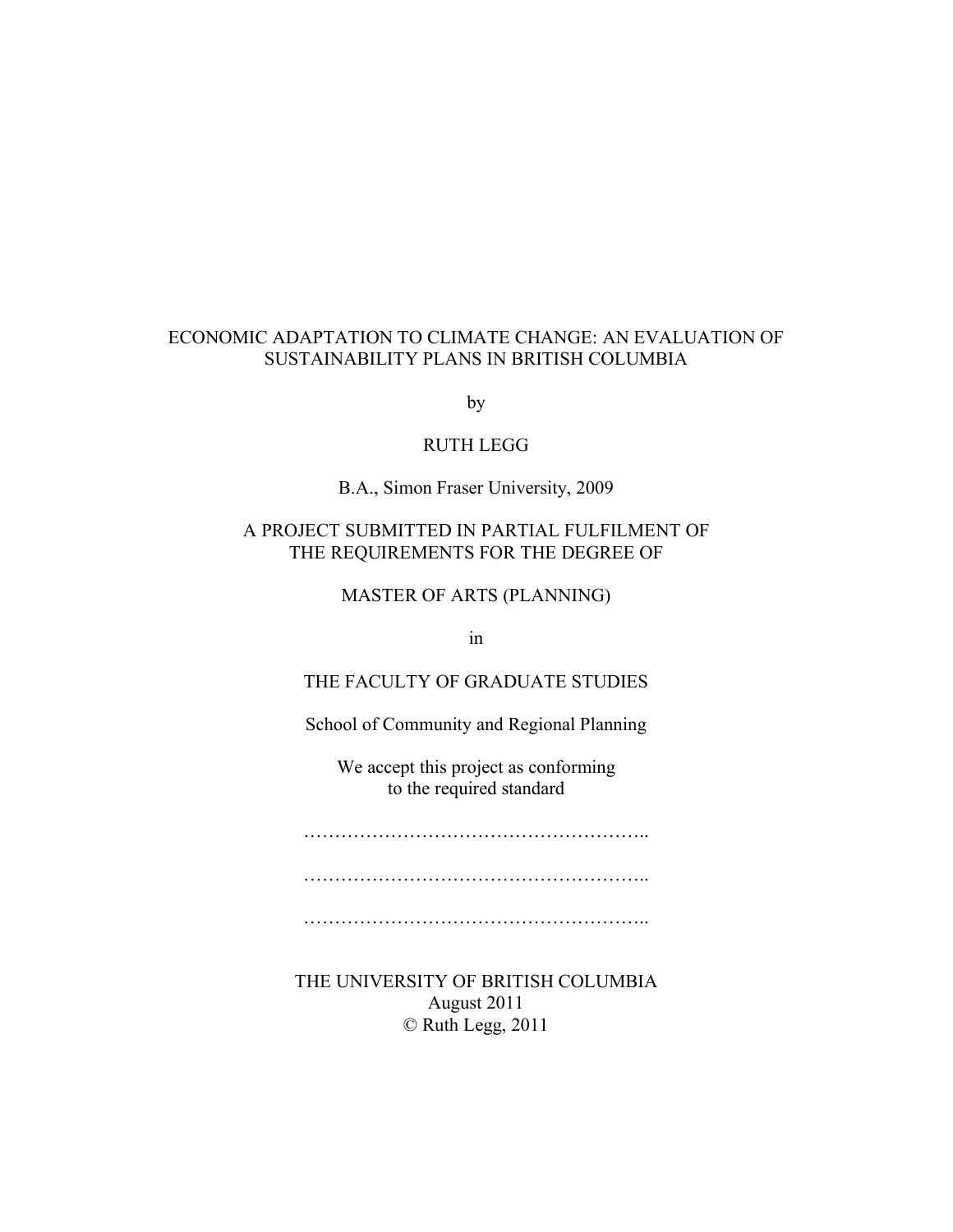# **Executive Summary**

The purpose of this project is to assess how municipalities and regional districts in British Columbia (BC) are incorporating economic adaptation to climate change in their sustainability plans. A literature review of the economic impacts of climate change in BC is used to inform an evaluation protocol for assessing the 26 local government sustainability plans in BC. Each item in the protocol is assigned a score of 0 if it is absent from the plan, 1 if it is mentioned in the plan, and 2 if it is included with depth in the plan. The protocol has four categories: facts, goals, policies, and actions.

Results of the evaluation reveal areas of both strength and weakness. Analysis of the 26 sustainability plans, as a whole, shows that the highest scoring areas are all found in the policy categories: building and infrastructure, food security, land use and zoning, natural resource management, and sustainable energy. The weakest areas in the plans come from various categories: economic development, not growth; internal workplace engagement; green collar jobs; financial commitment; and consequences of climate change.

The protocol evaluation results show that 18 out of 186, 10% of the municipalities and regional districts in BC, are planning well for the economic impacts of climate change, in at least one category. It is not surprising that the strongest areas of the plans fall in the policy category, as these are typically addressed in the well-established Official Community Plan (OCP) planning process. The weakest areas are typically either new aspects of planning not well established in practice (e.g. internal staff engagement on climate change actions), or controversial (e.g. economic development, not economic growth).

This research project is limited by some constraints. There is a degree of subjectivity to differentiating between a score of 1 and a score of 2 — most often, the difference between brevity and depth. This subjectivity is partially overcome by double coding, that is, two people code the same plan independently and compare scores. Double coding with a minimum consistency of 80% helps establish reliability. Framing can also present challenges: for example, some plans include initiatives with a climate change adaptation effect, but do not cite climate

1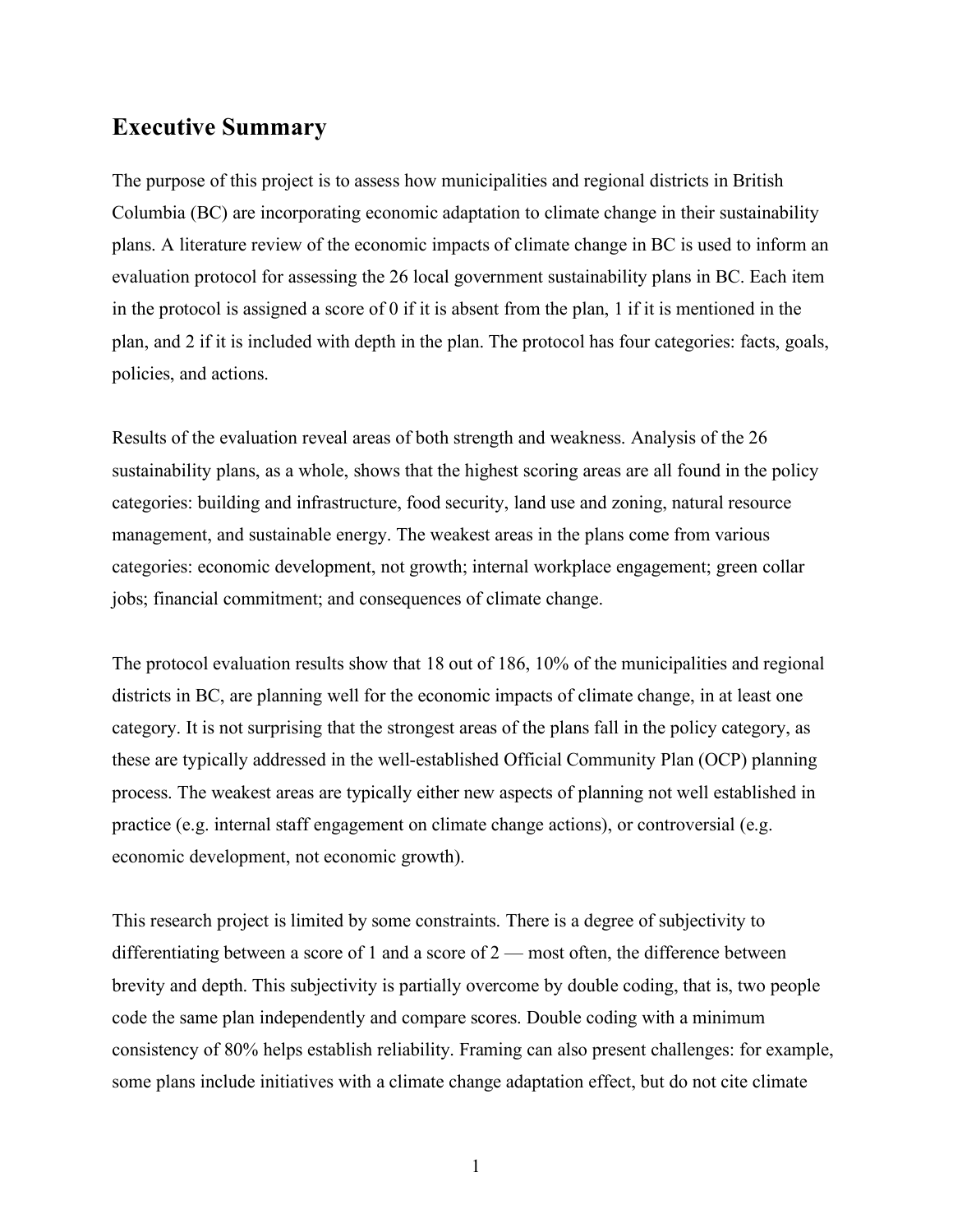change as the motive for the action. Finally, since sustainability planning is such a new endeavor for BC municipalities and regional districts, the range of plan types — frameworks, strategies, visions, charters — makes it somewhat difficult to compare plans by a single measure in the protocol, as each plan type has a slightly different purpose.

In conclusion, the results of this study can be grouped into two types of recommendations for local governments in BC. First, there are weaknesses in the plans that are politically palatable to improve upon. These include: engage staff on climate change actions, focus on green collar jobs, research the climate change consequences particular to the specific municipality or regional district. Second, there are weaknesses in the sustainability plans that will likely be difficult to act upon because they are politically controversial. These include: pursue only economic development and not economic growth, and make a firm financial commitment to sustainability. Notwithstanding, great gains can be made in preparing BC local governments for the economic impacts of climate change if they at least act upon the politically palatable set of recommendations resulting from this project.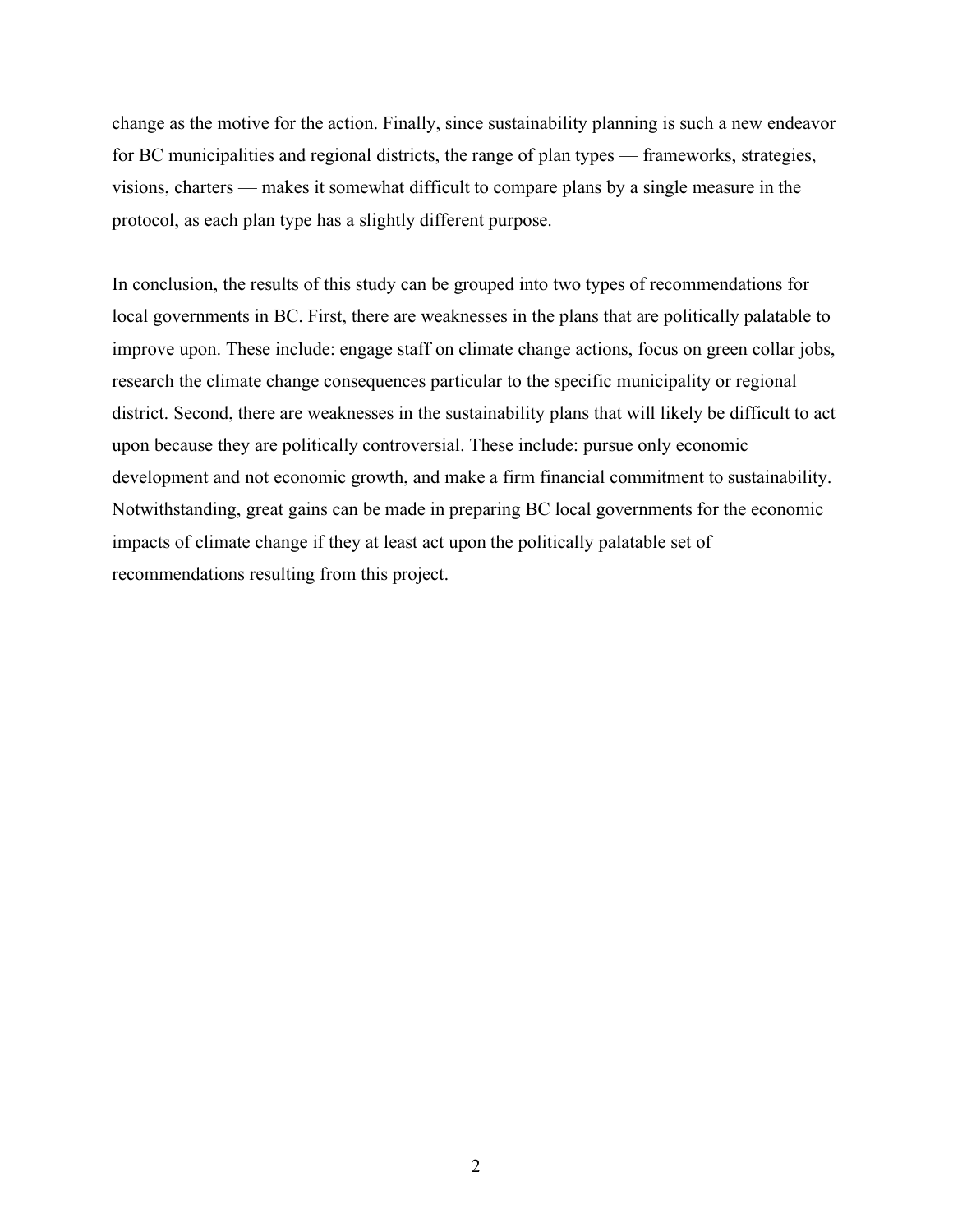# **Table of Contents**

| 1. Introduction                  |                                            | 5  |
|----------------------------------|--------------------------------------------|----|
| 1.1 Context                      |                                            | 5  |
| 1.2 Purpose                      |                                            | 6  |
| 2. Detailed Project Description  |                                            | 7  |
|                                  | 2.1 Research Problem and Premises          | 7  |
| 2.1.1                            | Climate Change and Ecological Limits       | 8  |
| 2.1.2                            | Peak Oil and Globalization                 | 9  |
| 2.1.3                            | <b>Economic Development Versus Growth</b>  | 9  |
| 2.1.4                            | <b>Ecological Economics and Resilience</b> | 10 |
| 2.1.5                            | Summary and Relevance of Premises          | 11 |
| 2.2 Literature Review            |                                            | 11 |
| 2.2.1                            | Climate Change and the Economy             | 11 |
| 2.2.2                            | <b>Planning Strategies</b>                 | 14 |
| 2.3 Methods                      |                                            | 18 |
| 2.3.1                            | Data Sources                               | 18 |
| 2.3.2                            | <b>Plan Quality Research</b>               | 19 |
| 3. Findings and Implications     |                                            | 20 |
| 3.1 Findings                     |                                            | 20 |
| 3.1.1                            | <b>Overall Findings</b>                    | 21 |
| 3.1.2                            | <b>Specific Findings</b>                   | 22 |
| 3.2 Implications                 |                                            | 24 |
|                                  | 3.2.1 Broad Implications                   | 24 |
|                                  | 3.2.2 Specific Implications                | 25 |
|                                  | 3.2.3 Limitations and Future Research      | 26 |
| 4. Conclusions                   |                                            | 27 |
| 4.1 Discussion                   |                                            | 27 |
| 4.2 Recommendations              |                                            | 28 |
| 5. References                    |                                            | 30 |
| 6. Appendix: Evaluation Protocol |                                            | 35 |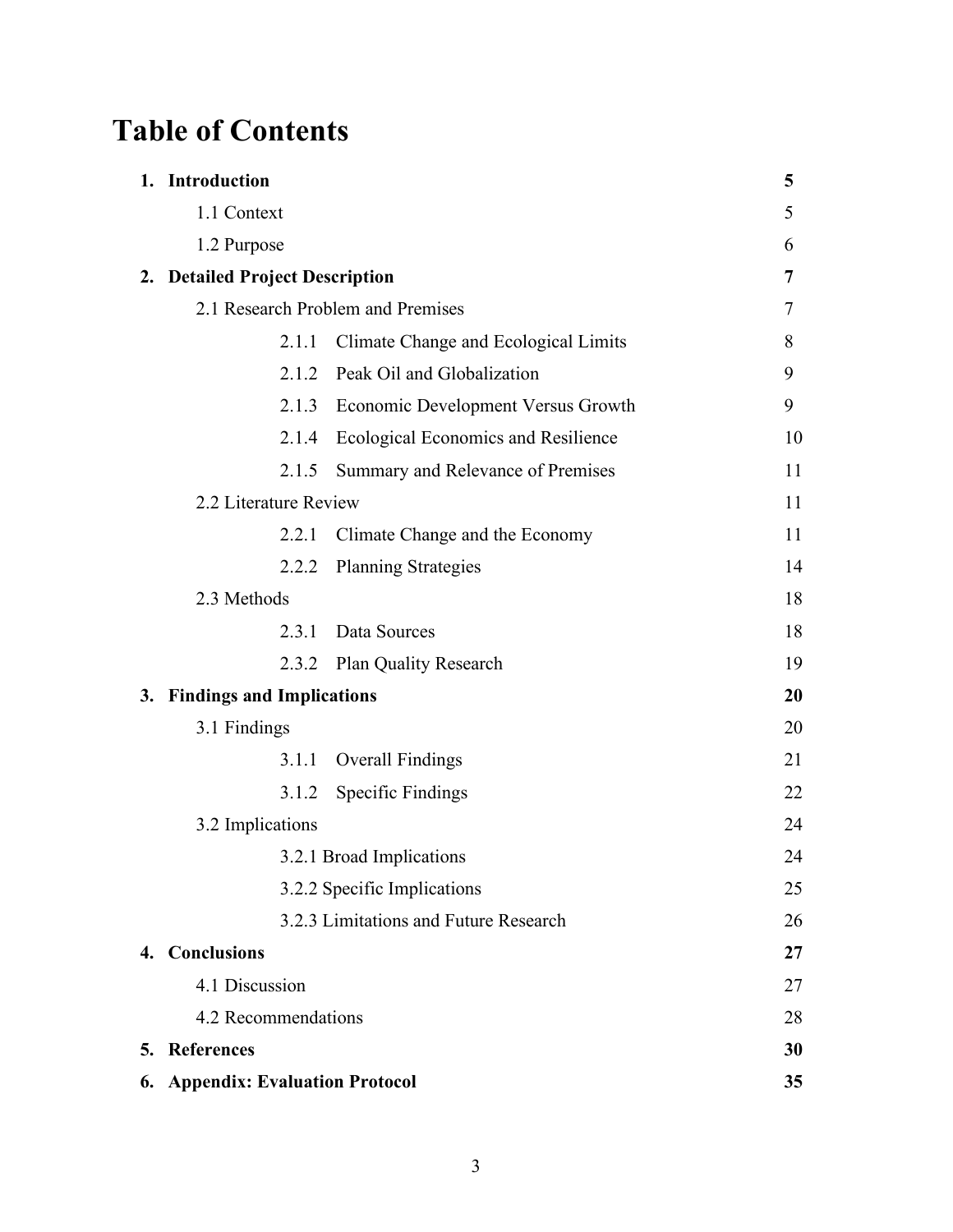# **Tables and Figures**

| <b>Table 1.</b> Data Sources: Sustainability Plans in BC | 19  |
|----------------------------------------------------------|-----|
| <b>Table 2.</b> Facts Score $\left(\frac{9}{0}\right)$   | 21  |
| <b>Table 3.</b> Goals Score $(\%)$                       | 21  |
| <b>Table 4.</b> Policies Score $(\%)$                    | 21  |
| <b>Table 5.</b> Actions Score $\left(\frac{0}{0}\right)$ | 21  |
| <b>Table 6.</b> Times Coded, Score 1 and 2 Aggregate     | 22. |
| <b>Table 7.</b> Times Coded, Score 1 and 2 Separate      | 23  |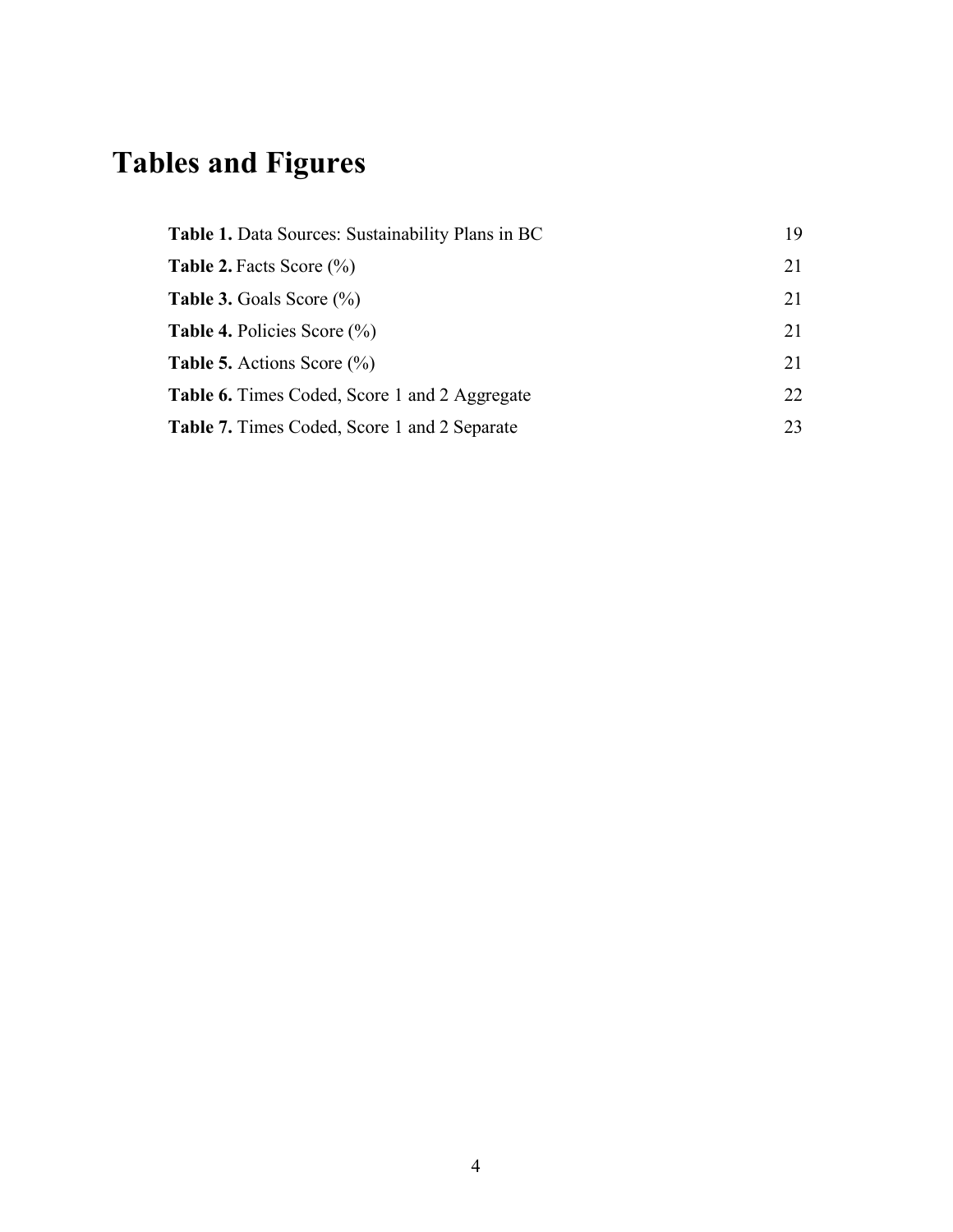# **Section 1. Introduction**

# **1.1 Context**

Human health, safety and quality of life are jeopardized by an over-abundance of greenhouse gas (GHG) emissions in the atmosphere. These growing concentrations of GHG emissions trapping heat in the atmosphere result in climate change — an average global temperature increase over time (Environment Canada, 2010). There is wide scientific consensus that GHG emissions generated by human activities are the chief source of average global temperature increases since the mid-20th century (IPCC, 2007). The Intergovernmental Panel on Climate Change (IPCC) affirms that, "warming of the climate system is unequivocal, as is now evident from observations of increases in global average air and ocean temperatures, widespread melting of snow and ice, and rising average sea level" (IPCC, 2007, p. 5). Furthermore, worst-case scenarios, predicted by the IPCC, are beginning to occur (Copenhagen Climate Science Congress, 2009), prompting scientists to suggest that GHG concentrations should be reduced to under 350 parts per million to avoid "runaway" climate change.

Mitigation and adaptation are two key strategies for responding to climate change. Climate mitigation refers to actions that aim to eliminate or decrease the hazards and risks posed by climate change, by reducing GHG sources (e.g. burning fossil fuels) and increasing GHG sinks (e.g. protecting rainforests). By contrast, climate adaptation refers to actions that aim to increase the capacity for adjusting to and coping with the inevitable consequences of climate change. Moreover, mitigation and adaptation are complementary but distinct strategies.

The bulk of municipal responses to climate change in British Columbia (BC) have focused on mitigation. Bill 27, for example, requires municipal Official Community Plans (OCPs) to set targets and create policies for GHG reduction. Yet, given that "warming of the climate system is unequivocal" (IPCC, 2007, p. 5), adaptation is simultaneously needed to increase human and ecosystem resilience as well as reduce vulnerabilities. While the Province of BC has published an adaptation strategy, it has not yet required municipalities to take action in climate adaptation. While municipal climate change adaptation in BC is equally important to climate change

5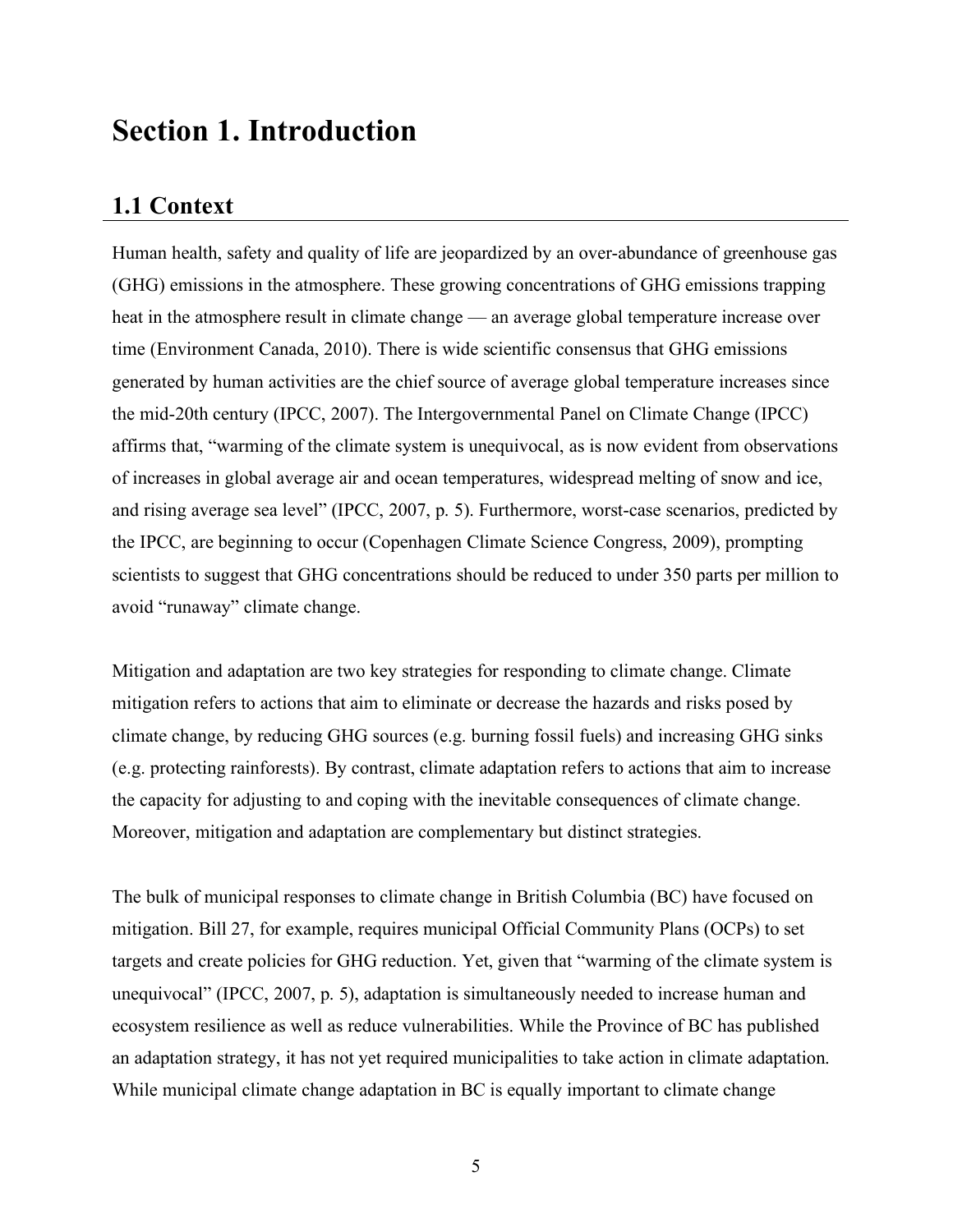mitigation, adaptation has received less provincial attention thus far. This project contributes to the research gap in climate change adaptation in BC by examining whether local governments are *voluntarily* taking climate change economic adaptation actions through sustainability planning.

The government of BC loosely refers to a need for research in "climate sensitive sectors" (Province of BC, 2010, p.2) in their adaptation strategy, but the local government role in effectively responding to climate change impacts on regional economies remains relatively unexplored. The adaptation strategy gives examples of how BC's economy has been affected by climate change: the mountain pine beetle's affect on the forest industry, drought intensity increases affecting the agricultural sector, as well as unprecedented rates of wildfire affecting property values and the forest industry (Province of BC, 2010). Many climate change impacts take place outside municipal jurisdictions, but nonetheless affect local governments. For example, residents of BC municipalities and regional districts who work in agriculture or forestry sectors may face job uncertainty or job loss due to climate change impacts on these sectors. Other climate change impacts, such as increased flooding risk affecting agricultural areas or sea level rise affecting costal communities, occur directly within local government jurisdictions.

# **1.2 Purpose**

The 26 local government sustainability plans in BC are non-binding public documents created by local governments that provide a framework, vision, strategy and/or charter for defining and working towards sustainability. They are a fairly new development in planning practice within BC; the first sustainability plans were written in 2007. Sustainability plans are distinct from, but may complement, OCPs. The practice and process for developing OCPs, by contrast, is not as recent and OCPs' contents cover a wider scope than sustainability plans — OCPs strive to comprehensively address the various roles and responsibilities within the jurisdiction of local government.

Although OCPs are comprehensive and broader in scope than sustainability plans, they do not eclipse the need for sustainability plans. The specific and unique scope of sustainability planning — distinct from OCP planning — is to take an *integrated* approach to planning social, economic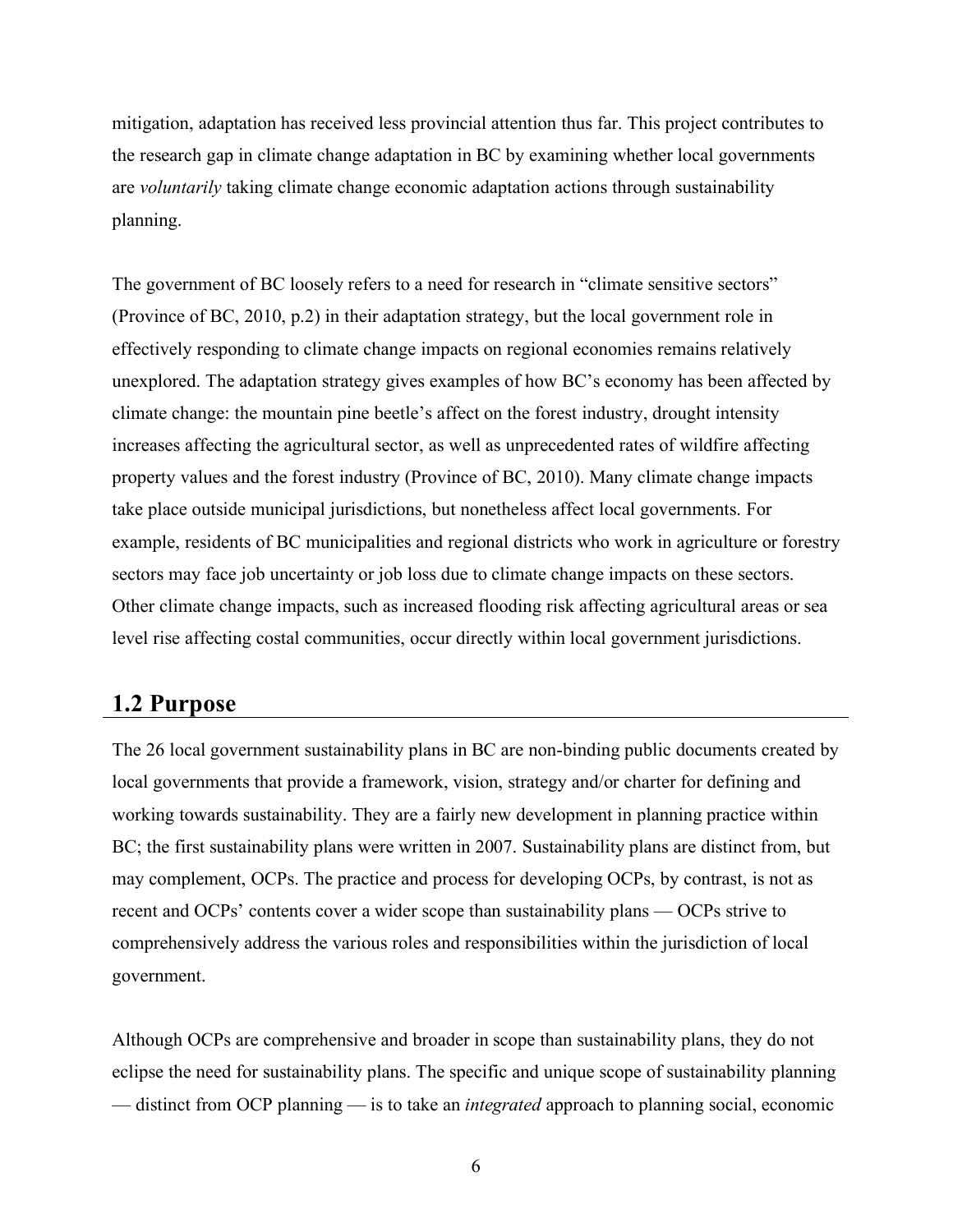and ecological systems, linking global issues (e.g. climate change) to local actions (e.g. mitigation and adaptation). While non-binding in their current form, BC sustainability plans can be important for strategic planning, accountability, citizen engagement, collaboration, and policy guidance. They declare to the public that the local government is concerned about and planning for sustainability — defining the common values that compel citizens to participate in community planning. The sustainability plan is long-term in its vision and objectives, but may include short- and long-term goals, targets, and timelines. Strategically, it provides an overarching direction and framework for incorporating sustainability principles into decisionmaking, policy creation and other plans. The sustainability planning process may also serve as an impetus for collaboration between the public, private and non-profit sectors — that share similar sustainability concerns, interests and objectives. Moreover, this project focuses on sustainability plans because planning for the economic impacts of climate change requires the *integrated* and *collaborative* approach that the word sustainability most often implies, combining economic, ecological and social objectives.

Through evaluating sustainability plans, this project contributes to answering the following questions: (1) How many municipalities and regional districts in BC have sustainability plans? (2) How well do these sustainability plans address the economic impacts of climate change? The purpose of this project is to assess whether and to what extent municipalities and regional districts in BC are incorporating economic adaptation to climate change in their sustainability plans.

# **Section 2. Detailed Project Description**

# **2.1 Research Problem and Premises**

Four sets of concepts and assumptions underpin this project. These are: (1) climate change and ecological limits, (2) peak oil and globalization, (3) economic development versus economic growth, and (4) ecological economics and economic resilience.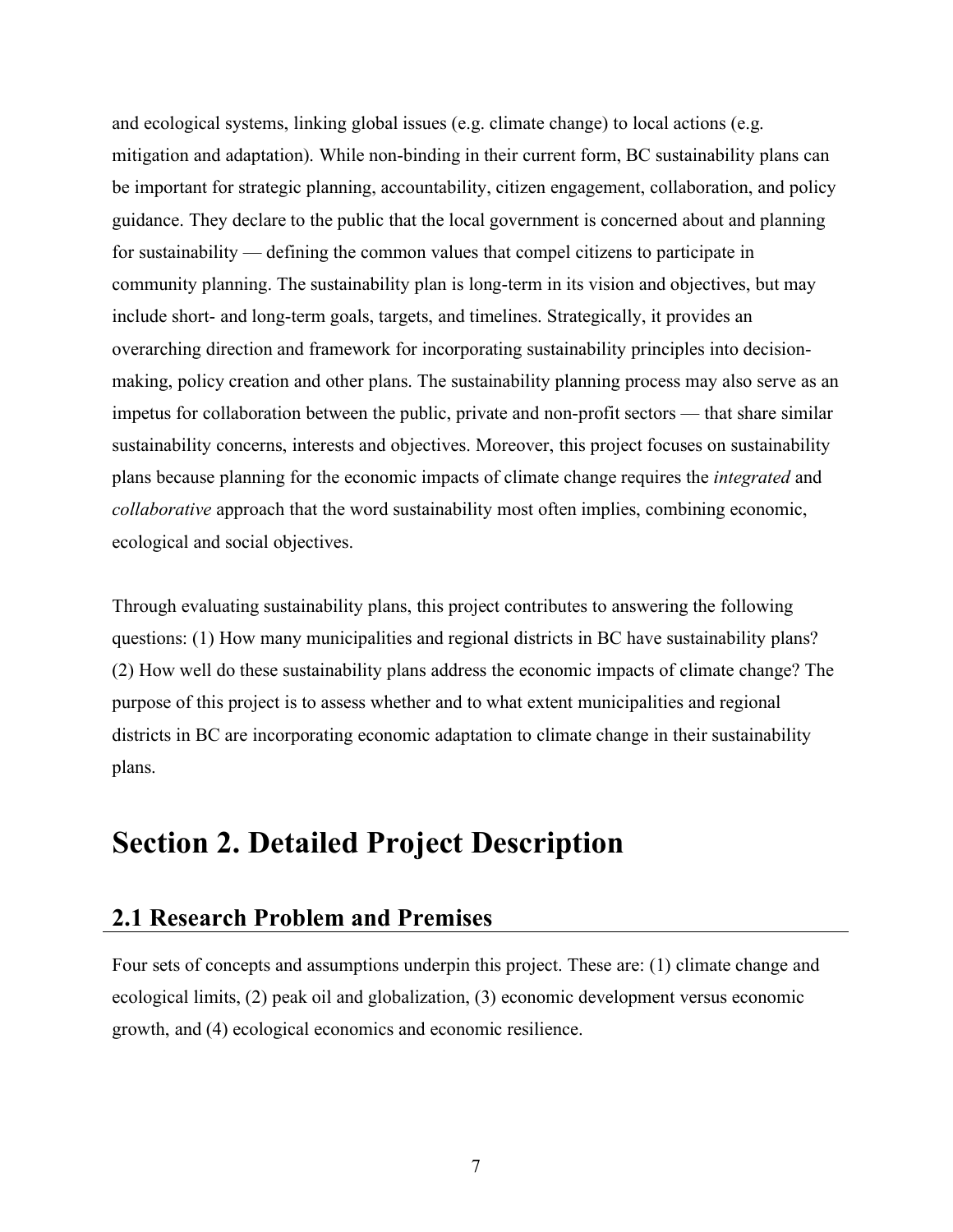#### **2.1.1 Climate Change and Ecological Limits**

If municipalities and regional districts in BC are to adapt to the economic impacts of climate change through sustainability planning, the nexus between economic development and ecological systems must be scrutinized. A consensus of scientists around the world link the generation of GHG emissions by humans to climate change (Union of Concerned Scientists, 1992) — and these emissions are commonly linked to large-scale industrial economic growth. To halt the degradation of ecosystem services that are essential to human well-being (Union of Concerned Scientists, 1992; Rees, 2008) will require a new way of thinking about municipal and regional planning. This project's qualitative evaluation of economic adaptation to climate change in BC sustainability planning provides a baseline and framework upon which municipalities and regional districts can build. Understanding the relationship between economic development and climate change is essential if we hope to create local government policies helping us to live sustainably within ecological limits.

In the context of economic sustainability, it is important to acknowledge that neoclassical economics<sup>1</sup> does not account for ecological limits—the notion that the earth has a finite set of natural resources and waste assimilation capacity, performing functions that are irreplaceable by human-made capital. As Rees (1991) notes, neoclassical economics assumes "that human made and natural assets are substitutes and that biological assets (e.g. forests) can rationally be liquidated through 'development' as long as subsequent investment in manufactured capital (e.g. machinery) provides an equivalent endowment to the next generation" (p. 1325). The question of capital substitutability — whether manufactured and natural capital can be substituted for one another in the assets handed on from generation to generation  $\frac{1}{\sqrt{2}}$  is imperative to economic development policy decisions because it influences the allocation, distribution, and scale of resource throughput. This project takes the position that all natural and human-made capital must be maintained *separately* and without substitution (Victor et al., 1995). <sup>2</sup> Whereas the neoclassical economics view is that the *aggregate* of manufactured and natural capital should

<sup>&</sup>lt;sup>1</sup> Neoclassical economics is an approach to the study of economics that focuses on the relationship of rational individuals to market supply and demand — ways in which people maximize profit and utility. Neoclassical economics is relevant to a discussion of sustainability planning because it does not account for ecological limits and is incompatible with many of the principles guiding sustainability.<br><sup>2</sup> Natural capital refers to the ecosystem goods and services necessary to sustain human life. Human-made capital

refers to manufactured and technological goods and services that generate economic activity.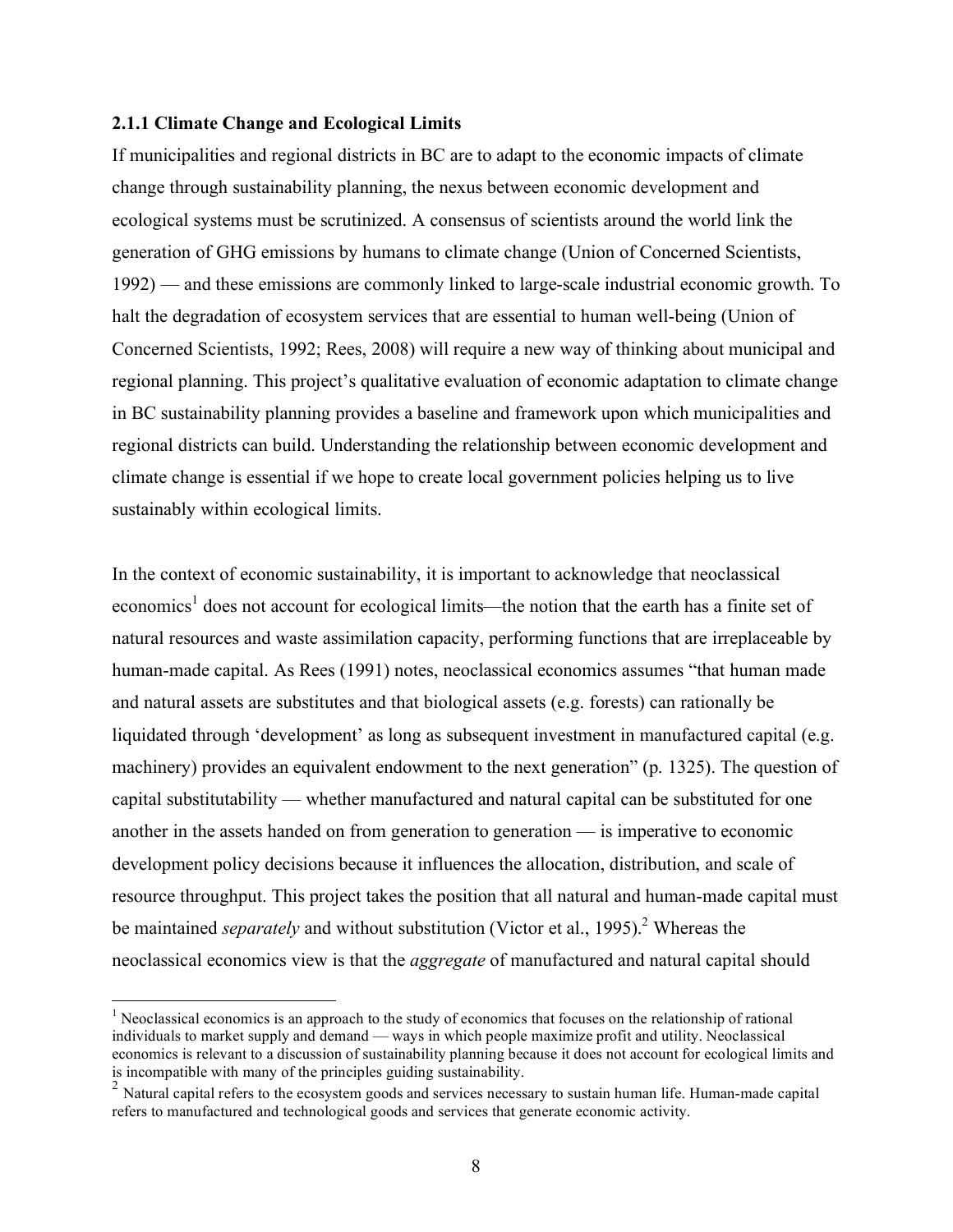remain constant between generations. The prevalence of neoclassical economics is relevant to this project because it underpins the industrial growth paradigm. This paradigm supported vast industrial and manufactured capital creation throughout the  $21<sup>st</sup>$  century, which also generated large quantities GHG emissions, contributing to climate change.

#### **2.1.2 Peak Oil and Globalization**

Petroleum is used to power many of the amenities on which municipalities and regional districts depend and the services they provide. However, the widening gap between supply and potential demand for oil globally (Hall & Day, 2009) may create considerable supply and price challenges. Even the International Energy Agency (IEA), which denied peak oil for many years, has now publicly acknowledged that the global rate of conventional oil extraction is in decline, having peaked in 2006 (IEA, 2010). Declining fossil fuel reserves will likely constrain energy use. In the words of Peter Victor (2008), "not only is suburbia threatened by the prospect of much higher energy prices, [but] entire economies are at risk, particularly those dependent on energy imports to keep going" (p. 33-34). Recognizing physical limits to resource availability (e.g. fossil fuels) and waste absorption capacity (e.g. carbon sink forests) emphasizes the need for municipal economic development policy makers to critically examine energy sources, efficiency, supply and demand. Sustainability plans are the means by which policy makers can both acknowledge and respond to these issues through developing climate change mitigation and adaptation action plans, goals and targets — coupled with economic resilience strategies.

#### **2.1.3 Economic Development Versus Growth**

In neoclassical economics, the economy is abstracted from the natural world. This is a common assumption. As Peter Victor (2008) points out, "we are accustomed to talking about the economy as a separate, identifiable component of our society" (p.34). The separateness assumption reflects the neoclassical economics' "circular flow of exchange value" (Daly, 1991, p. 195), in which income is circulated between producers and consumers in the form of goods, services, wages, rent and dividends (Sloman, 1999). However, as Rees (2002) highlights, the circular flow model completely fails to include the energy and material throughput that requires ecological resources input and waste output. It is impossible to examine the relationship between the economy and ecosystems using the circular flow model because it is self-referencing and isolated (Daly, 1991).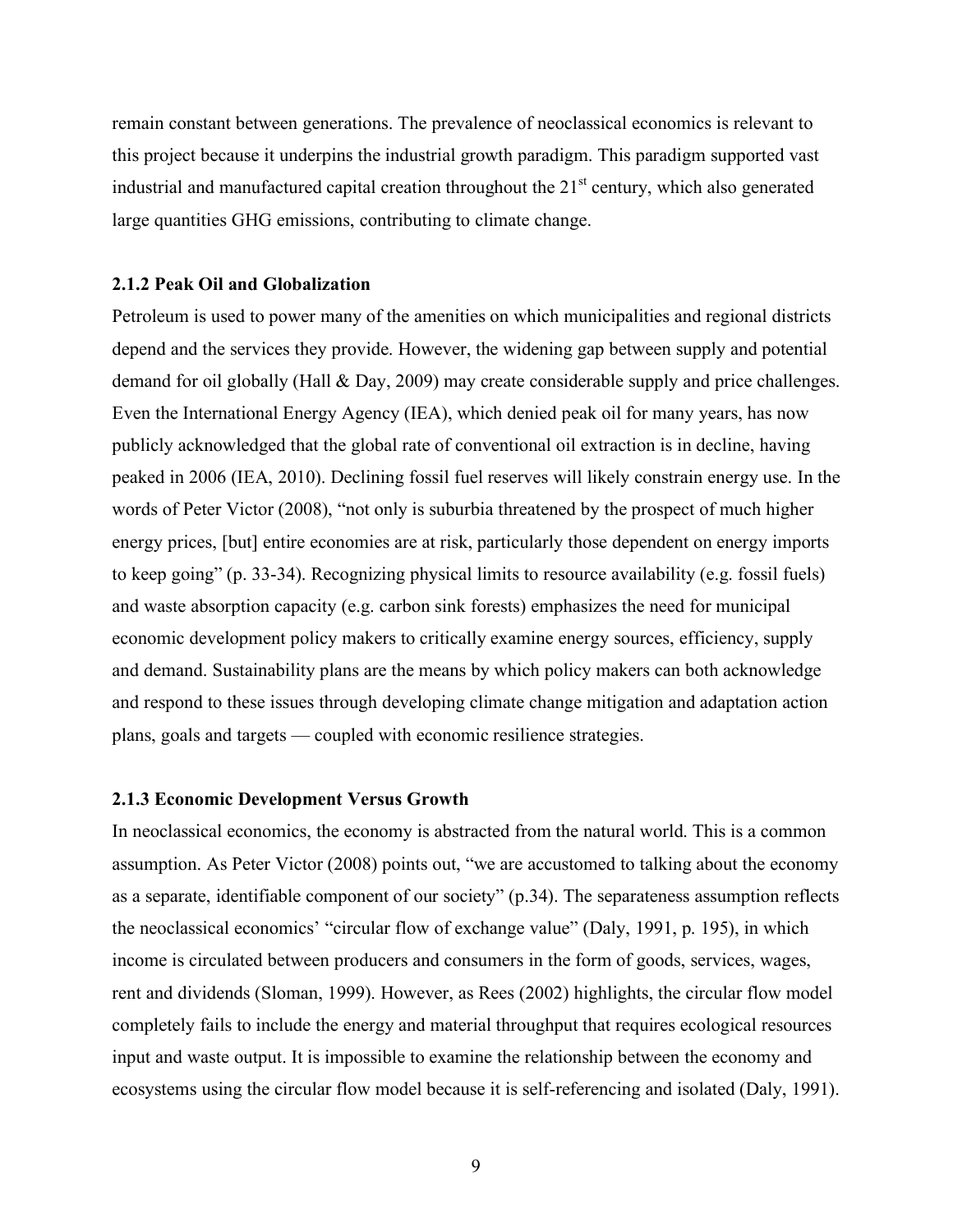Missing from the circular flow model is the economy's dependence on a linear flow of material and energy: the economy's function rests upon resource extraction and waste assimilation from the ecosphere. Indeed, while the ecosphere can function perfectly well without the economy, the economy is inextricably dependent on the ecosphere.

Acknowledging both the economy's dependence on the ecosphere and ecological limits are the starting points from which we can distinguish economic development from economic growth. Economic development refers to becoming qualitatively better (without necessarily getting bigger); whereas economic growth refers to becoming quantitatively bigger (without necessarily getting better) (Victor, 2008). As Victor (2008) explains, economic growth "occurs when an economy is increasing its use of materials, and economic development occurs when the same quantity of materials is used to achieve more desirable [i.e. quality of life] goals" (p.26). The difference between economic development and growth can be a somewhat counter-intuitive concept: quality of life, for example, is often related to economic growth at a local, isolated scale. However, taking into account global ecological limits, the quality of life increases associated with economic growth are only short-term and limited to a certain number of people — ultimately sacrificing the global ecosystem services on which human life depends (i.e. clean air, water, land). As such, a premise of this project is that adapting to the economic impacts of climate change means pursuing economic *development,* as opposed to growth.

#### **2.1.4 Ecological Economics and Resilience**

This project takes an ecological economics approach, as an alternative to a neoclassical economics framework. As such, the focus is on the interdependence between BC's economies and natural ecosystems. In the context of climate change adaptation, it is also useful to introduce the concept of economic resilience. Sharing a definition with Briguglio et al. (2009), economic resilience is here defined as "the policy-induced ability of an economy to withstand or recover from the effects of [climate change] shocks" (p.229). If economic resilience is the goal, this project advances the idea that sustainability planning — because of its integration of economic, ecological and equity objectives — is a useful policy-making process for achieving that goal.

10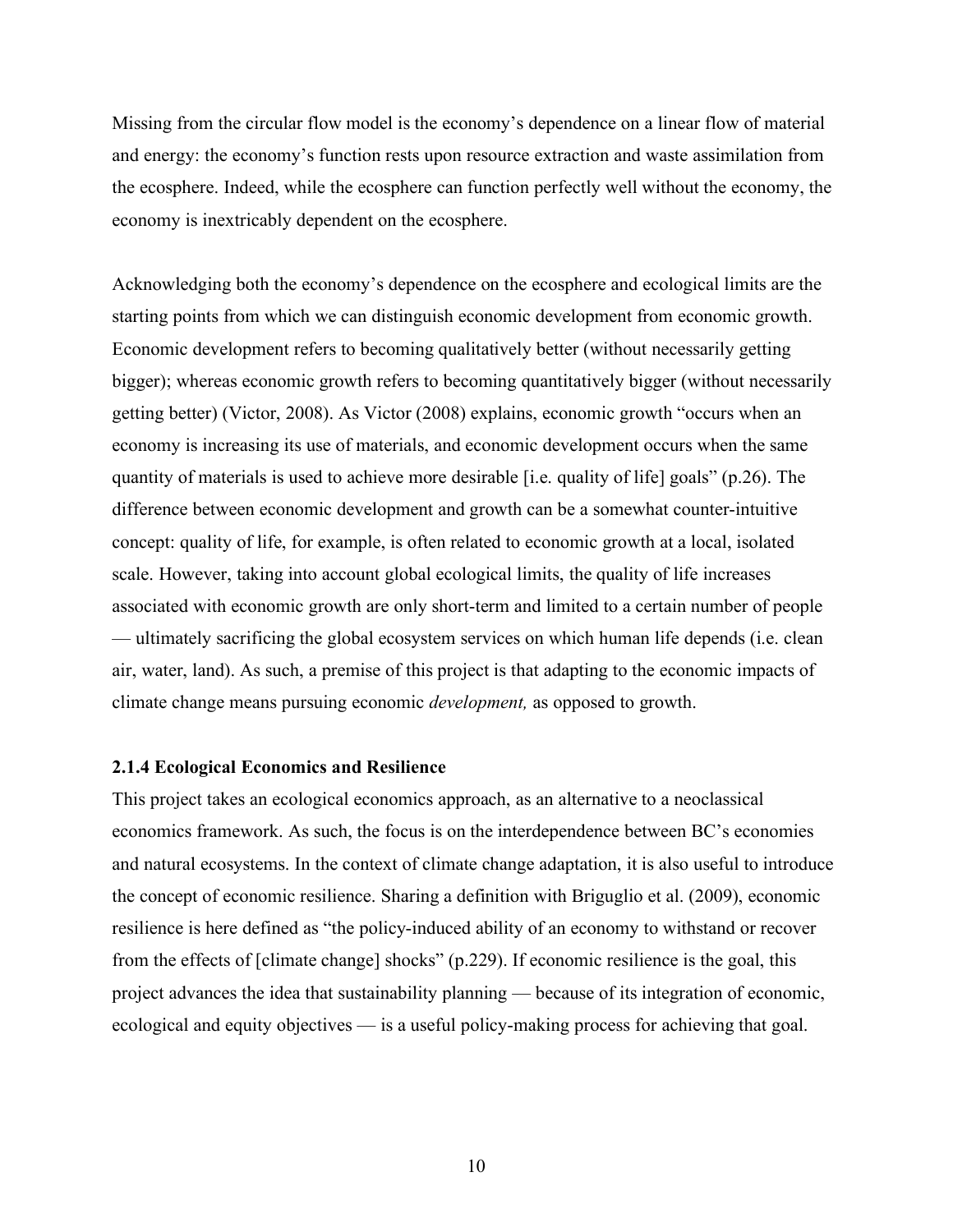#### **2.1.5 Summary and Relevance of Premises**

The preceding premises inform this project's evaluation protocol for BC sustainability plans in numerous ways. Sustainability plans with an effective economic adaptation strategy for climate change acknowledge both the planet's ecological limits and distinguish human-made capital (most often associated with GHG emission generation, contributing to climate change) from natural capital (the ecosystem life-support services upon which we depend). These plans should take into account peak oil and offer a strategy for decreasing the economic dependency on a finite and diminishing supply of fossil fuels. Likewise recognizing the economy' s dependence on the ecosphere, it is important for sustainability plans to acknowledge the difference between economic development and economic growth — and plan for the former. Finally, BC sustainability plans should plan to adapt to the economic impacts of climate change by defining what economic resilience means to their specific local government and how they can increase their capacity to withstand and bounce back from potential impacts.

# **2.2 Literature Review**

Two bodies of literature are relevant to the topic of how BC municipalities are addressing the economic effects of climate change in their sustainability plans. These inter-related subjects are literature on: (1) the anticipated economic effects of climate change in BC and (2) the appropriate planning strategies for responding to these climate change effects.

#### **2.2.1 Climate Change and the Economy**

The Province of BC's Adaptation Strategy (2010) outlines many of the effects climate change has had on the BC economy. The strategy emphasizes three main economic effects likely related to climate change that have been experienced to date: (1) the mountain pine beetle's impact on forestry, (2) the impact of seasonal droughts on agriculture and water use, and (3) the impact of extensive wildfires on safety and forestry. These three key impacts are supported by academic literature on climate change in BC—with the additions of changes to Pacific salmon production and increased flooding risk.

**PINE BEETLE:** The mountain pine beetle infestation has affected over 14.5 million hectares of forest from 1990 to 2008 (Province of BC Adaptation Strategy, 2010). The climate change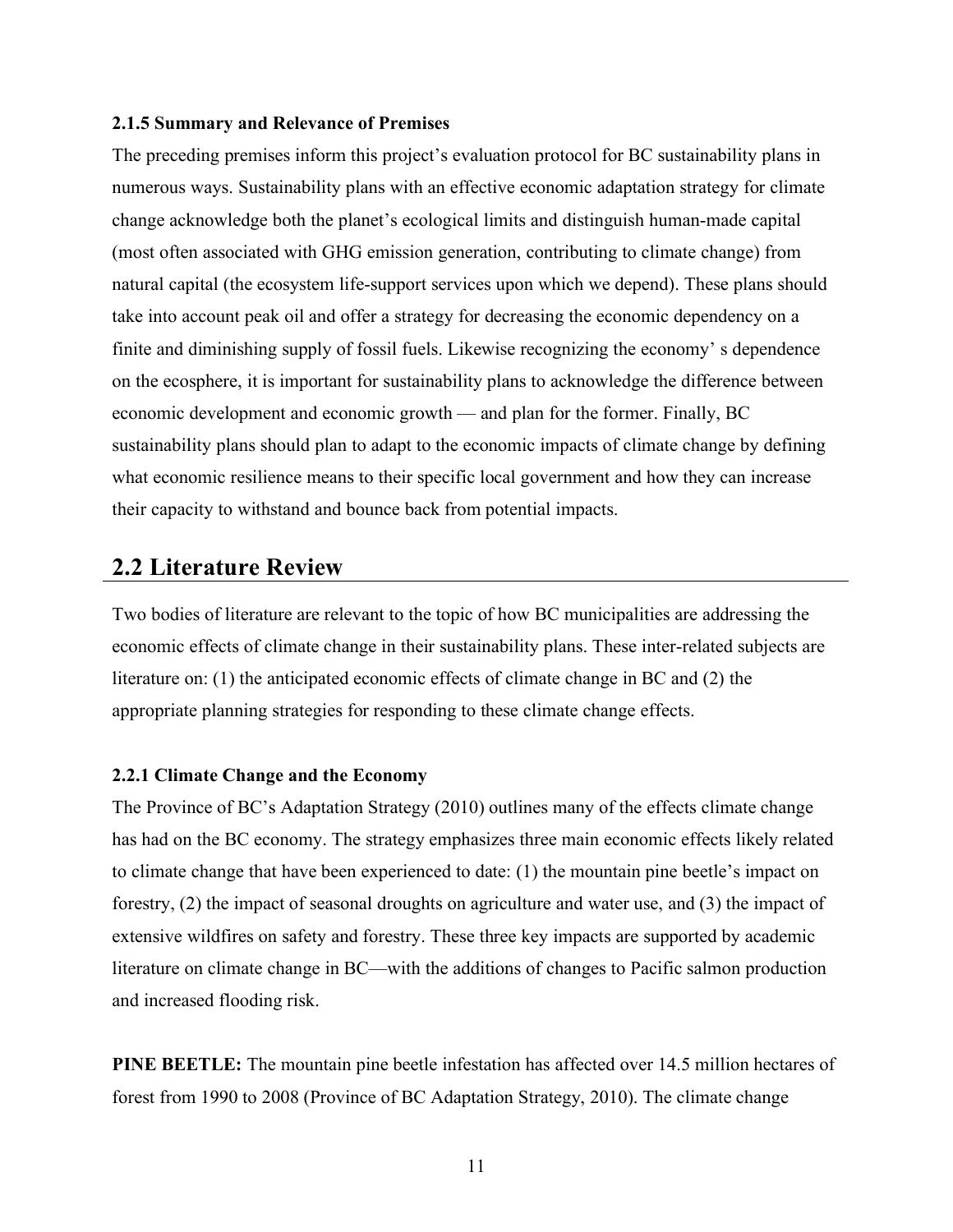trigger is believed to be warm winters. Effects include ecosystem changes and job losses in forestry-dependent local economies and BC's economy as a whole. Carroll et al. (2003) use climactic modeling and extensive mapping to confirm that the rapid spread of the mountain pine beetle in BC is due to changes in climate, most notably a continued warming. If the warming trend continues, the pine beetle will be able to expand to the north and east and in higher elevations within BC. Kurz et al. (2008) highlight that the cumulative affect of the mountain pine beetle in BC will have a significant impact on BC's carbon sink capacity, due to loss of forest. Kurz et al. (2008) estimate that 270 mega tonnes (Mt) of carbon will lack a carbon sink because of the forest depletion from 2000-2020, due to the mountain pine beetle. (270 mega tonnes of carbon is equivalent to the annual emissions of "52.8 million passenger cars" [EPA, 2011].) Unanticipated impacts of climate change, such as insect outbreaks, have a significant affect on the ability of forests to absorb and store carbon in the atmosphere. Moreover, the pine beetle infestation is an example of how climate change, in combination with low economic diversity, can result in job losses, lost provincial economic activity and lost carbon sink capacity. Carbon sinks are also relevant to economic resilience. For example, local governments can help create a low-carbon-emitting local economy through balancing industrial land-use zoning (often carbon creating) with zoning for increased vegetation and green space in the city (carbon sinks).

**DROUGHTS:** Extreme seasonal droughts—experienced most notably in 2003 and 2009—are the second key climate change impact affecting the BC economy (Province of BC Adaptation Strategy, 2010). The economic impact is primarily felt in the BC agricultural sector, dependent on irrigation supplies. The challenge is in both ensuring residents have access to basic water needs, as well as maintaining viability of agricultural production. Janmaat (2010) notes that climate change will affect the timing as well as the mix of precipitation patterns, requiring flexible adaptation. Gayton (2008) cites climate predictions that show average annual BC temperatures increasing by 1-4° C by 2100, as well as average annual precipitation rising by approximately 20%. The BC Agriculture Climate Change Plan (2010) states that "it is likely that climate change will increase uncertainty and the [financial] costs associated with weather damage of BC's agricultural operations … many farms [in BC] are experiencing increasing input costs and pressure from global commodity prices" (p.13). Agricultural adaptation strategies have not been researched as thoroughly as strategies for other sectors in BC (BC Agriculture and

12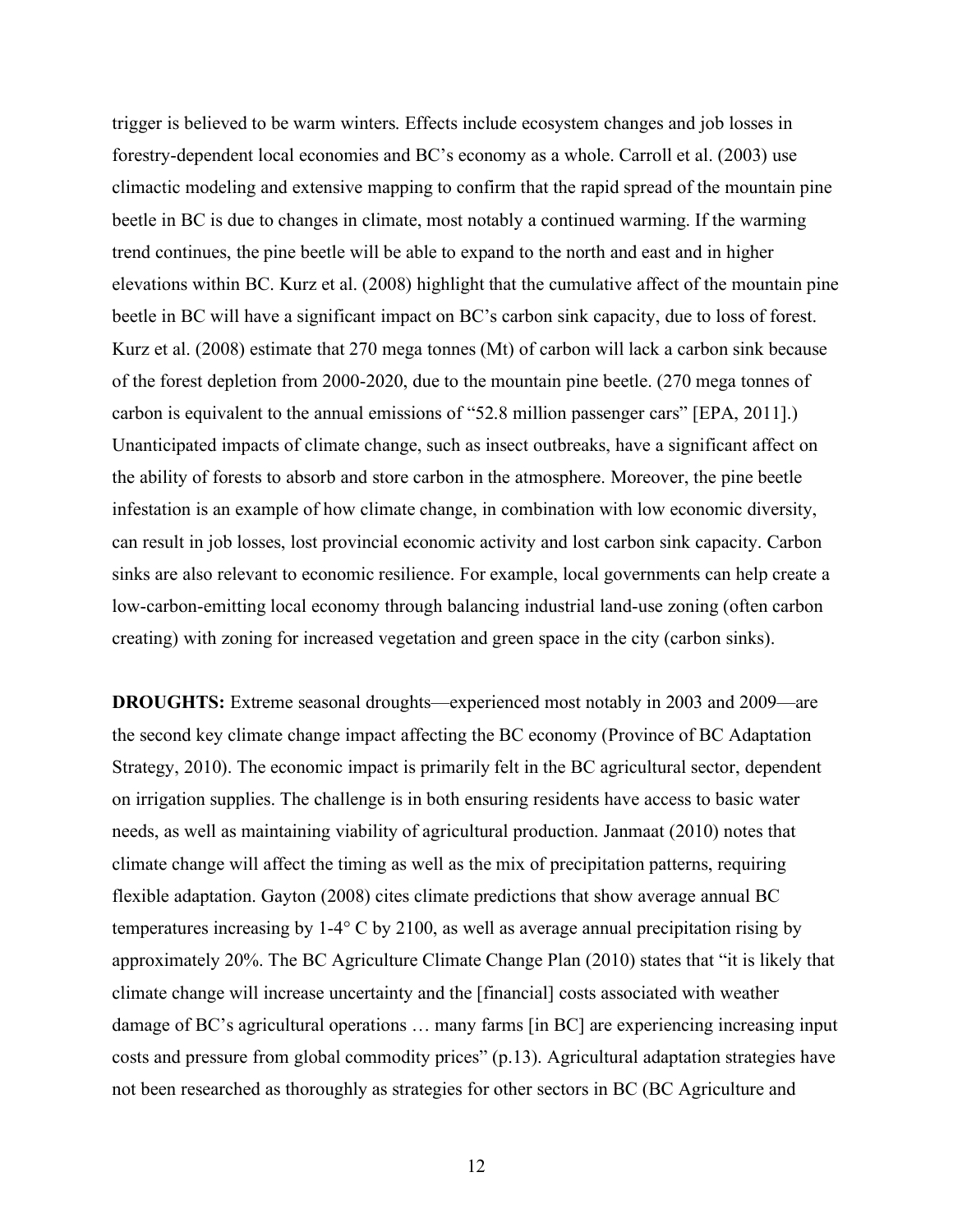Climate Change Plan, 2010). Local governments can include food security and water resource management strategies in their sustainability plans to foster adaptation to increased drought likelihood.

**WILDFIRE:** The most expensive and dangerous wildfire seasons recorded—in 2003 and 2009—are connected with an ongoing trend of intense, long wildfire seasons in BC (Province of BC Adaptation Strategy, 2010). Economic impacts include damages to public infrastructure and private property. Climate change is predicted to spur synergistic effects between insects (such as the pine beetle); dry, hot climate; and wildfire (Fleming et al., 2002). A variety of changes in forest management are called for to deal with expected synergistic climate change effects on wildfire. These include: prioritizing forest protection, based on economic and social value (Stocks et al., 1998); changing the structure of the forest (increasing spacing of trees, limiting number of dead trees and debris) to decrease fire damage (Dale et al., 2001); creating landscapes that reduce fire risk through methods such as harvesting and regeneration; and promoting the recovery of forests after wildfires (Wheaton, 2001). Local governments can use zoning strategies — articulated in their sustainability plans — as well as education and outreach to account for and decrease the risk of wildfire damage to residential, private, and public property in the municipality or regional district.

**FISHERIES:** Gayton (2008) notes that climate predictions show there will likely be significant hydrological changes in BC, affecting numerous ecosystems — in particular, fish production. A study by Mantua et al. (1997) confirms that changes in the Pacific Basin climate correspond with striking variations in salmon production in the same region. Nelitz et al. (2007) claim that climate change brings a unique set of challenges for pacific salmon survival that necessitates action by governments and local communities. Nelitz et al. (2007) emphasize adaptive management for fisheries, due to the difficulty in accurately predicting climate change impacts. The economic impact of uncertain fishery production may impact employment and First Nations with strong cultural and sustenance dependency on salmon. Municipalities and regional districts that are dependent on a fishery industry can and should create strategies, in their sustainability plan, for diversifying their economy.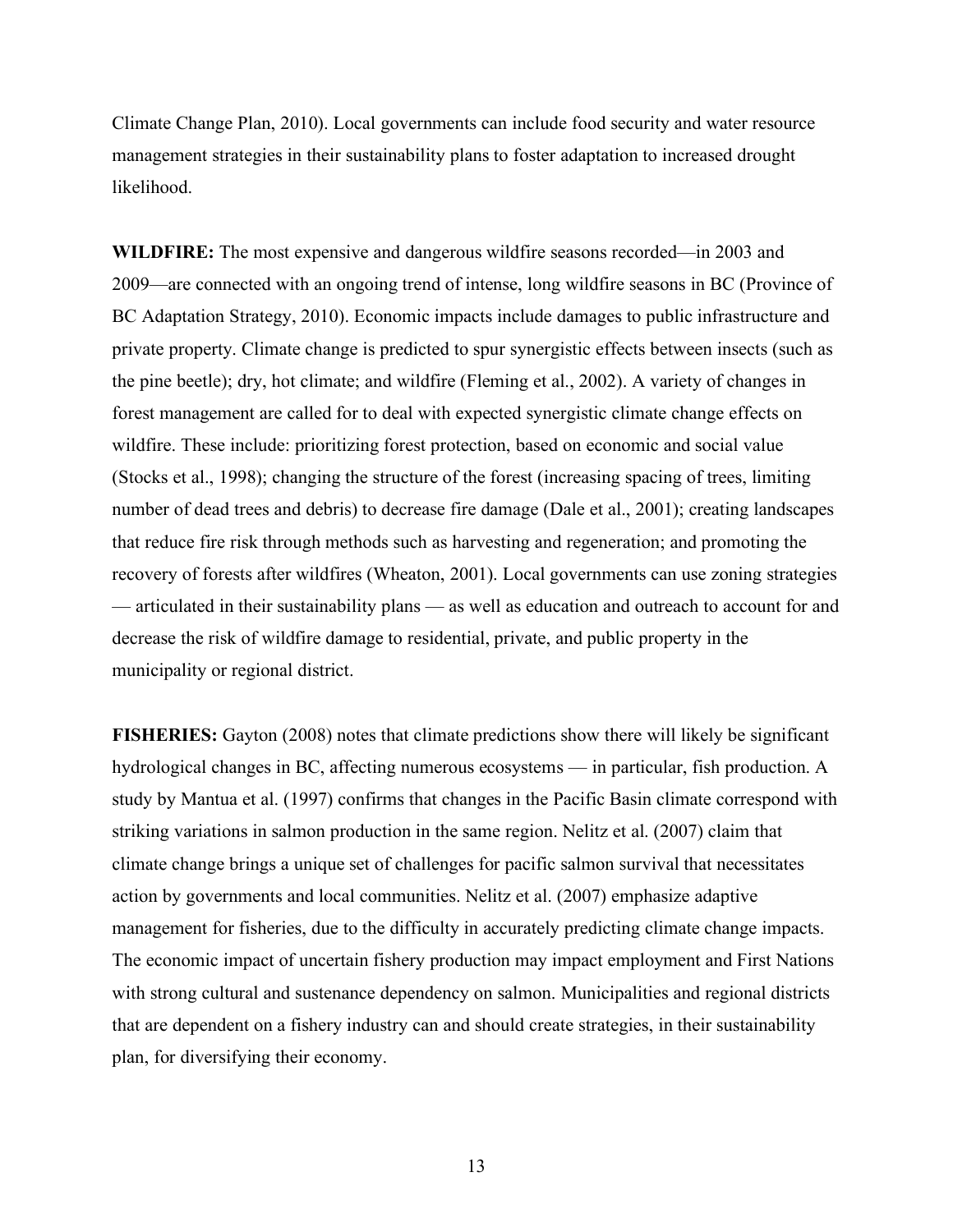**FLOODING:** Flooding occurrences are likely to increase with climate change due to more frequent extreme weather and sea level rise (Province of BC Adaptation Strategy, 2010). Gayton (2008) notes that earlier spring thawing, due to warmer average annual temperatures, will likely also increase the risk of flooding in BC. Many strategies are needed to accommodate a rise in flooding risk, including amending building codes and public infrastructure, based on climate predictions, to ensure any current or future infrastructure investments will withstand future environmental conditions. A study by Loukas & Quick (1999) found that the timing, magnitude, volume, frequency, and duration of flooding in BC will likely vary significantly from watershed to watershed, emphasizing the need for localized planning. To decrease risk of damages due to flooding, local governments can conduct comprehensive flood risk analyses and apply their land use zoning appropriately (deterring development in these areas). A local government sustainability plan would ideally articulate flooding risk related to climate change and the avoidance strategies in place.

#### **2.2.2 Planning Strategies**

Academic literature on municipal and regional district planning strategies for economic adaptation to climate change covers four main areas. These are: (1) the planning tools available to local governments in adapting to climate change, (2) the optimal opportunities for creating change, (3) how to create resiliency to the economic impacts of climate change, and (4) the barriers that local governments face in adapting to climate change.

**PLANNING TOOLS:** Dodman (2009) examines GHG emissions in cities by sector and the associated tools available to municipalities for responding to climate change. These include: land use zoning, public transportation, setting emission reduction targets and enforcing industry regulation. Dodman (2009) notes that density in cities also creates economies of scale that open opportunities for clean technology development, waste management, and cost-effective mass transit. Benefits of responding to climate change include: cost savings, better health and safety and economic opportunity. For example, local governments can plan for economic adaptation to climate change in the energy sector by collaborating with education and research institutions to develop transportation infrastructure and clean energy technology that reduce dependency on fossil fuels and help diversify a resource-based economy. Collaboration and research is also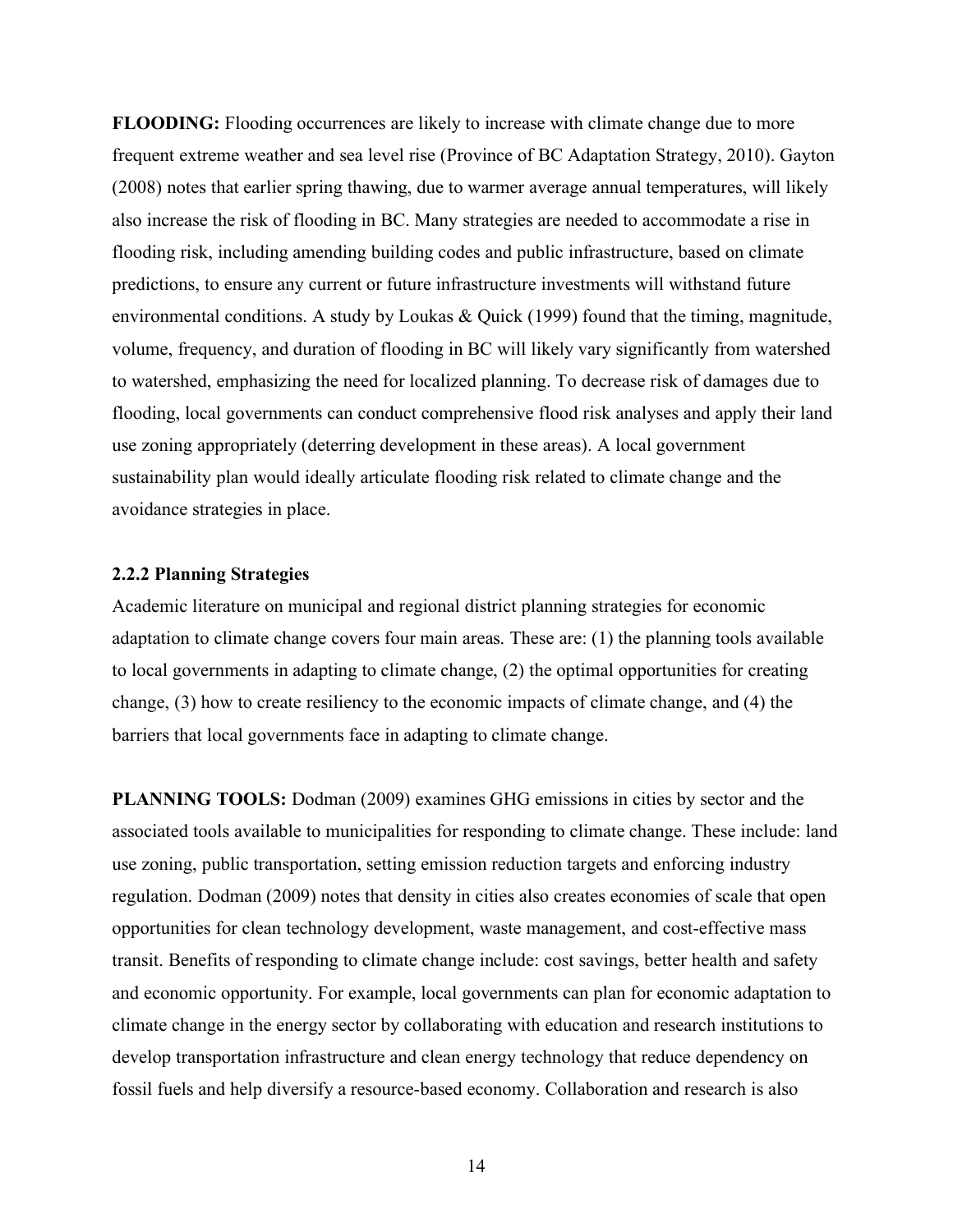needed at the municipal level to ensure infrastructure is capable of handling increased stresses such as reservoirs' capacity for changes in weather patterns or transmission lines' ability to withstand power surges and shortages.

**OPPORTUNITIES:** In their guidebook for how Canadian communities can adapt to climate change, Bizikova et al. (2008) suggest that local governments should focus on planning opportunities to integrate climate change adaptation and mitigation strategies. These key opportunities include: "when infrastructure is upgraded; when development plans or other plans come up for regular review; when assessments are undertaken as part of a wider sustainability review; and before service providers are forced to act by a sudden event or mounting maintenance costs" (p.7). Bizikova et al. (2008) further emphasize how climate change's effect on infrastructure should be a major economic concern for local government: the 2003 North American power outage, for example, cost approximately \$10 billion US.

Mazza (2002) emphasizes a growing need for regional strategies in creating economic opportunities for adapting to and mitigating climate change. He claims that clean energy technology spurs economic development because it is attractive to potential investors. The clean energy market, including generation and efficiency developments, is estimated to be \$3.5 trillion over the next two decades (Mazza, 2002) — creating opportunities for both urban and rural communities, since many technologies require a large landscape (e.g. wind turbines).

The Factor 10 Institute describes the concept of "Factor 10" as a sustainability target for opportunities in clean technology investment. Ten is the average factor by which industrialized countries should dematerialize their economies and increase resource productivity, according to the Factor 10 Institute. These calculations are based on meeting the world-wide per capita consumption allocation in order to live within ecological limits (Factor 10 Institute, 2008). Factor 10 is relevant to economic adaptation to climate change because by helping to create a more *efficient* economy (rather than a bigger economy), local governments can simultaneously work towards decreased dependency on fossil fuels (local economic resilience) as well as increases in jobs and decreases in GHG emissions.

15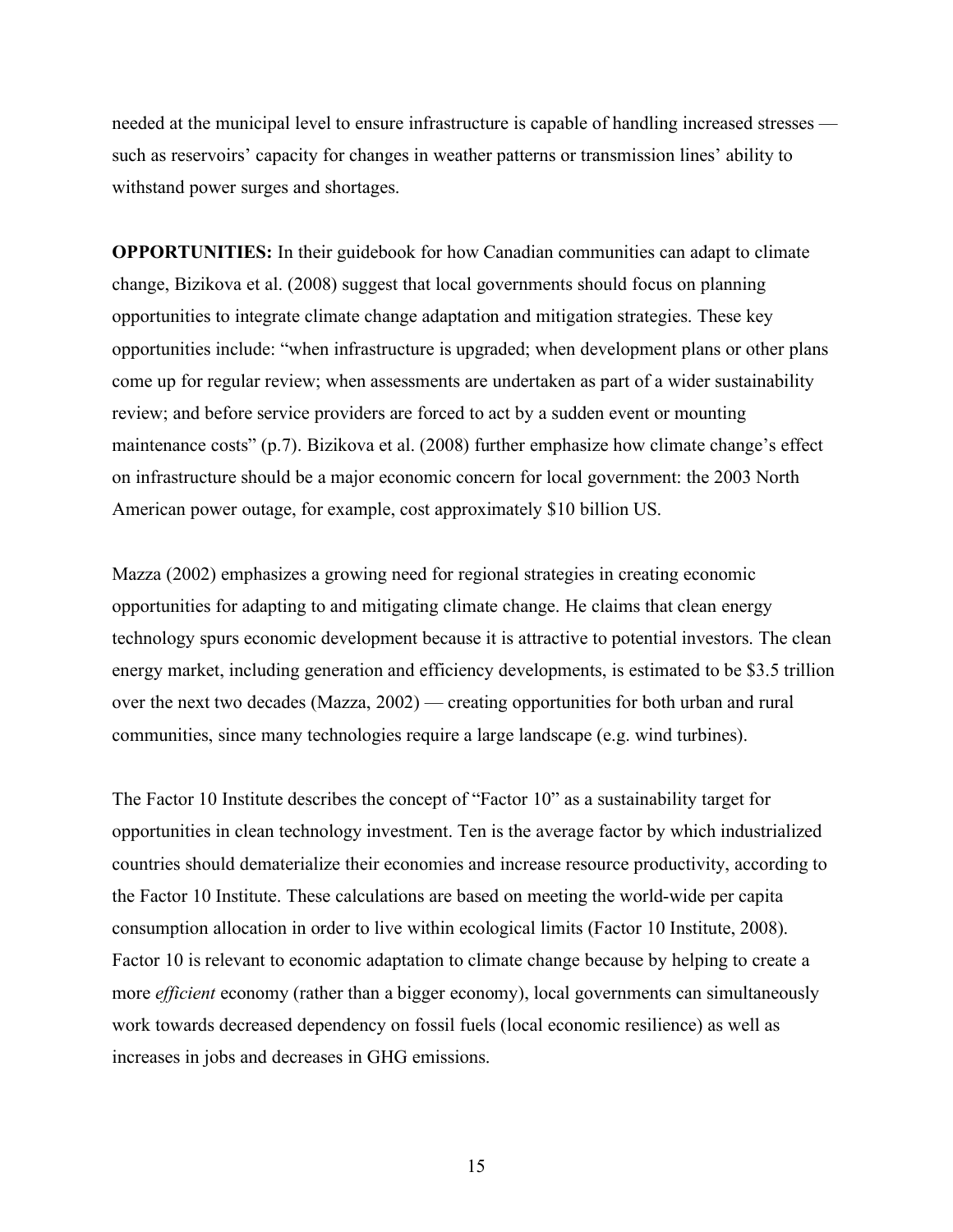**RESILIENCY:** Resiliency is the ability to bounce back or recover from shocks, such as those from climate change. Resilient communities share certain characteristics. Newman et al. (2009) suggest that there are seven main aspects of a resilient city. These are: powering urban areas with renewable energy; becoming carbon neutral; converting to small-scale power, waste and water systems; providing food locally and integrating with urban infrastructure; moving from linear to circular closed-loop systems for efficiency in energy and material throughput; creating a broad understanding of renewable energy to foster sense of place; and designing urban areas for sustainable transportation.

Expanding on themes raised by Newman et al. (2009), Bizikova et al. (2008) describe communities best equipped for climate change adaptation. These resilient and prepared communities have strong social networks and cohesion, making them able to support one another in times of change. They are diverse economically and have diverse household incomes, which make them financially resilient to industry fluctuations. They are educated in emergency preparedness, participate in local governance, regularly maintain their local infrastructure collaboratively and have adequate health services in close proximity.

Social capital is imperative to economic resilience. Zeemering (2009) suggests that explicitly including equity and social capital objectives in economic goals is critical to achieving a sustainable economy. Creating a micro-credit program, establishing a living wage, and delivering neighborhood-based services are examples of integrating economic and social objectives. Social capital plays a major role in the job finding process, especially in rural or economically strained communities (Matthews et al., 2009). Creating new jobs close to where residents live helps facilitate social cohesion, as less time is spent in transportation, and reduces GHG emissions from automobile use.

The voluntary sector can be critical in supporting such programs with integrated equity and economic objectives. Bruce et al. (1999) find that most of the voluntary groups they surveyed feel they are making valuable contributions to the local economy as well as to their community's social well being. The voluntary organizations that participated in the study typically provide indirect services, such as Chambers of Commerce or business associations. Some also provide

16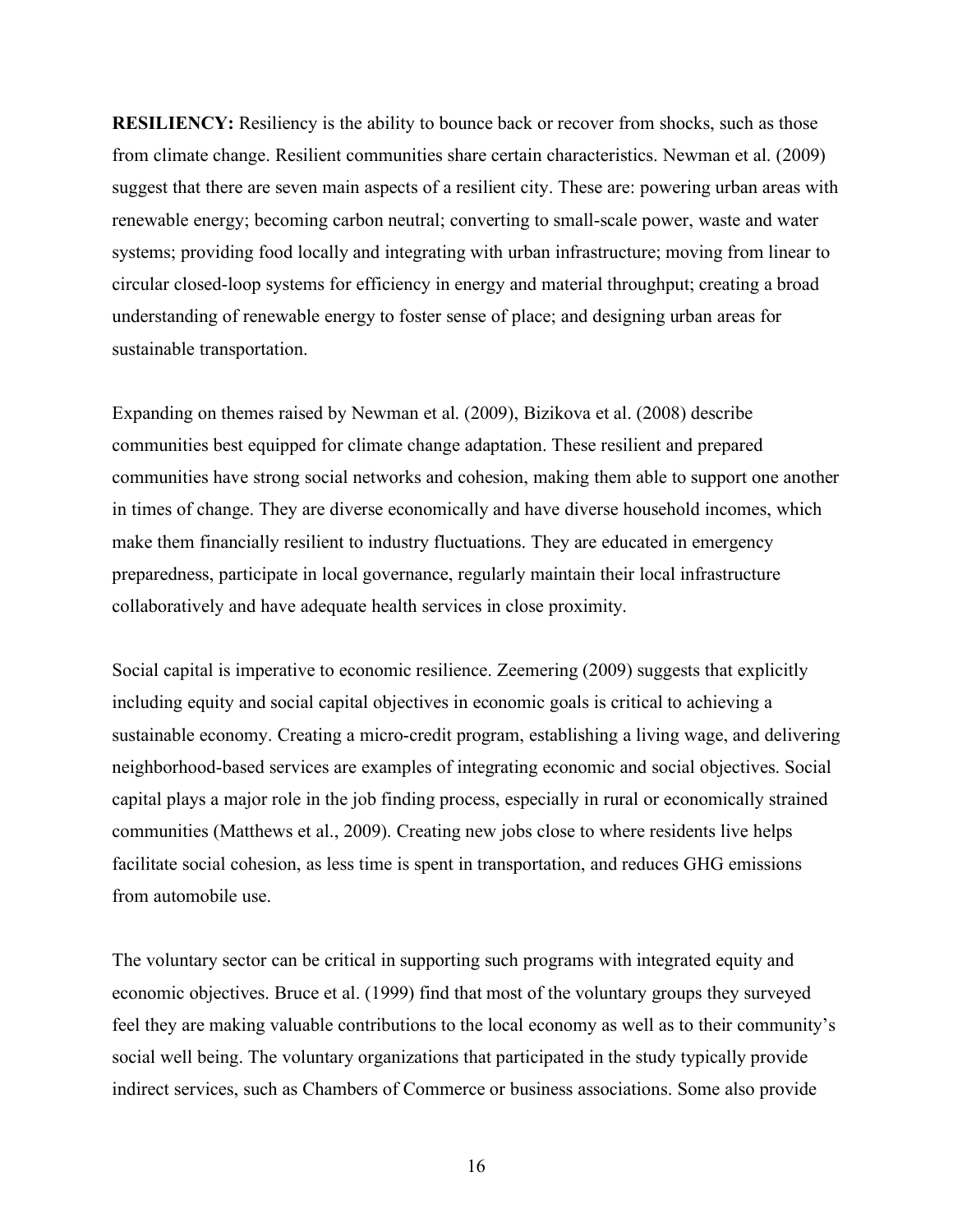direct community service such as youth programs, fire protection, senior assistance and ecosystem monitoring. Community based ecosystem monitoring, in particular, is a good strategy for adapting to and mitigating the economic affects of climate change because it builds capacity and leadership skills of community members, which creates flexibility (Pollock & Whitelaw, 2005).

Finally, institutions and organizations that re-invest in the local economy, as well as build social capital, are important for economic resiliency. Dobrohoczki (2006) describes how establishing resident-owned cooperatives can re-localize economic benefits and replace the role of transnational corporations that may not share the same interests as residents. He argues that cooperatives not only foster a sense of inclusion and common identity, but they also balance community needs with market participation.

**BARRIERS:** Saha & Paterson (2008) examine the degree to which local governments adhere to sustainable development principles. They find that the majority of cities are not committing to sustainable development in an integrated or comprehensive way but, rather, creating initiatives haphazardly that pay lip service to sustainability as a theme. Deeper commitment to sustainability principles is only seen in a few cities and is demonstrated by: developing a sustainability plan and indicators for tracking progress on goals, or committing a designated number of staff to sustainability projects.

If local governments are not making a deep commitment to sustainability principles, it is useful to understand why. Robinson & Gore (2005) examine survey results of the 392 municipalities in Canada (populations of 10,000 or more) on the barriers to municipalities responding to climate change. Their results show that the main barriers faced by Canadian municipalities are in the areas of priority setting for climate change, having the right information to act and being able to dedicate adequate staff and budget. Robinson & Gore (2005) recommend that the federal government take a role in assisting with limited budgets and staff capacity and that local government involve a variety of stakeholders to meet its educational and professional needs, including partnerships with planning schools to influence curriculum.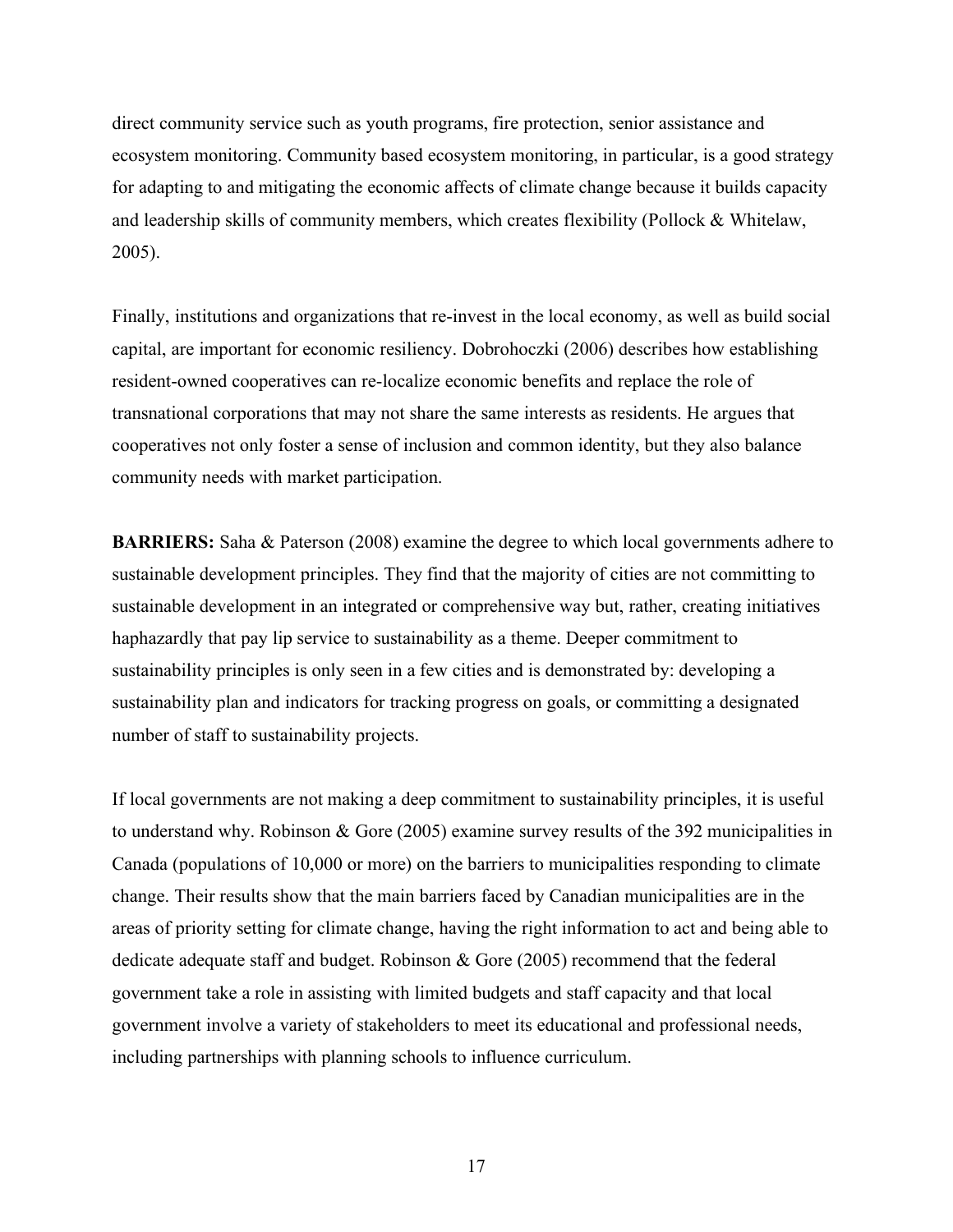# **2.3 Methods**

This project's purpose — to assess how municipalities and regional districts in BC are incorporating economic adaptation to climate change in their sustainability plans — is achieved through several methods. A literature review and written synthesis of the economic affects of climate change in BC informs a protocol for evaluating *how* municipal sustainability plans in BC should reflect economic adaptation to climate change. The protocol is grouped into four categories: facts, goals, policies, and actions. Each category includes indicators, with a rating system of 0-2 (0 for inclusion, 1 for inclusion, and 2 for robust inclusion) for assigning a numerical score to each plan. ATLAS.ti qualitative data management software is used to code the plans. (See Appendix for the complete protocol.)

Each plan is double coded — independently assessed by one other person — with a minimum 80% consistency between the two respective ratings, to establish reliability. Before beginning the double coding of BC sustainability plans, however, a number of sustainability plans from outside of BC are double coded. This pre-testing process helps to refine any vague or subjective parts of the evaluation protocol, ensure the difference between a score of 0, 1 or 2 is clear for every item in the protocol, as well as build up to a minimum 80% consistency rate before coding the BC sustainability plan data set for this project.

#### **2.3.1 Data Sources**

Twenty-six sustainability plans in BC are selected as data sources. (See Table 1 for the complete list.) The criteria for selecting these plans is that they are from a municipality or regional district in BC and include the word sustainability or sustainable in the title or subtitle. The document may be described as a plan, framework, charter, strategy, vision, or any other format, as long as it is sustainability focused. As of May 13, 2011, there are only twenty-six plans that meet these criteria. All are evaluated. The choice to evaluate sustainability plans for this project is deliberate. It is important to evaluate sustainability plans, and not OCPs or economic development plans, because the term sustainability refers to the integration of economic, ecological and social objectives — which is imperative to the concept of economic resilience to climate change impacts. While OCPs and economic development plans *may* include information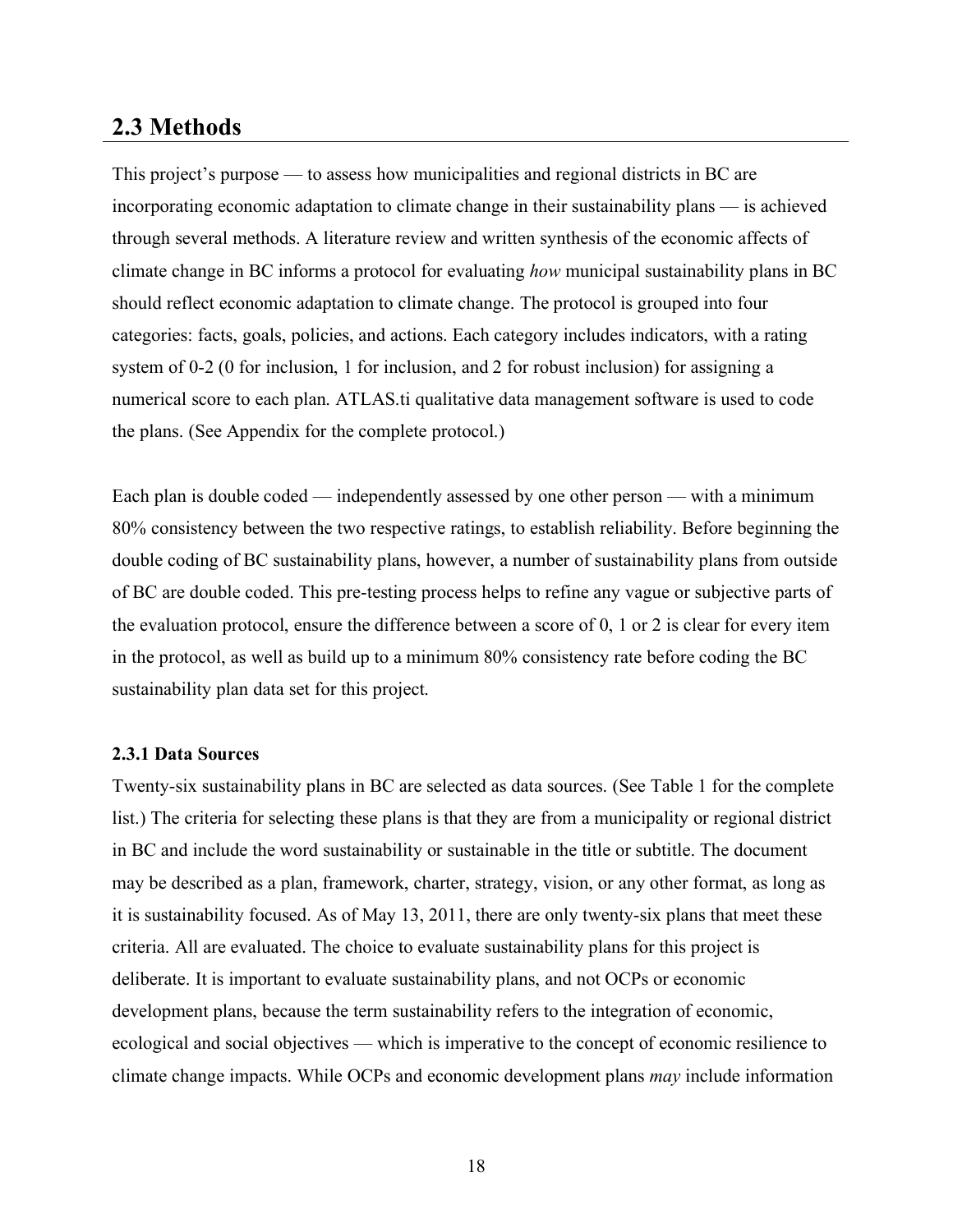about economic adaptation to climate change, sustainability plans *should* include such information.

#### **2.3.2 Plan Quality Research**

Several studies from the United States have examined plan quality as well as the integration of specific issues within these plans, such as disaster mitigation (Nelson & French, 2002), management of ecosystems (Brody, 2003) as well as sustainable development (Berke & Manta-Conroy, 2000). This body of literature shares a convention for developing evaluation protocols. The established convention is that plans should be evaluated according to five main categories: facts, goals, policies, inter-governmental coordination and implementation (Berke & Godschalk, 2009). This project's protocol includes four categories — facts, goals policies, and actions — by grouping inter-governmental coordination and implementation under actions. Each category is then broken down into indicators based on a review of plans on the specific issue of evaluation (Tang et al., 2010; Bassett & Shandas, 2010) in addition to a review of a wider range of literature (Parry et al., 2005; Smit et al., 2000; Burton et al., 2004; Kane & Shogren, 2000). Moreover, the protocol in this project is developed through the methods established in plan quality evaluation literature.

| Table 1. Data Sources: Sustainability Plans in BC* |                                                                                                  |                                                                |                                          |       |      |  |  |  |  |
|----------------------------------------------------|--------------------------------------------------------------------------------------------------|----------------------------------------------------------------|------------------------------------------|-------|------|--|--|--|--|
|                                                    | Municipality<br><b>Primary Consultant</b><br><b>Sustainability Plan</b><br><b>Status</b><br>Date |                                                                |                                          |       |      |  |  |  |  |
| 1                                                  | Abbotsford,<br>Municipality                                                                      | Charter of Sustainability                                      | N/A                                      | Final | N/A  |  |  |  |  |
| $\overline{2}$                                     | Bowen Island,<br>Municipality                                                                    | Bowen Island 2020 Vision and<br>Sustainability Framework       | <b>HB Lanarc Consulting</b>              | Draft | 2008 |  |  |  |  |
| 3                                                  | Esquimalt, Township                                                                              | Sustainable Development Strategy                               | <b>HB Lanarc Consulting</b>              | Draft | 2007 |  |  |  |  |
| 4                                                  | Highlands, District                                                                              | Highlands Sustainability Task Force Final                      | N/A                                      | Final | 2009 |  |  |  |  |
| 5                                                  | Kimberley, City                                                                                  | Imagine Kimberley: Integrated Community<br>Sustainability Plan | Centre for Sustainability<br>Whistler    | Draft | 2011 |  |  |  |  |
| 6                                                  | Ladysmith, Town                                                                                  | A Community Vision for a Sustainable<br>West Coast Town        | HB Lanarc Consulting                     | Final | 2009 |  |  |  |  |
| 7                                                  | Langley, City                                                                                    | City of Langley Sustainability Framework                       | <b>Stantec Consulting</b>                | Final | 2010 |  |  |  |  |
| 8                                                  | Langley, Township                                                                                | Sustainability Charter                                         | N/A                                      | Final | 2008 |  |  |  |  |
| 9                                                  | Maple Ridge, District                                                                            | Sustainable Action Plan                                        | The Sheltair Group                       | Final | 2007 |  |  |  |  |
| 10                                                 | Nelson, City                                                                                     | Path to 2040 Sustainability Strategy                           | <b>Stantec Consulting</b>                | Final | 2010 |  |  |  |  |
| 11                                                 | North Vancouver,<br>City                                                                         | 100 Year Sustainability Vision                                 | Design Centre for<br>Sustainability, UBC | Final | 2009 |  |  |  |  |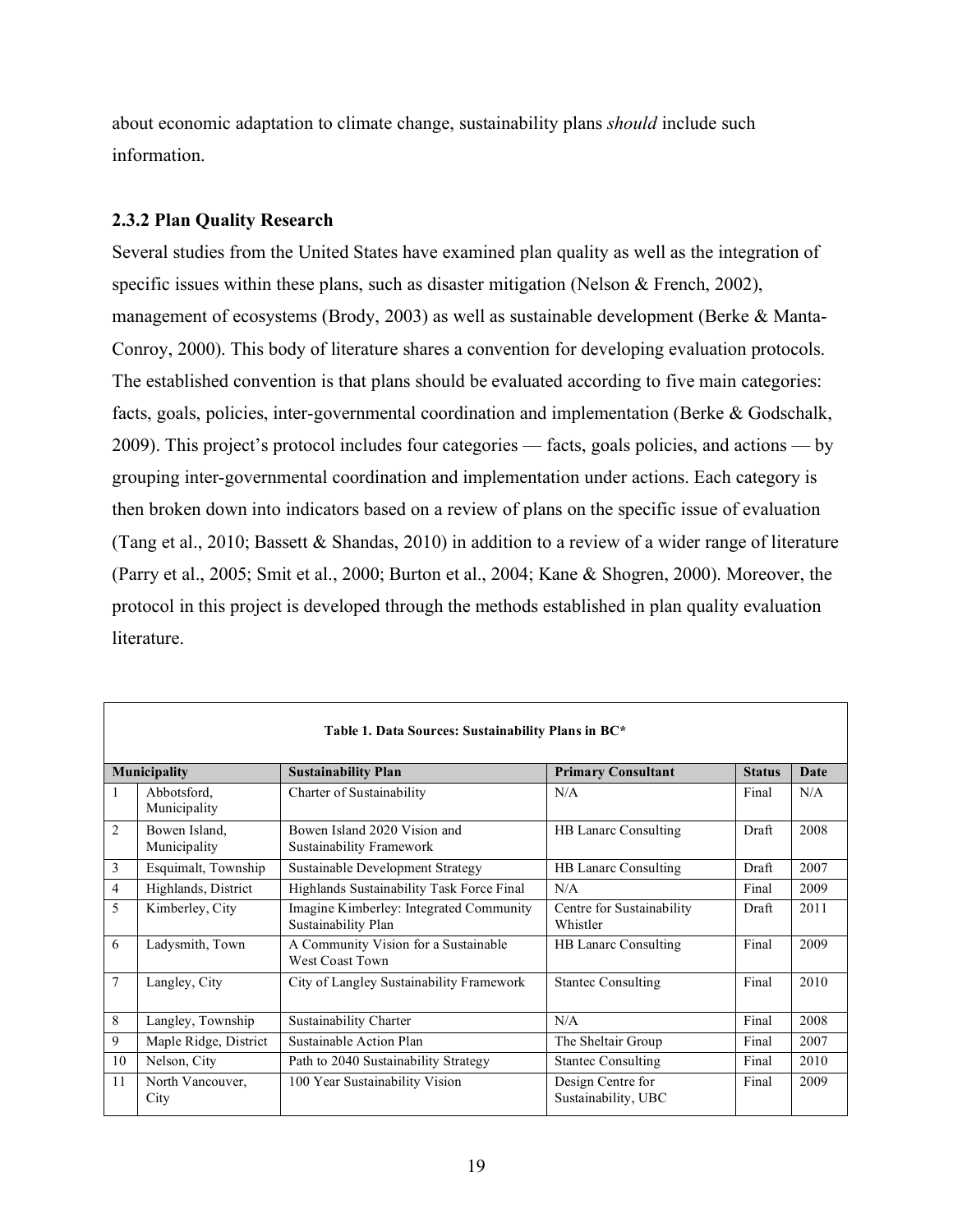| 12 | Prince George, City              | My PG Integrated Community<br>N/A<br>Sustainability Plan                                                                                                                                                                                                            |                                                                                                                                | Final | 2010 |
|----|----------------------------------|---------------------------------------------------------------------------------------------------------------------------------------------------------------------------------------------------------------------------------------------------------------------|--------------------------------------------------------------------------------------------------------------------------------|-------|------|
| 13 | Qualicum Beach,                  | Qualicum Beach Sustainability Plan                                                                                                                                                                                                                                  | N/A                                                                                                                            | Final | 2010 |
| 14 | Rossland, City                   | Visions to Action: City of Rossland<br>Sustainability Strategic Plan                                                                                                                                                                                                | The Sheltair Group                                                                                                             | Final | 2008 |
| 15 | Sooke, District                  | Sooke Sustainable Development Strategy                                                                                                                                                                                                                              | HB Lanarc Consulting                                                                                                           | Final | 2008 |
| 16 | Sparwood, District               | Community Sustainability Plan                                                                                                                                                                                                                                       | <b>AECOM</b> Canada Ltd.                                                                                                       | Final | 2009 |
| 17 | Surrey, City                     | Sustainability Charter                                                                                                                                                                                                                                              | N/A                                                                                                                            | Final | 2008 |
| 18 | Terrace, City                    | Terrace 2040 Sustainability Strategy                                                                                                                                                                                                                                | <b>HB Lanarc Consulting</b>                                                                                                    | Final | 2009 |
| 19 | Victoria, City                   | Victoria Sustainability Charter                                                                                                                                                                                                                                     | The Sheltair Group                                                                                                             | Draft | 2009 |
| 20 | Whistler, Resort<br>Municipality | Whistler 2020: Moving Toward a<br>Sustainable Future                                                                                                                                                                                                                | Envision Sustainability Tools,<br>The Natural Step Canada, HB<br>Lanarc Consulting, The<br>Sheltair Group, & reSources<br>Inc. | Final | 2007 |
| 21 | Williams Lake, City              | Imagine Our Future: Integrated Community<br>Sustainability Planning Framework                                                                                                                                                                                       | N/A                                                                                                                            | Final | 2010 |
|    | <b>Regional District</b>         | <b>Sustainability Plan</b>                                                                                                                                                                                                                                          | Consultant                                                                                                                     |       |      |
| 22 | Comox Valley                     | Comox Valley Sustainability Strategy                                                                                                                                                                                                                                | <b>HB Lanarc Consulting</b>                                                                                                    | Final | 2010 |
| 23 | Metro Vancouver                  | Metro Vancouver Sustainability Framework                                                                                                                                                                                                                            | N/A                                                                                                                            | Final | 2010 |
| 24 | Okanagan-<br>Similkameen         | Strategy for a Sustainable Similkameen<br>Valley                                                                                                                                                                                                                    | Glorioso, Moss & Associates                                                                                                    | Final | 2010 |
| 25 | Powell River                     | Sustainability Charter for the Powell River<br>Region                                                                                                                                                                                                               | HB Lanarc Consulting &<br>Alofii Consultancy                                                                                   | Final | 2009 |
| 26 | <b>Sunshine Coast</b>            | <b>Sustainability Policy</b>                                                                                                                                                                                                                                        | N/A                                                                                                                            | Final | N/A  |
|    |                                  | *Note: The municipality of Abbotsford's "Charter of Sustainability" and the Sunshine Coast's "Sustainability Policy" are<br>included in this evaluation because they meet the criteria of having the word sustainable or sustainability in their title or subtitle. |                                                                                                                                |       |      |

# **Section 3: Findings and Implications**

# **3.1 Findings**

This section presents and discusses findings from evaluating the 26 sustainability plans in BC. Findings are analyzed first in each category — facts, goals, policies, and actions — by percent comparisons (as there are varying numbers of protocol items in each category). The next step of analysis is a comparison of the results for the items within each category. The findings are then compared by score of each item (0, 1, or 2). This section concludes with an interpretation of results and discussion of their implications for sustainability planning practice.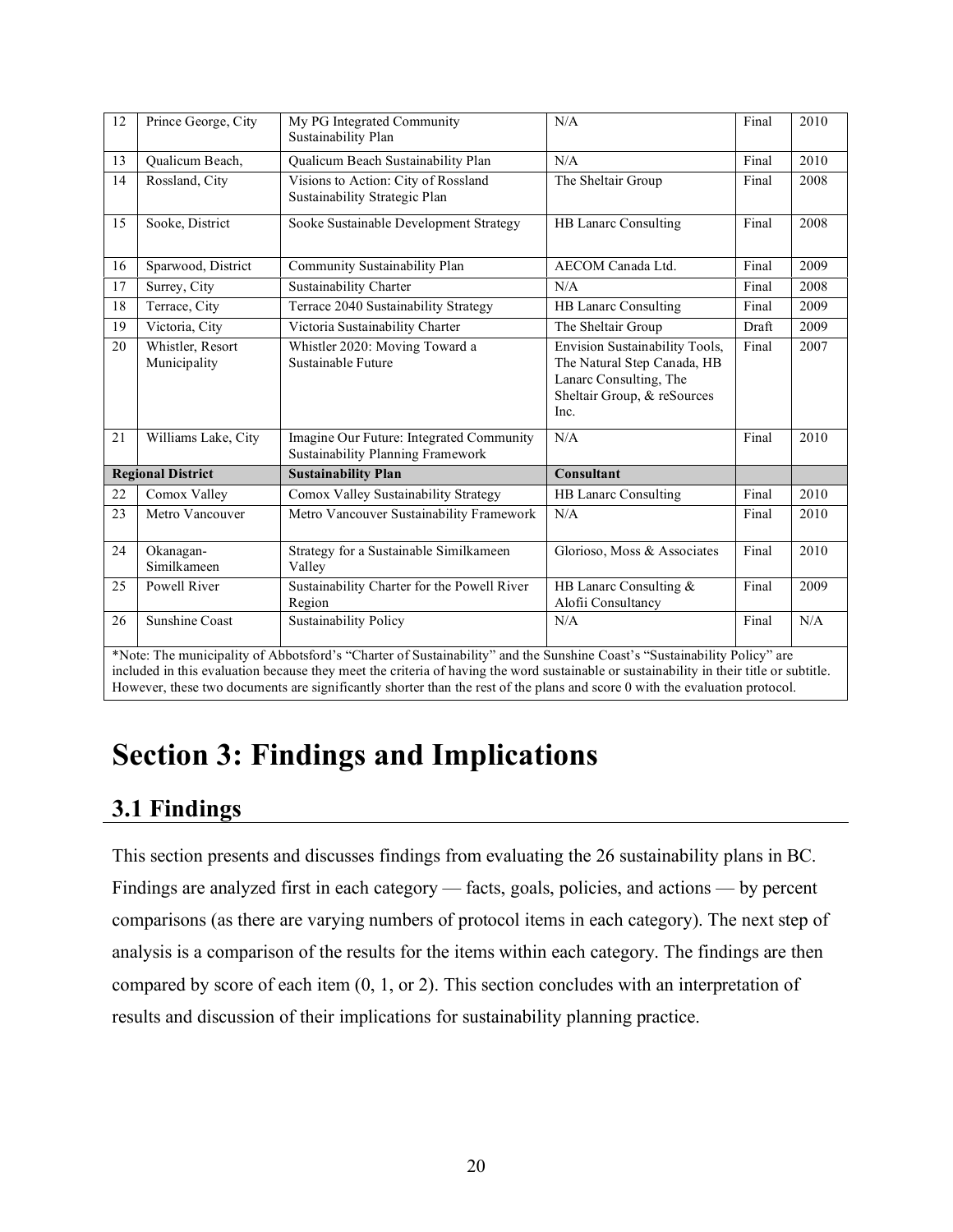#### **3.1.1 Overall Findings**

The average double coding consistency rate, without dropping any items in the code, is 81%. However, in this analysis, items in the code with a consistency of less than 70% are removed from data analysis, increasing the average double coding consistency to 86%. The 11 of 54 items that are dropped are: 1D: resiliency assessment (score 1 and 2), 4E: coordination process (score 1 and 2), 4F: roles and responsibilities (score 1 and 2), 4H: monitoring and evaluation (score 1), 4I: planning integration (score 1 and 2), and 4J: public engagement (score 1 and 2).

While no plan scored 100% in all categories, at least one plan scored 100% in the facts, policies and actions categories. The highest score in the goals category — in which no plan scored 100% — is 83%, scored by plans from Qualicum and Surrey. The BC sustainability plans that scored 100% in the facts category are from Comox Valley, Highlands, Kimberley, and Whistler. The plans that scored 100% in the policy category are from Comox Valley, Ladysmith, Prince George and Sooke. Only one plan scored 100% in the actions category — from Surrey. See Tables 2 through 5 for complete category scores. Scores of 100% in at least one category are distributed amongst only 8 of the plans, from Comox Valley, Highlands, Kimberley, Whistler, Ladysmith, Prince George, Sooke and Surrey. For a sense of how the plans score overall, the mean score for the facts category is 52%, for the goals category is 46%, for the policy category is 71% (highest average), and for the actions category is 44%.

| <b>Table 2. Facts</b><br>Score $(\% )$ |               | Table 3. Goals<br>Score $(\% )$ |               | <b>Table 4. Policies</b><br>Score $(\% )$ |               | <b>Table 5. Actions</b><br>Score $(\% )$ |               |
|----------------------------------------|---------------|---------------------------------|---------------|-------------------------------------------|---------------|------------------------------------------|---------------|
| <b>Jurisdiction</b>                    | $\frac{0}{0}$ | <b>Jurisdiction</b>             | $\frac{0}{0}$ | <b>Jurisdiction</b>                       | $\frac{0}{0}$ | <b>Jurisdiction</b>                      | $\frac{0}{0}$ |
| Comox Valley                           | 100%          | Oualicum                        | 83%           | Comox Valley                              | 100%          | Surrey                                   | 100%          |
| Highlands                              | 100%          | Surrey                          | 83%           | Ladysmith                                 | $100\%$       | Comox Valley                             | 92%           |
| Kimberley                              | 100%          | Langley Town                    | 67%           | Prince George                             | 100%          | Maple Ridge                              | 83%           |
| Whistler                               | 100%          | Bowen Island                    | 67%           | Sooke                                     | 100%          | Victoria                                 | 75%           |
| Prince George                          | 88%           | Comox Valley                    | 67%           | Surrey                                    | 94%           | Prince George                            | 67%           |
| Rossland                               | 88%           | Kimberley                       | 67%           | Langley Town                              | 89%           | Bowen Island                             | 58%           |
| Okanagan                               | 88%           | North Vancouver                 | 67%           | Bowen Island                              | 89%           | Langley Town                             | 58%           |
| Powell River                           | 75%           | Rossland                        | 67%           | Maple Ridge                               | 89%           | Kimberley                                | 50%           |
| Bowen Island                           | 63%           | Sparwood                        | 67%           | Rossland                                  | 89%           | Sparwood                                 | 50%           |
| Langley Town                           | 63%           | Terrace                         | 67%           | Terrace                                   | 89%           | Whistler                                 | 50%           |
| Maple Ridge                            | 63%           | Whistler                        | 67%           | Victoria                                  | 89%           | William's Lake                           | 50%           |
| North Vancouver                        | 63%           | William's Lake                  | 67%           | Whistler                                  | 89%           | Highlands                                | 42%           |
| Sparwood                               | 50%           | Okanagan                        | 50%           | William's Lake                            | 89%           | Okanagan                                 | 42%           |
| Terrace                                | 50%           | Esquimalt                       | 33%           | Esquimalt                                 | 83%           | Rossland                                 | 42%           |
| Esquimalt                              | 38%           | Ladysmith                       | 33%           | Okanagan                                  | 78%           | Esquimalt                                | 33%           |
| Sooke                                  | 38%           | Langley City                    | 33%           | Oualicum                                  | 78%           | Langley City                             | 33%           |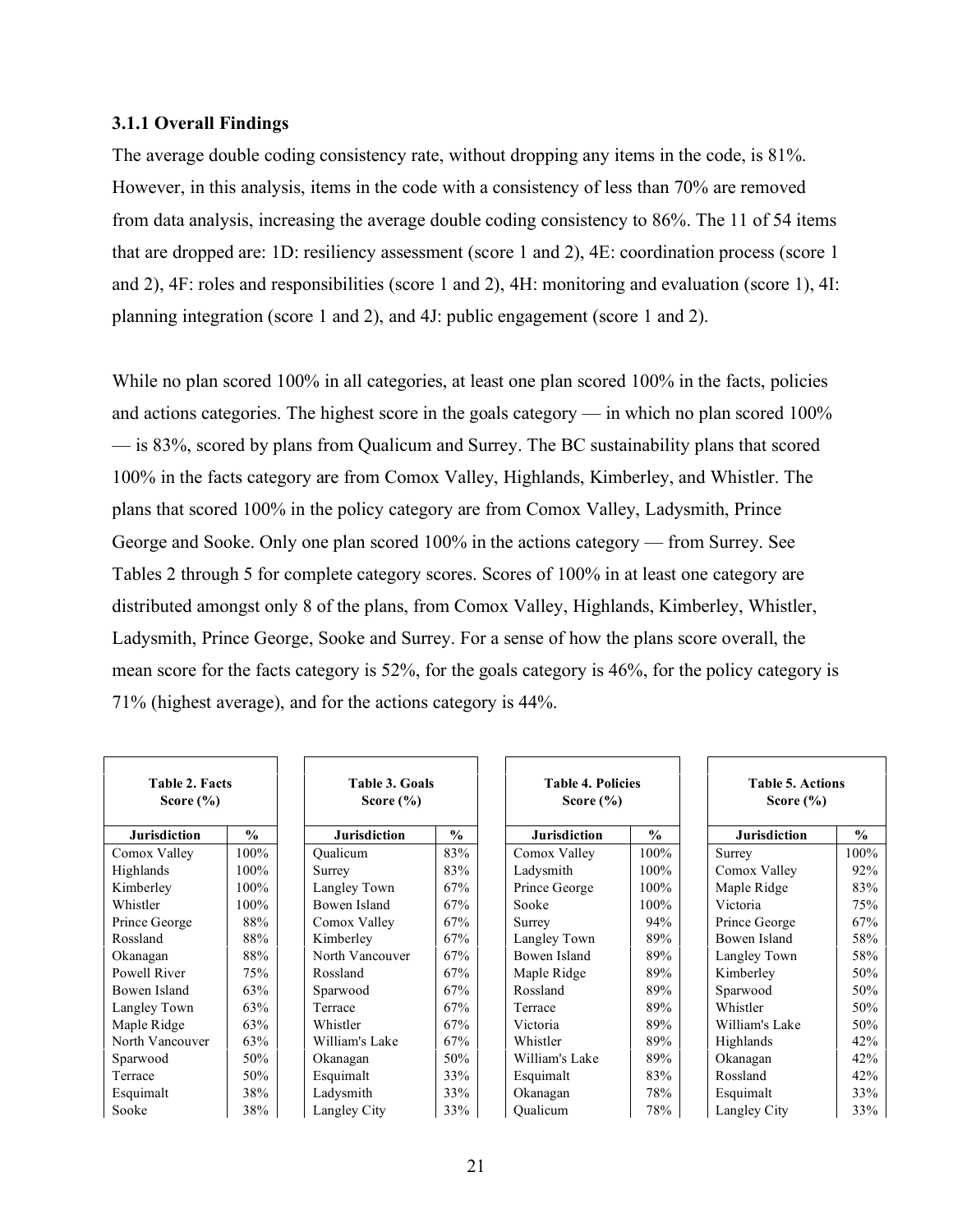| Surrey          | 38%   | Metro Vancouver | 33%   | Sparwood        | 72%   | Metro Vancouver | 33%   |
|-----------------|-------|-----------------|-------|-----------------|-------|-----------------|-------|
| Ladysmith       | 25%   | Nelson          | 33%   | Metro Vancouver | 58%   | Nelson          | 33%   |
| Nelson          | 25%   | Powell River    | 33%   | North Vancouver | 50%   | Powell River    | 33%   |
| Oualicum        | 25%   | Prince George   | 33%   | Kimberley       | 44%   | Sooke           | 33%   |
| Victoria        | 25%   | Sooke           | 33%   | Langley City    | 44%   | Terrace         | 25%   |
| William's Lake  | 25%   | Victoria        | 33%   | Nelson          | 44%   | Ladysmith       | 17%   |
| Langley City    | 13%   | Highlands       | 17%   | Highlands       | 39%   | North Vancouver | 17%   |
| Metro Vancouver | 13%   | Maple Ridge     | $0\%$ | Powell River    | 39%   | Oualicum        | 17%   |
| Abbotsford      | $0\%$ | Abbotsford      | $0\%$ | Abbotsford      | $0\%$ | Abbotsford      | $0\%$ |
| Sunshine Coast  | $0\%$ | Sunshine Coast  | $0\%$ | Sunshine Coast  | $0\%$ | Sunshine Coast  | $0\%$ |

### **3.1.2 Specific Findings**

The top five strongest areas found in the BC sustainability plans are all in the policy section of the protocol. In descending order, these codes (abbreviated) are: building and infrastructure, food security, land use and zoning, natural resource management, and sustainable energy. All of these top five strongest areas scored either a 1 or a 2 a total of 24 times. The five weakest areas found in the BC sustainability plans are from various sections of the protocol. In descending order, from weakest, they are: economic development, not economic growth (goals section); internal workplace engagement (action section); green collar jobs (policy section); financial commitment (action section); and consequences of climate change (facts section). These areas scored either a 1 or a 2: 4, 5, 7, 10 and 10 times, respectively. See Table 6 for a complete list.

| Table 6. Times Coded, Score 1 and 2 Aggregate          |                                      |  |  |  |
|--------------------------------------------------------|--------------------------------------|--|--|--|
| <b>Code Abbreviation</b>                               | # of Plans<br><b>Containing Item</b> |  |  |  |
| 3A. POLICY: building and infrastructure for resiliency | 24                                   |  |  |  |
| 3C. POLICY: food security for resiliency               | 24                                   |  |  |  |
| 3E. POLICY: land use zoning for decreasing risk        | 24                                   |  |  |  |
| 3F. POLICY: natural resource management                | 24                                   |  |  |  |
| 3G. POLICY: sustainable energy                         | 24                                   |  |  |  |
| 2B. GOALS: resiliency goals/objectives                 | 22                                   |  |  |  |
| 2C. GOALS: risk goals/objectives                       | 22                                   |  |  |  |
| 3I. POLICY: waste management                           | 22                                   |  |  |  |
| 4A. ACTION: advocacy and information sharing           | 22                                   |  |  |  |
| 3B. POLICY: diversification and local investment       | 2.1                                  |  |  |  |
| 3H. POLICY: transportation                             | 2.1                                  |  |  |  |
| 4C. ACTION: decision lens                              | 2.1                                  |  |  |  |
| 1A. FACTS: climate change facts                        | 20                                   |  |  |  |
| 1E. FACTS: risk assessment                             | 20                                   |  |  |  |
| 4B. ACTION: climate change position                    | 17                                   |  |  |  |
| 1C. FACTS: economic dependency on natural resources    | 16                                   |  |  |  |
| 4H. ACTION: monitoring, evaluation and/or revision     | 13                                   |  |  |  |
| 1B. FACTS: consequences of climate change              | 10                                   |  |  |  |
| 4D. ACTION: financial commitment                       | 10                                   |  |  |  |
| 3D. POLICY: green collar jobs                          | 7                                    |  |  |  |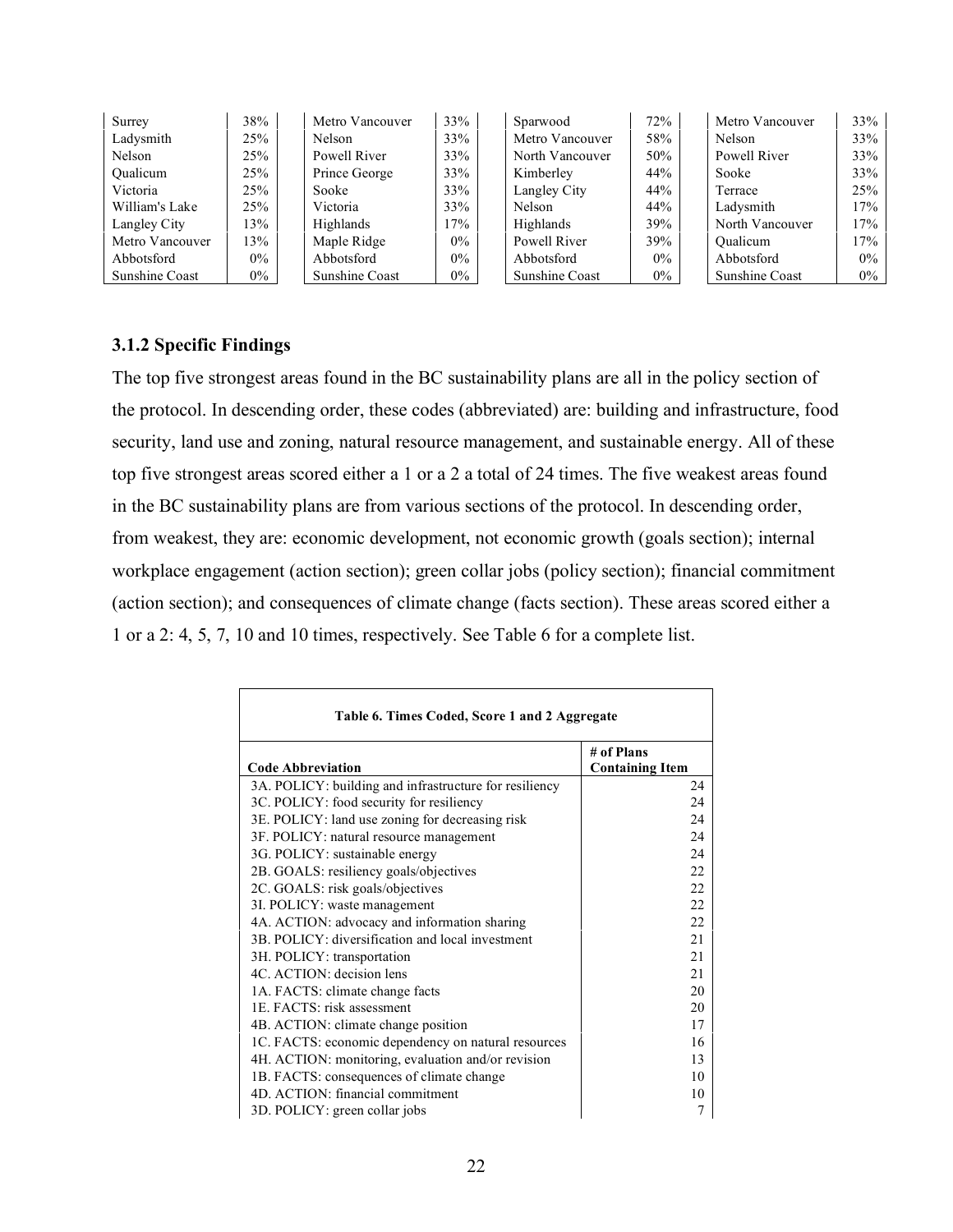| 4G. ACTION: internal staff engagement program |  |
|-----------------------------------------------|--|
| 2A. GOALS: economic development, not growth   |  |

When scores of 1 and 2 are taken separately, the top four strongest areas are, from the strongest: land use zoning, score 2 (policy section) at 17 times; sustainable energy, score 2 (policy section) at 17 times; food security, score 2 (policy section) at 16 times; and natural resource management, score 2 (policy section) at 16 times. When scores of 1 and 2 are taken separately, the five weakest areas, in descending order, are: economic development, not economic growth, score 2 (goals section) at 0 times; consequences of climate change, score 1 (facts section) at 1 time; internal staff engagement program, score 2 (action section) at 2 times; financial commitment, score 2 (action section) at 2 times; and green collar jobs, score 1 (policy section) at 2 times. See Table 7 for a complete list.

| Table 7. Times Coded, Score 1 and 2 Separate                     |                                      |
|------------------------------------------------------------------|--------------------------------------|
| <b>Code Abbreviation</b>                                         | # of Plans<br><b>Containing Item</b> |
| 3E. POLICY: land use zoning for decreasing risk (score 2)        | 17                                   |
| 3G. POLICY: sustainable energy (score 2)                         | 17                                   |
| 3C. POLICY: food security for resiliency (score 2)               | 16                                   |
| 3F. POLICY: natural resource management (score 2)                | 16                                   |
| 1A. FACTS: climate change facts (score 1)                        | 15                                   |
| 3A. POLICY: building and infrastructure for resiliency (score 2) | 15                                   |
| 3I. POLICY: waste management (score 2)                           | 15                                   |
| 3B. POLICY: diversification and local investment (score 2)       | 14                                   |
| 3H. POLICY: transportation (score 2)                             | 14                                   |
| 4H. ACTION: monitoring, evaluation and/or revision (score 2)     | 13                                   |
| 1E. FACTS: risk assessment (score 2)                             | 12                                   |
| 4C. ACTION: decision lens (score 2)                              | 12                                   |
| 1C. FACTS: economic dependency on natural resources (score 2)    | 11                                   |
| 2B. GOALS: resiliency goals/objectives (score 1)                 | 11                                   |
| 2B. GOALS: resiliency goals/objectives (score 2)                 | 11                                   |
| 2C. GOALS: risk goals/objectives (score 1)                       | 11                                   |
| 2C. GOALS: risk goals/objectives (score 2)                       | 11                                   |
| 4A. ACTION: advocacy and information sharing (score 1)           | 11                                   |
| 4A. ACTION: advocacy and information sharing (score 2)           | 11                                   |
| 4B. ACTION: climate change position (score 1)                    | 10                                   |
| 1B. FACTS: consequences of climate change (score 2)              | 9                                    |
| 3A. POLICY: building and infrastructure for resiliency (score 1) | 9                                    |
| 4C. ACTION: decision lens (score 1)                              | 9                                    |
| 1E. FACTS: risk assessment (score 1)                             | 8                                    |
| 3C. POLICY: food security for resiliency (score 1)               | 8                                    |
| 3F. POLICY: natural resource management (score 1)                | 8                                    |
| 4D. ACTION: financial commitment (score 1)                       | $\,$ 8 $\,$                          |
| 3B. POLICY: diversification and local investment (score 1)       | $\boldsymbol{7}$                     |
| 3E. POLICY: land use zoning for decreasing risk (score 1)        | $\boldsymbol{7}$                     |
| 3G. POLICY: sustainable energy (score 1)                         | $\overline{7}$                       |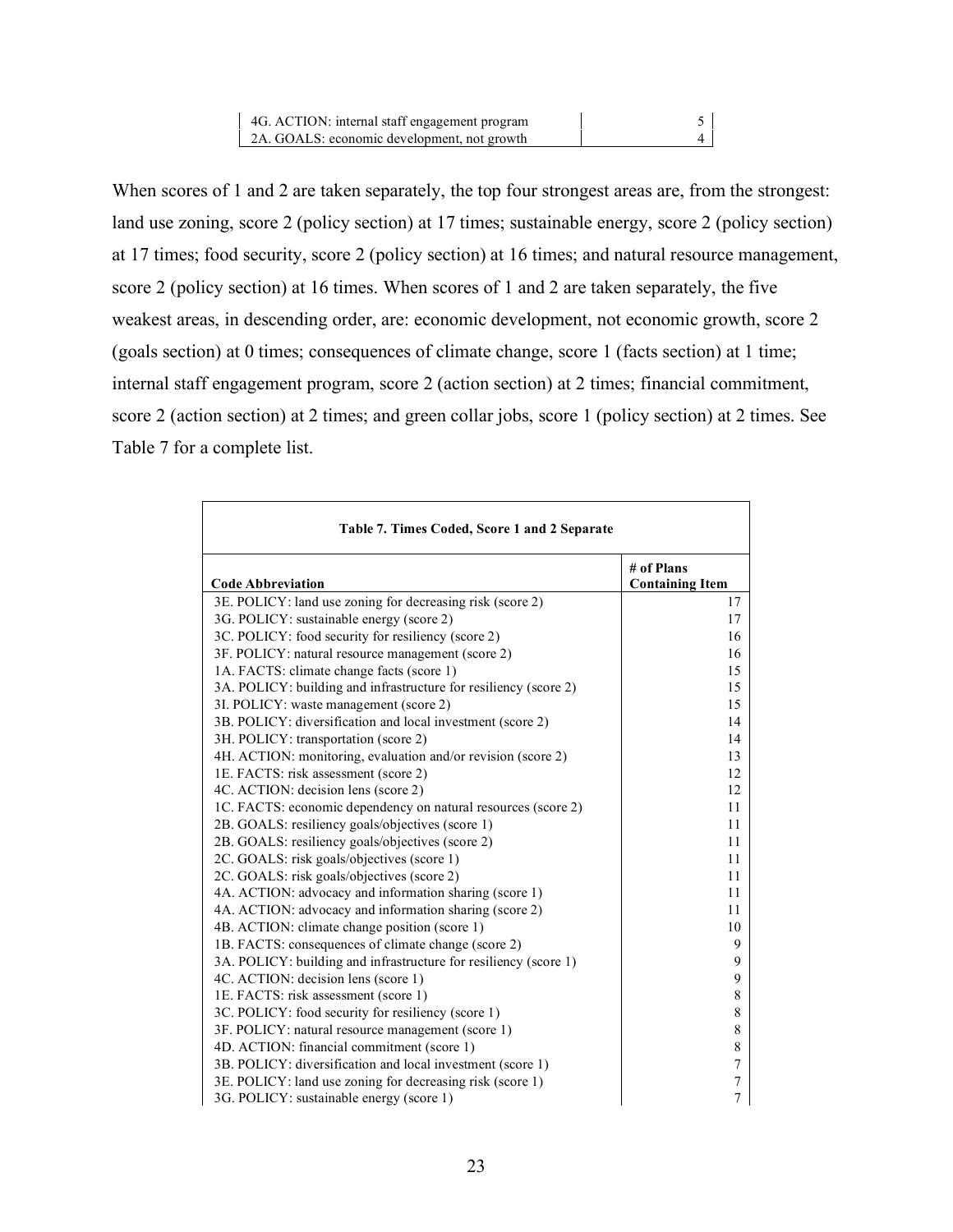| 3H. POLICY: transportation (score 1)                           |  |
|----------------------------------------------------------------|--|
| 3I. POLICY: waste management (score 1)                         |  |
| 4B. ACTION: climate change position (score 2)                  |  |
| 1A. FACTS: climate change facts (score 2)                      |  |
| 1C. FACTS: economic dependency on natural resources (score 1)  |  |
| 3D. POLICY: green collar jobs (score 2)                        |  |
| 2A. GOALS: economic development, not growth (score 1)          |  |
| 4G. ACTION: internal staff engagement program (score 1)        |  |
| 3D. POLICY: green collar jobs (score 1)                        |  |
| 4D. ACTION: financial commitment (score 2)                     |  |
| 4G. ACTION: internal staff engagement program (score 2)        |  |
| 1B. FACTS: consequences of climate change (score 1)            |  |
| 2A. GOALS: economic development, not economic growth (score 2) |  |

# **3.2 Implications**

To understand the implications of this study's results, it is important to return to the research questions: Are municipalities and regional districts in BC planning for the economic impacts of climate change? If so, to what depths do these plans with economic adaptation strategies reach? The answers to these questions are explored below.

#### **3.2.1 Broad Implications**

Only 26 out of the 186 municipalities and regional districts in BC (160 municipalities and 26 regional districts) have sustainability plans. Of those 26 — the data set for this study — scores of at least 80% in at least one category are distributed amongst 18 of the plans, applying the economic adaptation to climate change impacts evaluation protocol. These results suggest that 18 out of 186, or 10% of BC's local governments, are planning well (in at least one category) for the economic impacts of climate change.

It is also worth noting the strengths and weaknesses of the plans at the category level, and their implications for the likelihood that the sustainability plans will be successful in promoting economic adaptation to climate change. The policy and facts categories scored the highest, on average, at 71% and 52% respectively. This suggests that local governments have the knowledge and tools for economic adaptation to climate change planning. However, the actions and goals categories scored the lowest, at 44% and 46% respectively. This suggests that, despite adequate knowledge and tools, local governments lack implementation commitment, and accountability for future performance. Taken together, the category strengths and weaknesses are not surprising given how new sustainability planning is for local governments in BC. As the first 26 out of 186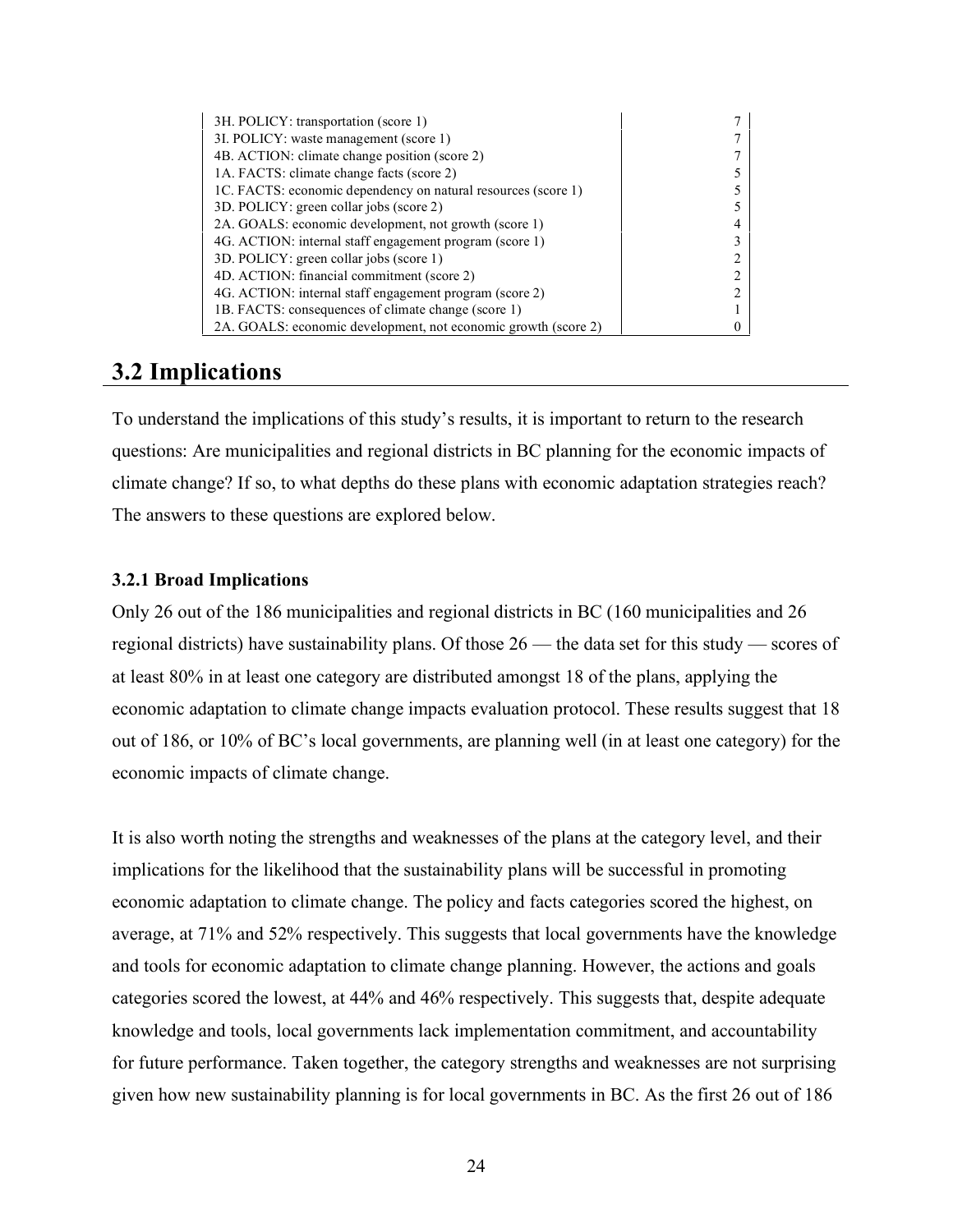local governments in BC to create sustainability plans, they may be hesitant to make big commitments in this first iteration of the sustainability planning process. If sustainability planning becomes more mainstream amongst BC local governments, and this first cohort of plans are revised, there may be improvements in the actions and goals sections.

#### **3.2.2 Specific Implications**

It is not surprising that the areas in which BC sustainability plans coded consistently the strongest are the policy areas that are typically also addressed in an OCP — building and infrastructure, food security, land use and zoning, natural resource management, and sustainable energy (Kelly, 2010). In this way, many BC sustainability plans successfully address the economic impacts of climate change likely because they build upon a plan process that is standardized and consistent, like the OCP.

When scores 1 and 2 are aggregated for each code, the areas of the BC sustainability plans that could use the most improvement are typically new aspects of planning that are not well established in planning practice, or are more controversial. Internal workplace engagement on climate change actions may have scored low because it is eclipsed by public (external) engagement on climate change actions — possibly because public engagement lends itself to increased credibility in the community (Stoney & Elgersma, 2007), whereas the benefits of internal engagement are less explicitly obvious. The notion of favoring economic development over economic growth likely scored low because it has been highly controversial since the publication of *The Limits to Growth* (Meadows et al.) in 1972 and municipalities likely gravitate to less politically contentious ways to support a sustainable economy. Similarly, the concept of green collar jobs likely scored low because it lacks either popular or academic consensus on a definition. For example, many link green collar jobs with environmental sectors, others suggest it is the "greening" of existing sectors that qualify as green collar jobs (Lee & Carlaw, 2010). Researching and identifying the consequences of climate change that are *specific* to the municipality or regional district in question likely scored low since it is a relatively new area of planning (Province of BC, 2010), which requires additional resources from already tightbudgeted municipalities and regional districts. Finally, financial commitment to plan implementation likely scored low because municipal and regional councils are concerned with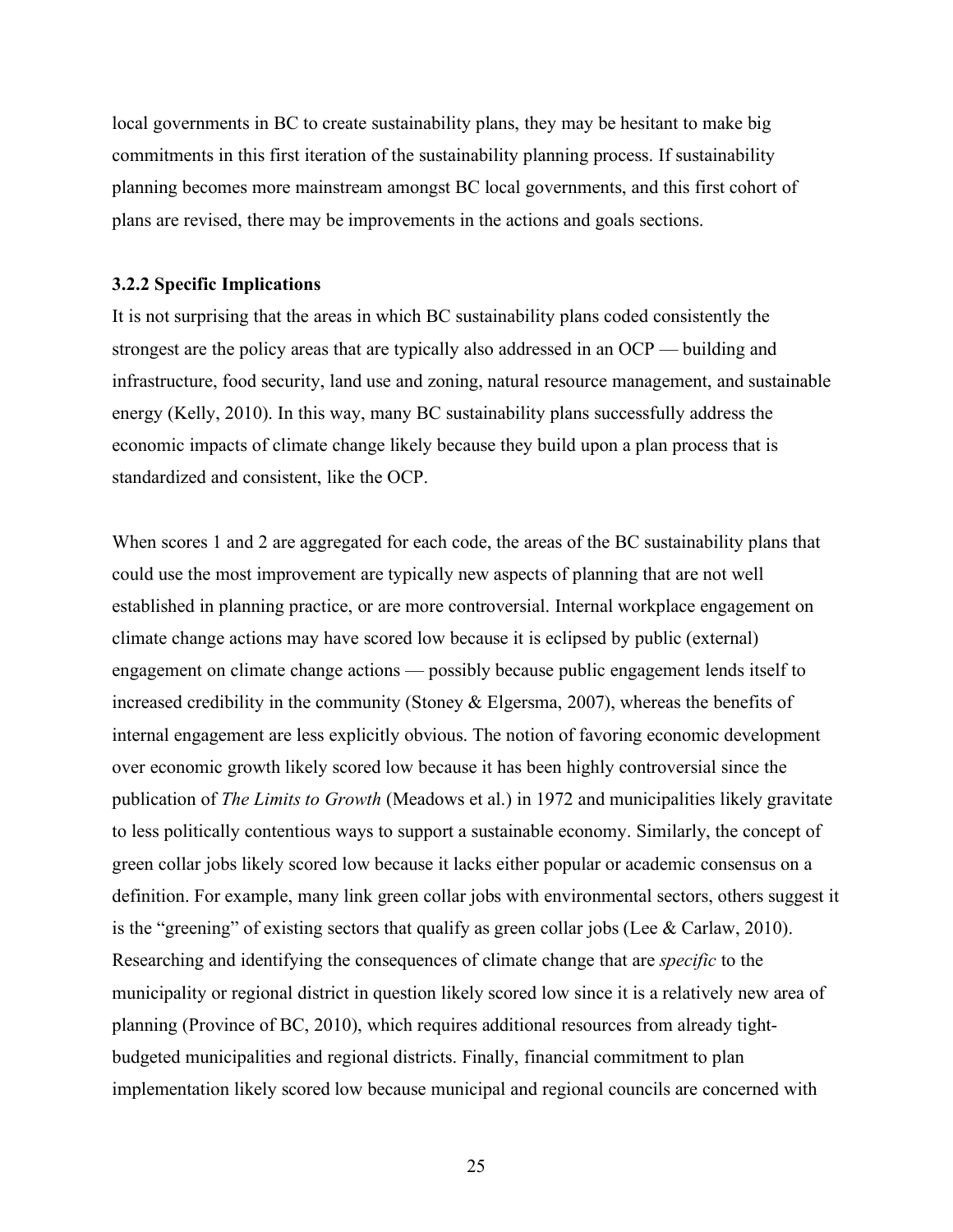budget fluctuations and the limited term of their leadership (Berman  $\&$  West, 1995). When scores of 1 and 2 are taken separately, a similar picture emerges. The top and lowest scoring individual codes are all the same as the general areas discussed above.

#### **3.2.3 Limitations and Future Research**

The method of coding and use of this study's particular protocol for identifying economic adaptation to climate change has both strengths and limitations. Coding works well to identify the absence or presence of a particular piece of information. However, the differentiation between a score of 1 and 2 — judged by the difference between brevity and detail, for example — is less verifiable. There is often a grey area between brevity and detail, which can make the scoring system subjective in some cases. To reduce subjectivity, all the plans are double coded by another person — with 86% average consistency. The framing of individual pieces of information can also make code application difficult. For instance, the plan may incorporate actions that contribute to climate change adaptation, but not mention climate change. In this sense, it is an interpretive, as opposed to objective or mechanical, process of applying the protocol to a plan.

This project's protocol is effective in identifying a wide variety of indicators that, together, suggest a municipality or regional district is planning for the economic impacts of climate change. However, the "double barrel" nature of having both economic and climate change indicators is also a challenge. Some indicators are climate change focused, while others are economic development focused, while still others combine the two. Thus, a total score does not indicate the weighting or integration of each economic development and climate change. To account for the double barrel issue, this project analyses not only total scores, but also the frequency and scoring of individual code items.

Another challenge involves the BC sustainability plan data set. Since there is no established structure or content of a sustainability plan, the type, length, detail, subject matter, and budget for producing a given plan can differ significantly. This is not to say BC sustainability plans should not be compared, but it is worth noting that because sustainability planning at the municipal and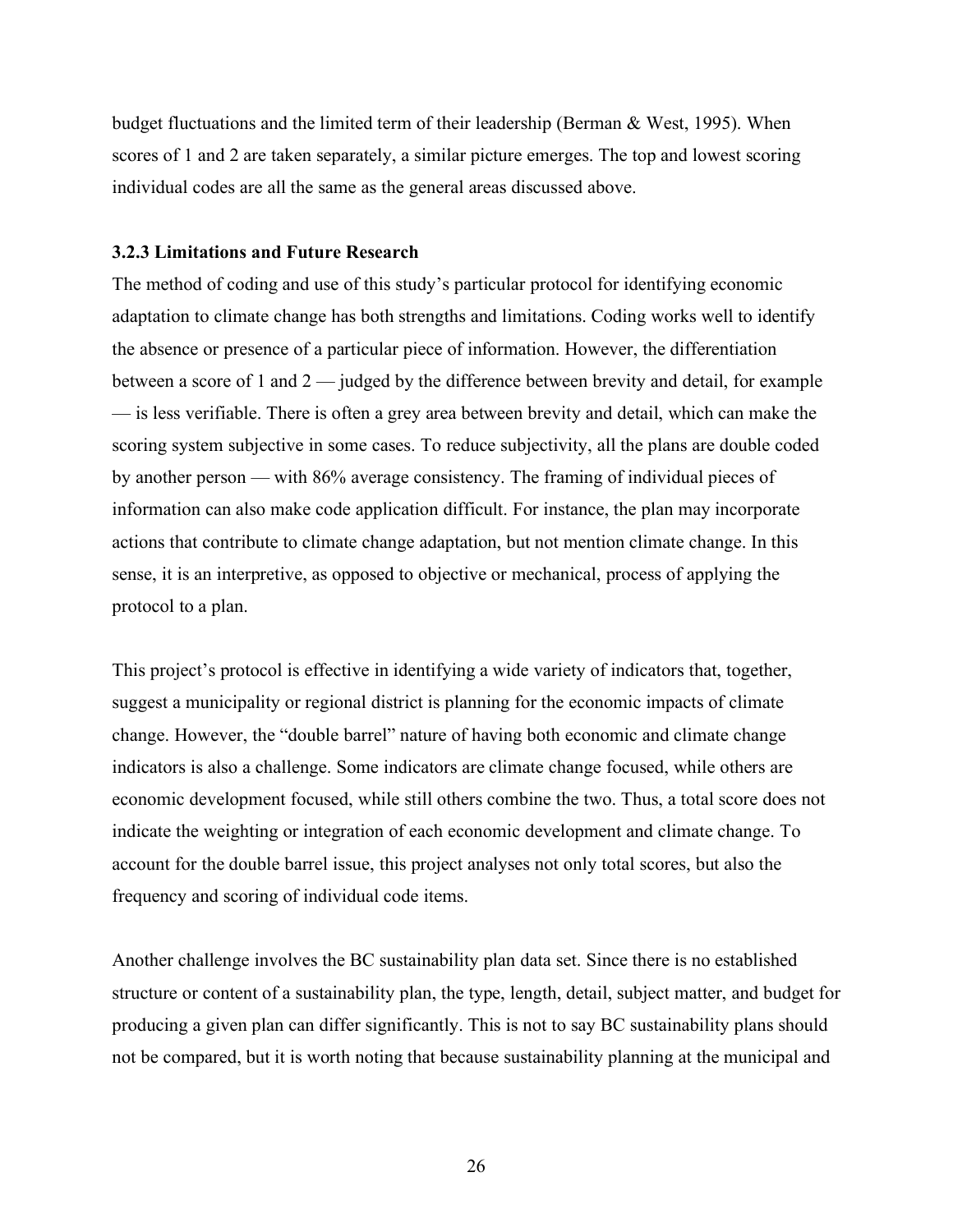regional district level is such a new endeavor, there is still a significant amount of variation in the field. Over time, however, it may become a more standardized planning process.

Future research on BC sustainability plans could complement this study. To build upon the topic of economic adaptation to climate change, future studies could apply the protocol in this project to economic development plans to evaluate their integration with sustainability plans. Other qualitative studies could involve interviewing planners from the BC local governments with sustainability plans to assess how well they are being implemented and monitored.

# **Section 4. Conclusions**

Municipal and regional district sustainability plans are very new and evolving in BC, with no standard format, length, or content. Indeed, differences abound in the 26 plans examined in this study. The novelty of this research, on the one hand, is ideal in timing — sustainability planning is an emerging area that requires careful examination and thought to ensure it develops and improves through subsequent iterations. Yet the novelty of this research is also a challenge, prompting the question: Is the comparison of BC sustainability plans akin to comparing apples to oranges? As it turns out, the answer is complex.

# **4.1 Discussion**

Applying a protocol for assessing how BC sustainability plans are addressing economic adaptation to climate change reveals many commonalities among the plans — despite the differences noted above. While the protocol may offer a coarse method for plan evaluation (a close reading of an individual plan may reveal more nuanced detail), it successfully identifies consistently strong and weak areas of the 26 plans. The strongest areas in addressing economic adaptation to climate change are all in the policy section of the protocol, and, not surprisingly, represent areas typically covered in OCPs: building and infrastructure, food security, land use and zoning, natural resource management, and sustainable energy. The five weakest areas are more diverse: internal workplace engagement; economic development, not economic growth; green collar jobs; consequences of climate change; and financial commitment.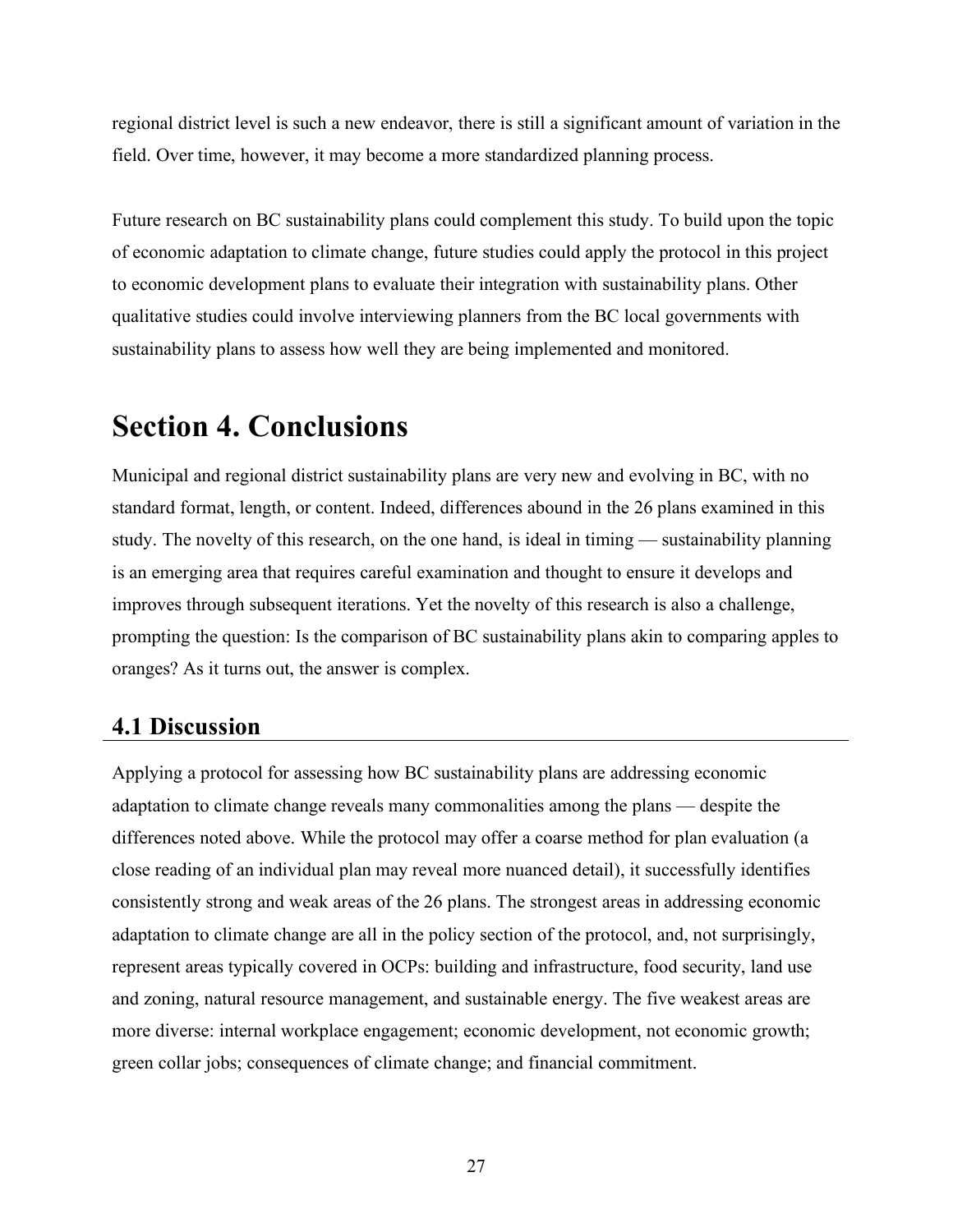# **4.2 Recommendations**

From the consistent weak points in the BC sustainability plans, some areas for improvement are more easily acted upon, if local governments are informed of them. Engaging staff in climate change actions shows that the municipality or regional district is "walking its talk," so to speak and is thus compelling for publicity reasons. Defining and focusing on green collar jobs when addressing employment issues is also in the best interests of local governments because it attracts investment in sustainability-oriented sectors — another plus for publicity. Lastly, committing research to understand the climate change consequences particular to a municipality or regional district is increasingly important in order to manage risks and plan effectively.

There are many ways to address these weaknesses in the plans that are politically palatable to improve upon. Engaging local government staff on climate change actions can be done by developing incentive programs and reward systems encouraging staff to pursue climate change actions at work, home and in their community. A focus on green collar jobs has many layers. First, local governments should define what green collar means to their jurisdiction combining employer criteria such as: reports on sustainability performance, pays a living wage, provides good working conditions. Once a definition is established, local governments can pursue strategies for transforming existing jobs into green collar jobs and ensuring as many new jobs are as green collar as possible. For instance, local governments may consider developing land-use zoning for low-carbon economic development to attract sustainability-oriented businesses to the area, foster collaboration between these businesses, and generate green collar jobs. Finally, to build knowledge about the climate change consequences particular to the specific municipality or regional district, local governments can establish partnerships and collaborative relationships with post-secondary and research institutes, commission consultants to study a particular sector, and/or assign existing staff this research role.

Other areas weak in BC sustainability plans are more challenging to improve upon because they are controversial or politically unpopular. Pursuing economic development, not growth, has been viewed as contentious for over 30 years — since *The Limits to Growth* was published in 1972 and may be slow to change. However, setting measurable indicators for economic development and adopting triple-bottom line accounting (which includes social, economic and ecological

28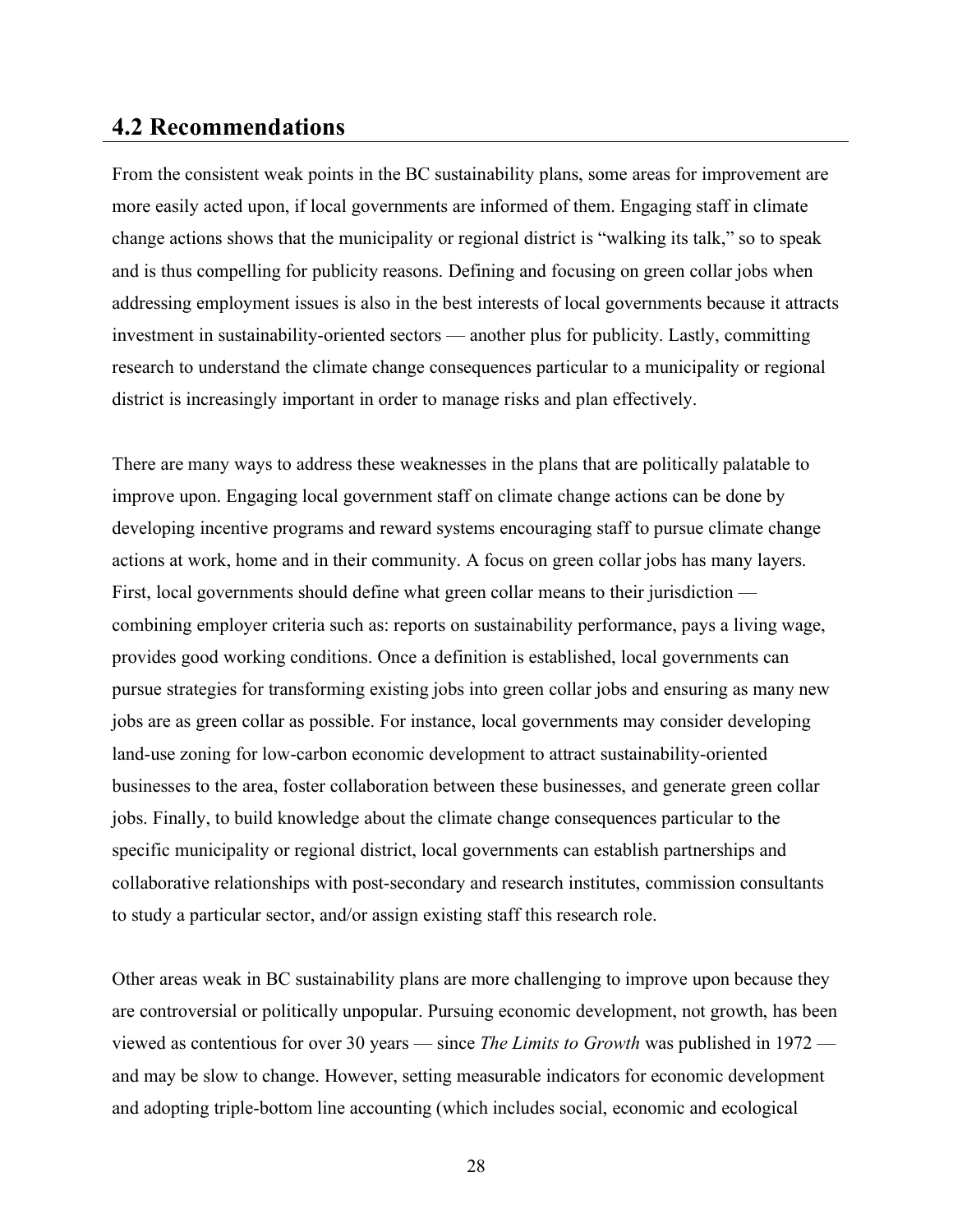objectives) are all helpful steps in transitioning from growth to development. Making a financial commitment to climate change action in a plan is also typically viewed as politically unpalatable. It is not surprising that politicians are cautious about making financial commitments to sustainability that may stir controversy or jeopardize their re-election. Conversely, however, politicians can also see making a financial commitment as an opportunity for greater support and leadership, rather than a liability for election security.

Moreover, this study presents findings with a range of applicability and probability of implementation. At any rate, the research is well timed and reveals feasible improvements for local governments planning for economic adaptation to climate change in BC. Not only can understanding the strengths and weaknesses of past plans help those who have not yet developed sustainability plans, but it can also aid the 26 municipalities and regional districts examined in this study in advancing revisions and next versions to come.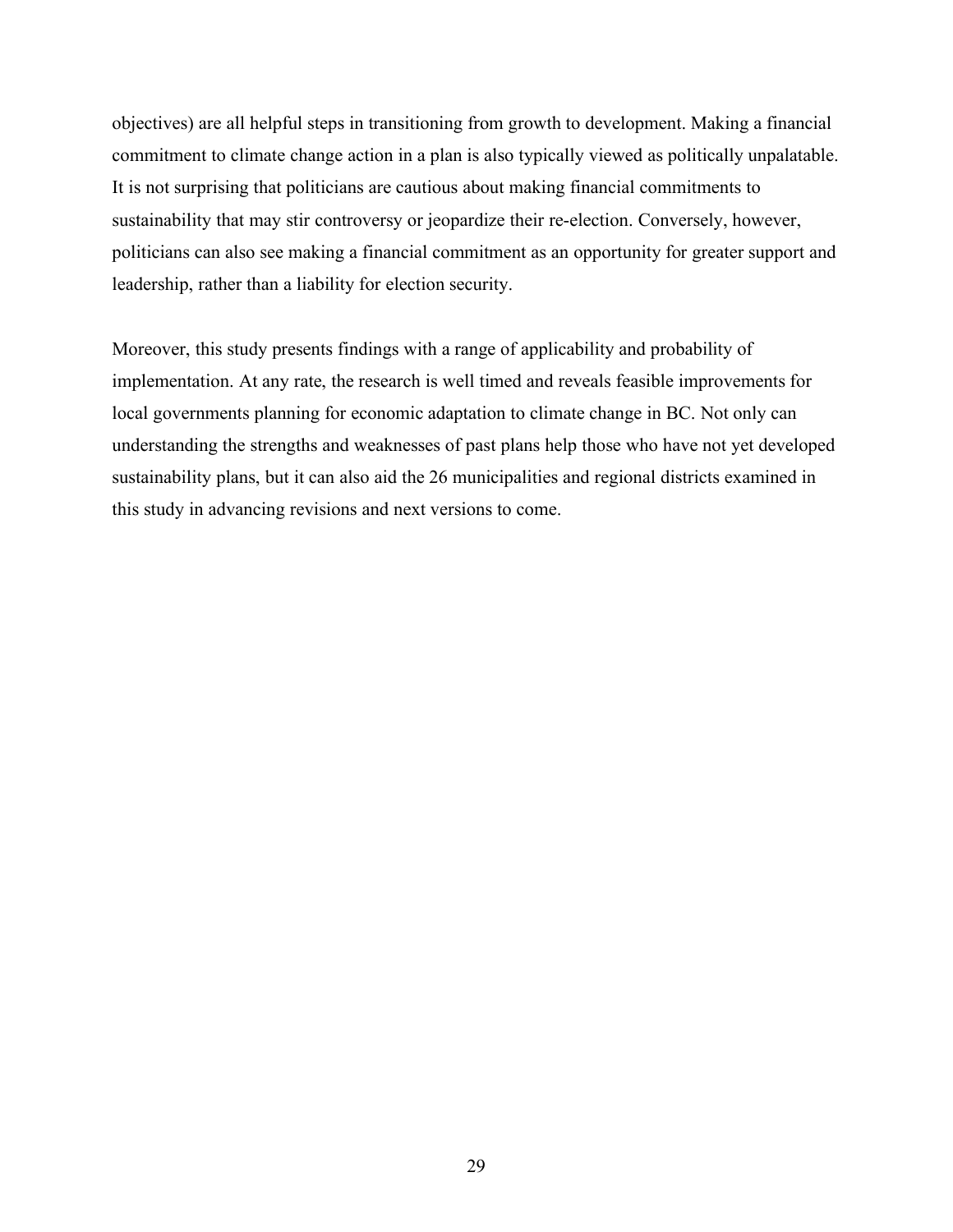# **Section 5. References**

- Bassett, E., & Shandas, V. (2010). Innovation and climate action planning Perspectives from municipal plans. *Journal of the American Planning Association, 76*(4), 435 - 450.
- Berke, P., & Godschalk, D. (2009). Searching for the good plan: A meta-analysis of plan quality studies. *Journal of Planning Literature 23*(3), 227-240.
- Berke, P. R., & Manta-Conroy, M. (2000). Are we planning for sustainable development? An evaluation of 30 comprehensive plans. *Journal of the American Planning Association, 66*(1), 21-33.
- Berman, E.M. & West, J.P. (1995). Municipal commitment to total quality management: A survey of recent progress. Public Administration Review, 55(1), 57-66.
- Bizikova L., T. Neale and I. Burton (2008). Canadian communities' guidebook for adaptation to climate change. Including an approach to generate mitigation co-benefits in the context of sustainable development. First Edition. Environment Canada and University of British Columbia, Vancouver.
- Briguglio, L., Cordina, G., Farrugia, N., & Vella, S. (2009). Economic vulnerability and resilience: Concepts and measurements. *Oxford Development Studies, 37*(3), 229-247.
- Brody, S. D. (2003). Implementing the principles of ecosystem management through local land use planning. *Population and Environment, 24*(6), 511-540.
- Bruce, D. Jordan, P. & Halseth, G. (1999). The role of voluntary organizations in rural Canada: Impacts of changing availability of operational and program funding. Canadian Rural Restructuring Foundation, New Rural Economy Project.
- Burton, I., Malone, E., & Huq, S. (2004). *Adaptation Policy Frameworks for Climate Change: Developing Strategies, Policies, and Measures*. United Nations Development Programme.
- Campbell, S. (1996). Green cities, growing cities, just cities? *Journal of the American Planning Association, 62*(3), 296-312.
- Carroll, A.L., Taylor, S.W., Regniere, J., & Safranyik, L. (2003). Effect of climate change on range expansion by the mountain pine beetle in British Columbia. *The Bark Beetles, Fuels, and Fire Bibliography*. Paper 195. Retrieved May 2, 2011 from http://digitalcommons.usu.edu/barkbeetles/195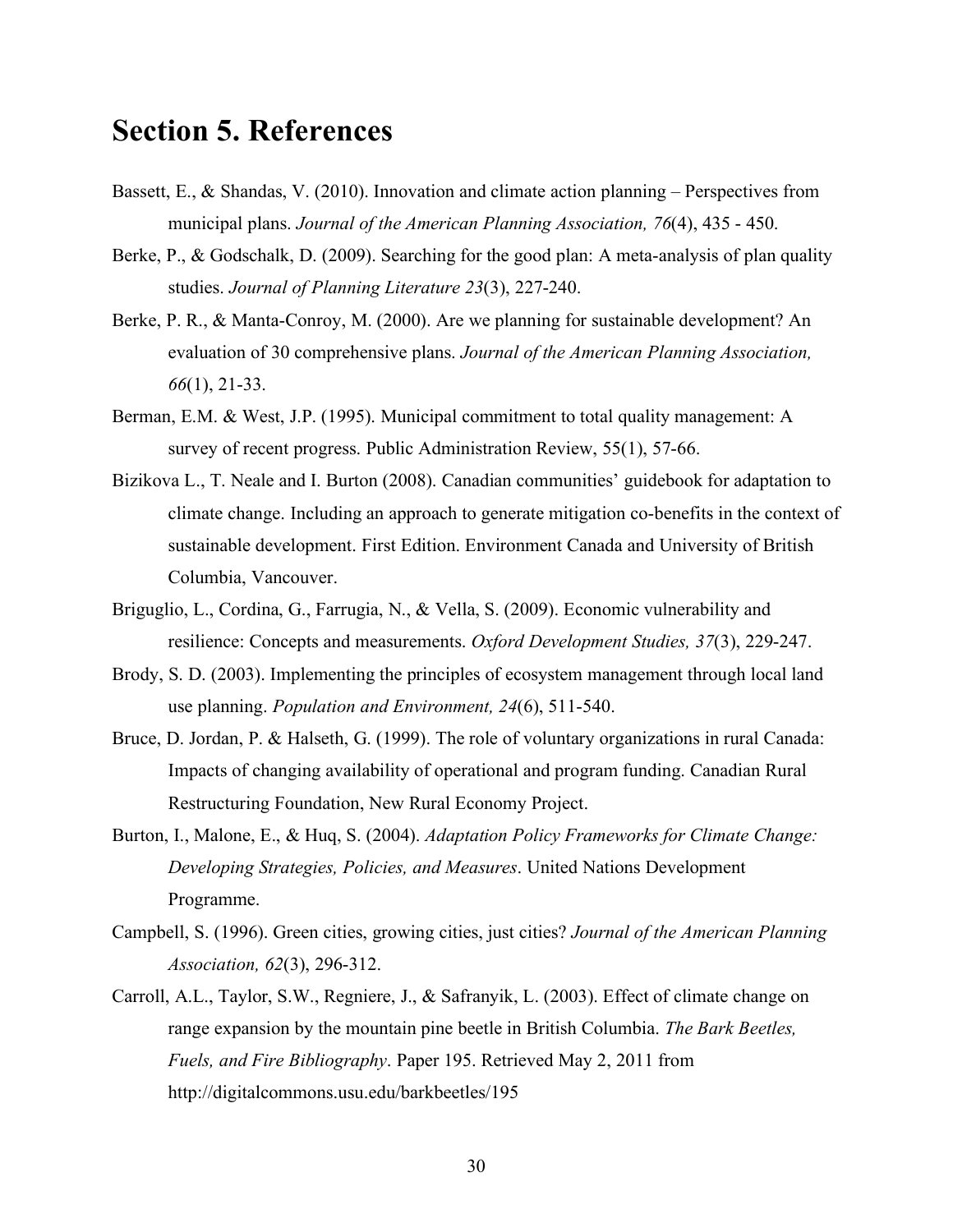- Copenhagen Climate Science Congress Synthesis Report. (2009). Retrieved May 2, 2011 from http://climatecongress.ku.dk/pdf/synthesisreport
- Dale, V.H, Joyce, L.A., McNulty, S., Neilson, R.P., Ayres, M.P., Flannigan, M.D., Hanson, P.J., Irland, L.C., Lugo, A.E., Peterson, C.J., Simberloff, D., Swanson, F.J., Stocks, B.J., & Wotton, B.M. (2001). Climate change and forest disturbances. *BioScience, 51*, 723–734.
- Daly, H. E. (1991). The circular flow of exchange value and the linear throughput of matterenergy: A case of misplaced concreteness. In H. E. Daly (Ed.), *Steady-State Economics* (2nd ed.). Washington, DC: Island Press, 195-210.
- Dobrohoczki, R. (2006). Cooperatives as social policy means for creating social cohesion in communities. *Journal of Rural Cooperation, 34*(2), 135-158.
- Dodman, D. (2009). Blaming cities for climate change? An analysis of urban greenhouse gas emissions inventories. *Environment and Urbanization, 21*(1), 185-201.
- Environment Canada. (2011). Climate Change Science and Research. Retrieved May 10, 2011 from http://www.ec.gc.ca/sc-cs/Default.asp?lang=En&n=56010B41-1
- Factor 10 Institute. (2008). Terms: Factor 4 and Factor 10. Retrieved May 10, 2011 from http://www.factor10-institute.org/terms.html
- Fleming, R.A., Candau, J.N., & McAlpine, R.S. (2002). Landscape-scale analysis of interactions between insect defoliation and forest fire in central Canada. *Climatic Change, 55*, 251– 272.
- Gayton. D.V. (2008). Impacts of climate change on British Columbia's biodiversity: A literature review. *BC Journal of Ecosystems and Management, 9*(2), 26-30.
- Hall, C.A.S. & Day, J.W. (2009). Revisiting the limits to growth after peak oil. *American Scientist, 97*, 230-237. Retrieved May 10, 2011 from http://www.esf.edu/efb/hall/2009- 05Hall0327.pdf
- Intergovernmental Panel on Climate Change (IPCC). (2007). IPCC Fourth Assessment Report: Climate Change 2007. Retrieved May 10, 2011 from http://www.ipcc.ch/publications and data/publications and data reports.shtml
- International Energy Agency (IEA). (2010). World Energy Outlook. Retrieved December 3, 2010 from http://www.worldenergyoutlook.org/
- Janmaat, J.A. (2010). Parrying water conflicts in the Okanagan: The potential of a water market. *BC Studies, 168*, 21-44.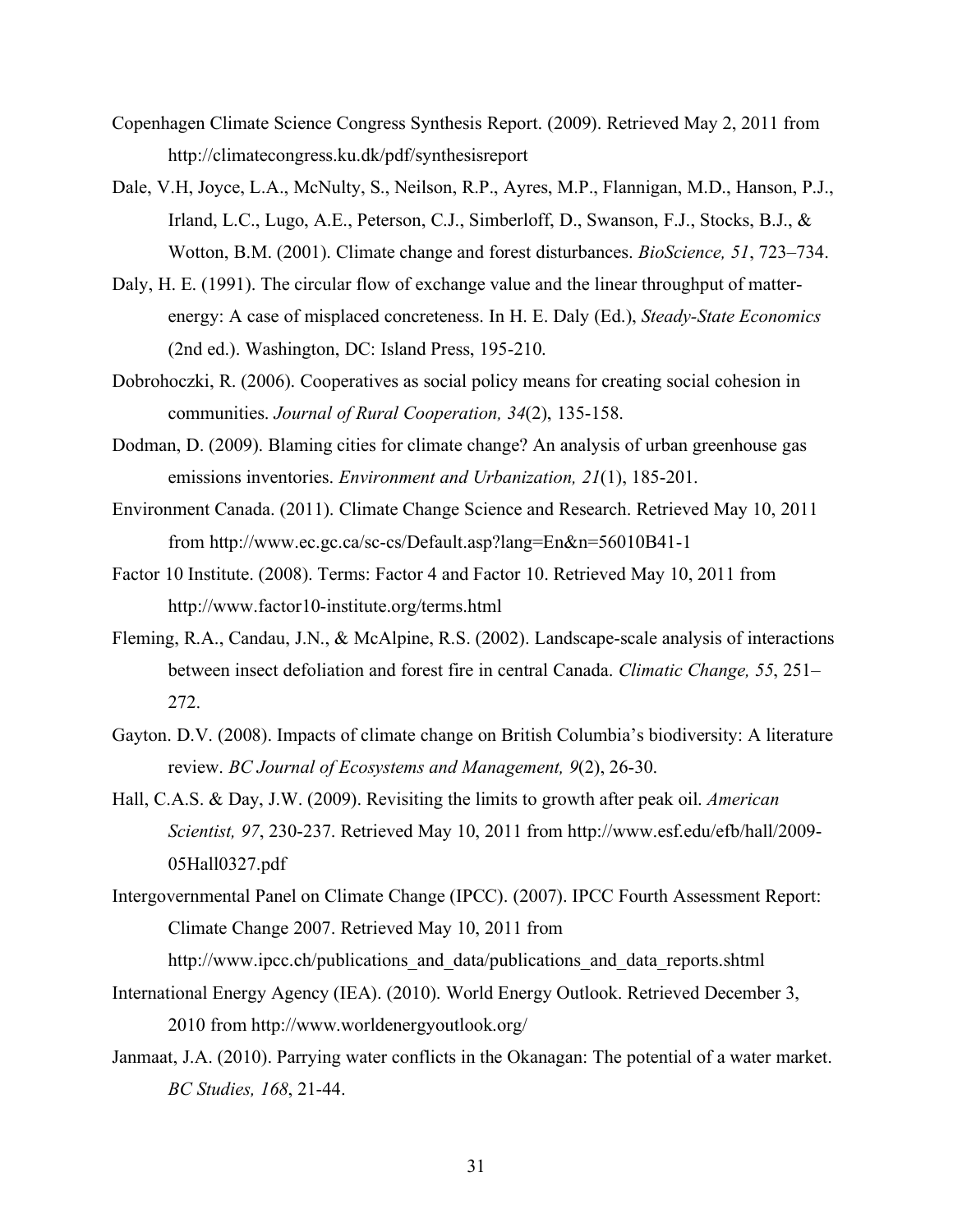- Kane, S., & Shogren, J. (2000). Linking adaptation and mitigation in climate change policy*. Climatic Change, 45*, 75-102.
- Kelly, E.D. (2010). Community Planning: An Introduction to the Comprehensive Plan. Washington, DC: Island Press.
- Kurz, W.A., Dymond, C.C., Stinson, G., Rampley, G.J., Neilson, E.T., Carroll, A.T., Ebata, T. & Safranyik, L.(2008). Mountain pine beetle and forest carbon feedback to climate change. *Nature, 452*, 987-990.
- Lee, M. and Carlaw, K. (2010). *Climate Justice, Green Jobs and Sustainable Production in BC*. Vancouver: CCPA, September.
- Loukas, A. & Quick, M.C. (1999). The effect of climate change on floods in British Columbia. *Nordic Hydrology, 30*, 231-256.
- Mantua, N.J., Hare, S.R., Zhang, Y., Wallace, J.M., & Francis, R.C. (1997). A Pacific interdecadal climate oscillation with impacts on salmon production. *Bulletin of the American Meteorological Society, 78*, 1069-1079.
- Matthews, R., Pendakur, R. & Young, N. (2009). Social capital, labour markets, and job-finding in urban and rural regions: Comparing paths to employment in prosperous cities and stressed rural communities in Canada. *The Sociological Review, 57*(2), 306-330.
- Mazza, P. (2002). Climate change solutions as economic development: Transforming barriers into drivers. *Bulletin of Science Technology & Society, 22*(2), 158-167.
- Meadows, D.H., Meadows, D.L., Randers, J., Behrens, W.W., (1972). *The Limits to Growth: A Report for the Club of Rome's Project on the Predicament of Mankind.* New York, NY: Universe Books.
- Nelitz, M., Wieckowski, D., Pickard, D., Pawley, K., Marmorek, D.R. (2007). Helping pacific salmon survive the impact of climate change on freshwater habitats. Final report prepared by ESSA Technologies Ltd., Vancouver, BC for Pacific Fisheries Resource Conservation Council, Vancouver, BC.
- Nelson, A. C., & French, S. P. (2002). Plan quality and mitigating damage from natural disasters: A case study of the Northridge Earthquake with planning policy considerations. *Journal of the American Planning Association, 68*(2), 194-207.
- Newman, P., Beatley, T. & Boyer, H. (2009). *Resilient Cities: Responding to Peak Oil and Climate Change*. Washington, DC: Island Press.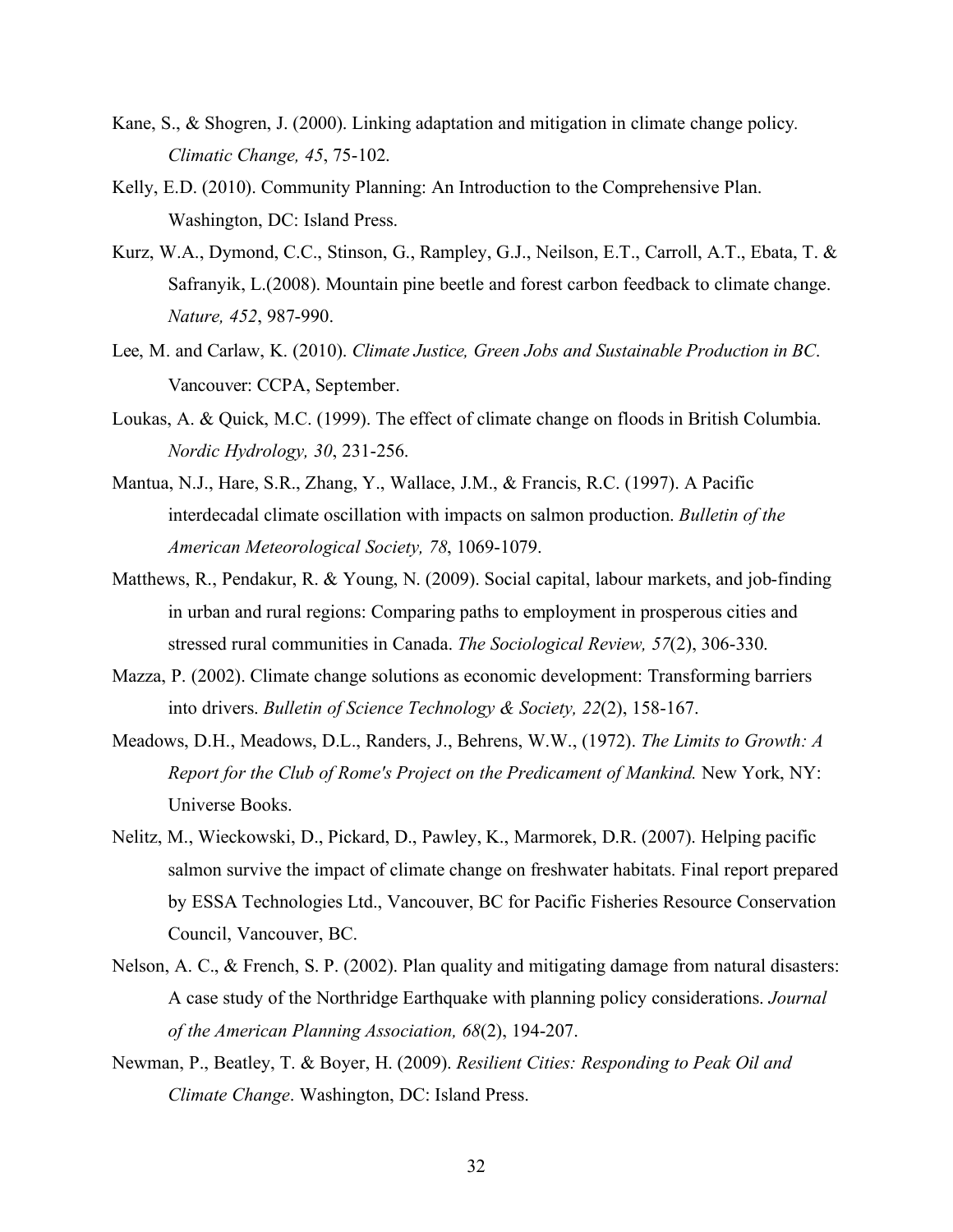- Parry, J., Hammill, A., & Drexhage, J. (2005). *Climate Change and Adaptation.* International Institute for Sustainable Development.
- Pollock, R.M. & Whitelaw, G.S. (2005). Community-based monitoring in support of local sustainability. *Local Environment, 10*(3), 211-228.
- Province of British Columbia. (2007). *Bill 44 – Greenhouse Gas Reductions Targets Act*. Retrieved May 13, 2011 from http://www.leg.bc.ca/38th3rd/1st\_read/gov44-1.htm
- Province of British Columbia. (2008). *Bill 27 – Local Government (Green Communities) Statutes Amendment Act.* Retrieved May 13, 2011 from http://www.leg.bc.ca/38th4th/1st\_read/gov27-1.htm
- Province of British Columbia. (2010). BC Agriculture Climate Change Action Plan 2010-2013. Retrieved July 24, 2011 from http://www.bcagclimateaction.ca/wp-content/media/BC-Agriculture-Climate-Change-Action-Plan.pdf
- Province of British Columbia. (2010). Preparing for climate change: British Columbia's Adaptation Strategy. Ministry of Environment.
- Rees, W.E. (1991). Conserving natural capital: The key to sustainable landscapes. *International Journal of Canadian Studies, 4,* 7-27.
- Rees, W.E. (2002). Globalization and sustainability: Conflict or convergence? *Bulletin of Science, Technology & Society, 22*(4), 249-268.
- Rees, W.E. (2008). Confounding integrity: humanity as dissipative structure, in: Westra, L., Bosselmann, K., Westra, R. (Eds.), *Reconciling Human Existence with Ecological Integrity*. London: Earthscan, pp. 293-302.
- Robinson, P.J. & Gore, C.D. (2005). Barriers to Canadian Municipal Response to Climate Change. *Canadian Journal of Urban Research, 14*(1), 102-120.
- Saha, D. & Paterson, R.G. (2008). Local government efforts to promote the 'three e's' of sustainable development: Survey in medium to large cities in the United States. *Journal of Planning Education and Research, 28*, 21-37.
- Sloman, J. (1999). *Economics*, 3rd edition. Prentice Economics. Europe: Prentice-Hall.
- Smit, B., Burton, I., Klein, R., & Wandel, J. (2000). An anatomy of adaptation to climate change and variability. *Climatic Change, 45*, 223-251.
- Stocks, B.J., Fosberg, M.A., Lynham, T.J., Mearns, L., Wotton, B.M., Yang, Q., Jin, J.Z., Lawrence, K., Hartley, G.R., Mason, J.A., & McKenney, D.W. (1998). Climate change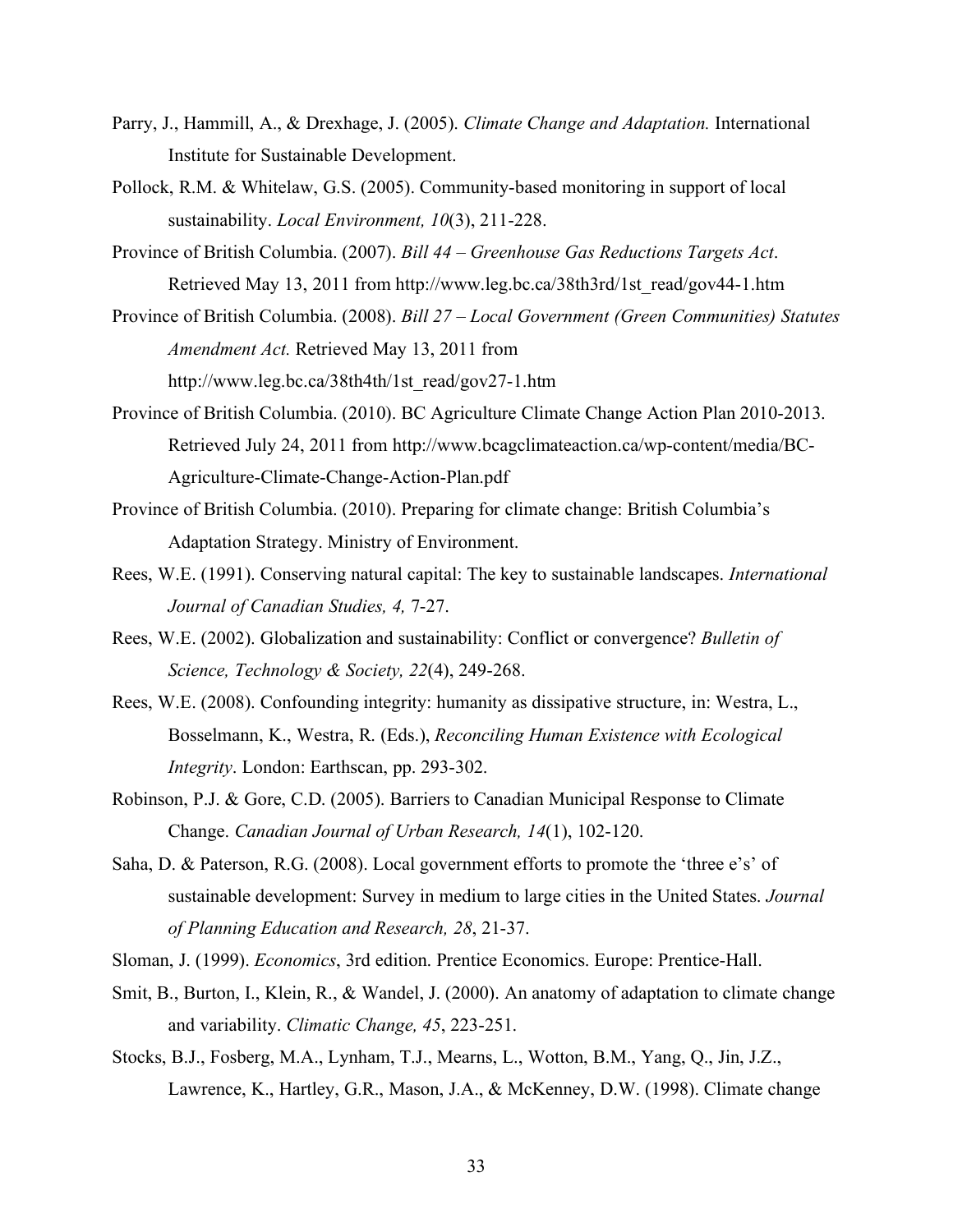and forest fire potential in Russian and Canadian boreal forests. *Climatic Change, 38*, 1– 13.

- Stoney, C & Elgersma, S. (2007). *Neighbourhood Planning through Community Engagement: The Implications for Place Based Governance and Outcomes.* Saskatoon, SK: Canadian Political Science Association.
- Tang, Z., Brody, S.D., Quinn, C., Chang, L., & Wei, T. (2010). Moving from agenda to action: Evaluating local climate change action plans. *Journal of Environmental Planning and Management, 53*(1), 41-62.
- Union of Concerned Scientists. (1992). World Scientists' Warning to Humanity. Retrieved November 28, 2010 from http://www.ucsusa.org/about/1992-world-scientists.html
- United States Environmental Protection Agency (2011). News Release. Retrieved July 24, 2011 from

http://www.yosemite.epa.gov/opa/admpress.nfs/0/bf94ea2b8a7bead085257886005316f2

- Victor, P.A., Hanna, E. & Kubursi, A. (1995). How strong is weak sustainability? *Economie Appliquée, (48)*2, 75-94.
- Victor, P.A. (2008). *Managing Without Growth: Slower by Design, Not Disaster*. Cheltenham, UK: Edward Elgar Publishing Limited.
- Wheaton, E. (2001). Changing fire risk in a changing climate: a literature review and assessment. Saskatchewan Research Council, Saskatoon, Sask. Publ. No. 11341–2E01.
- Zeemering, E. (2009). What does sustainability mean to city officials? *Urban Affairs Review, 45*(2), 247–73.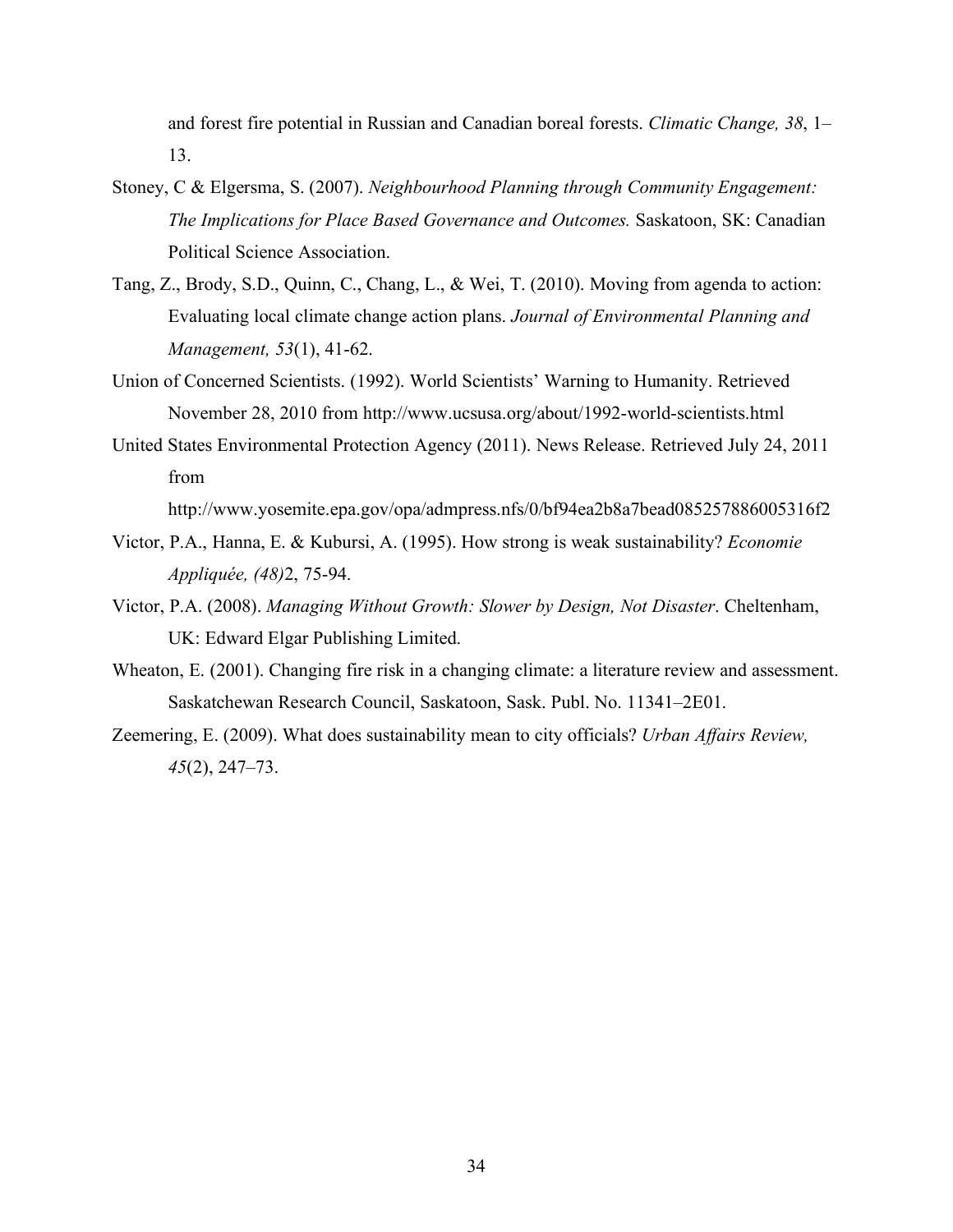# **Section 6. Appendix: Evaluation Protocol**

### **Plan Evaluation Protocol**

#### **General coding guidelines:**

To score either a 1 or a 2 in any category, the plan must contain explicit, not implicit, evidence of code criteria. The difference between explicit and implicit evidence does not distinguish a score of 1 from 2 but, rather, qualifies it to be scored. For example, the plan may list many of the major industries in the municipality or regional district, but if it does not explicitly acknowledge an economic dependency on the natural resources and ecosystems that support these industries, it does not qualify to score either a 1 or 2 for code 1C.

### **1. Facts**

Scoring:  $0 =$  absent,  $1 =$  included briefly,  $2 =$  included in depth

### **1A. Climate change facts**

- Score 1 if the plan acknowledges climate change briefly (e.g. word search for "climate change")
- Score 2 if the plan acknowledges climate change in depth (e.g. the human activities that generate greenhouse gas emissions)

# **1B. Consequences and risks of climate change**

- Score 1 if the plan includes the general consequences of climate change (e.g. average annual temperature increases, sea level rise, increased incidence of extreme weather)
- Score 2 if the plan includes the specific consequences of climate change to the municipality or regional district (e.g. water shortages, compromised air quality, increased flooding hazards)

# **1C. Economic dependency on natural resources and ecosystems**

- Score 1 if the plan acknowledges a connection between the economy and the ecosphere
- Score 2 if the plan recognizes the economic dependencies on natural resources and ecosystems specific to the municipality or regional district (e.g. dependency on forestry, fishing or mining)

# **1D. Resiliency assessment**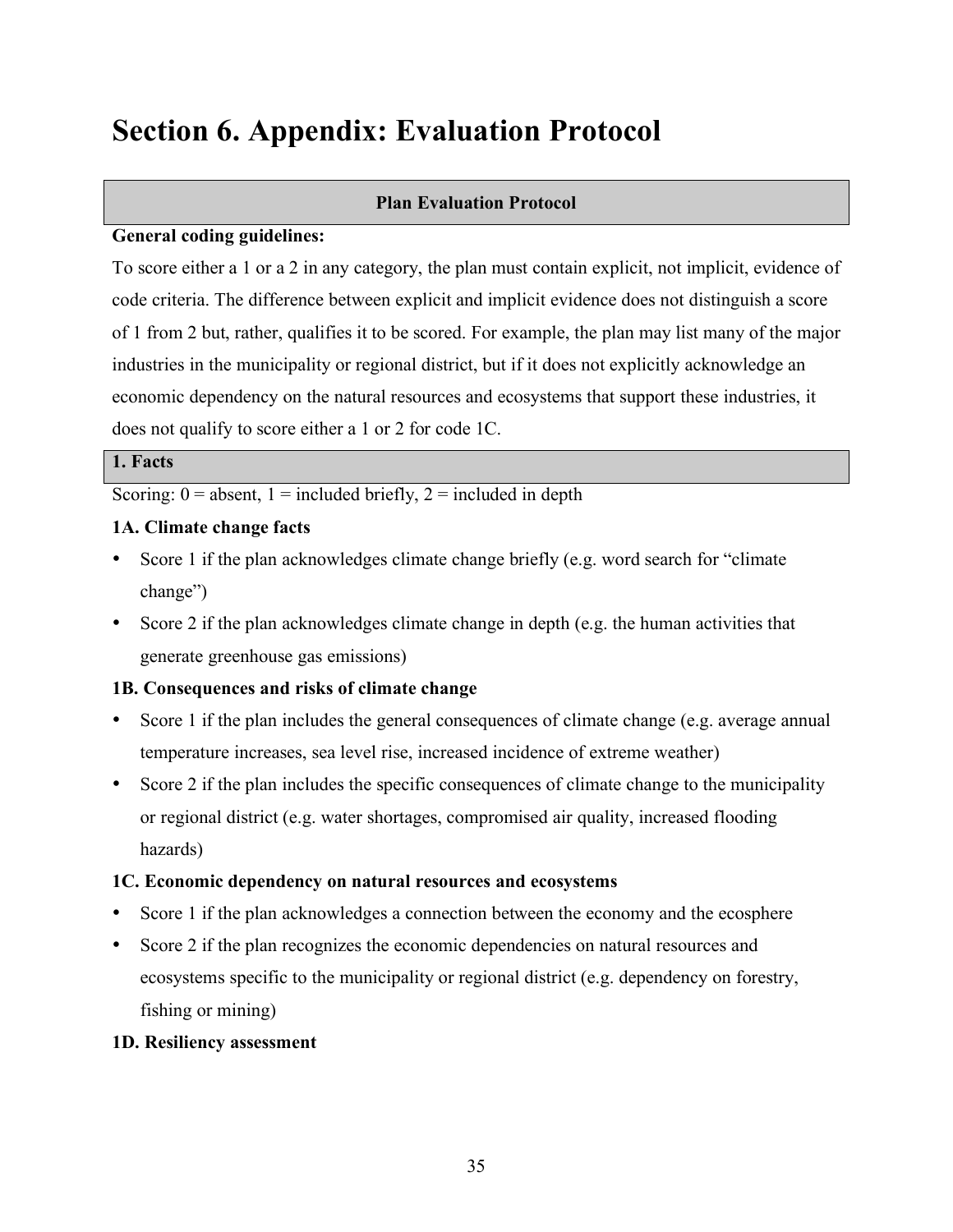- Score 1 if the plan acknowledges the concept of resiliency (e.g. the plan may not use the word resiliency, but it clearly explains the ability bounce back from and successfully adapt to climate change impacts)
- Score 2 if the plan describes how the municipality or regional district is or is not resilient (e.g. a resilient municipality or regional district has a diverse economy, diverse employment opportunities, diverse and self-sufficient agricultural activities, low dependence on nonrenewable energy sources)

# **1E. Risk assessment**

- Score 1 if the plan acknowledges the municipality or regional district faces risks due to climate change
- Score 2 if the plan describes the specific economic risks from climate change impacts that will affect the municipality or regional district (e.g. employment uncertainty, food insecurity, dependency on imports or exports, dependency on non-renewable energy sources)

# **2. Goals**

Scoring:  $0 =$  absent,  $1 =$  included briefly,  $2 =$  included in depth

# **2A. Economic development, not economic growth**

- Score 1 if the plan goals acknowledges a difference between economic development (qualitative improvement) and economic growth (quantitative increase)
- Score 2 if the plan goals show evidence of how the municipality or regional district aims to develop, as opposed to grow, economically (e.g. creating green collar jobs, emphasizing quality of life indicators as opposed to gross domestic product)

# **2B. Resiliency goals/objectives**

- Score 1 if the plan identifies goals/objectives to improve and/or develop resiliency (e.g. goal to become carbon neutral, goal to diversify local employment opportunities in service and clean tech industries, goal to increase local food production)
- Score 2 if the plan identifies goals/objectives to improve and/or develop resiliency, as well as targets and/or timelines in support of these goals/objectives (e.g. goals to: become carbon neutral by 2015, diversify local employment opportunities in service and clean tech industries by adding 100 new jobs by 2015, increase local food production by 50% by 2020)

# **2C. Risk goals/objectives**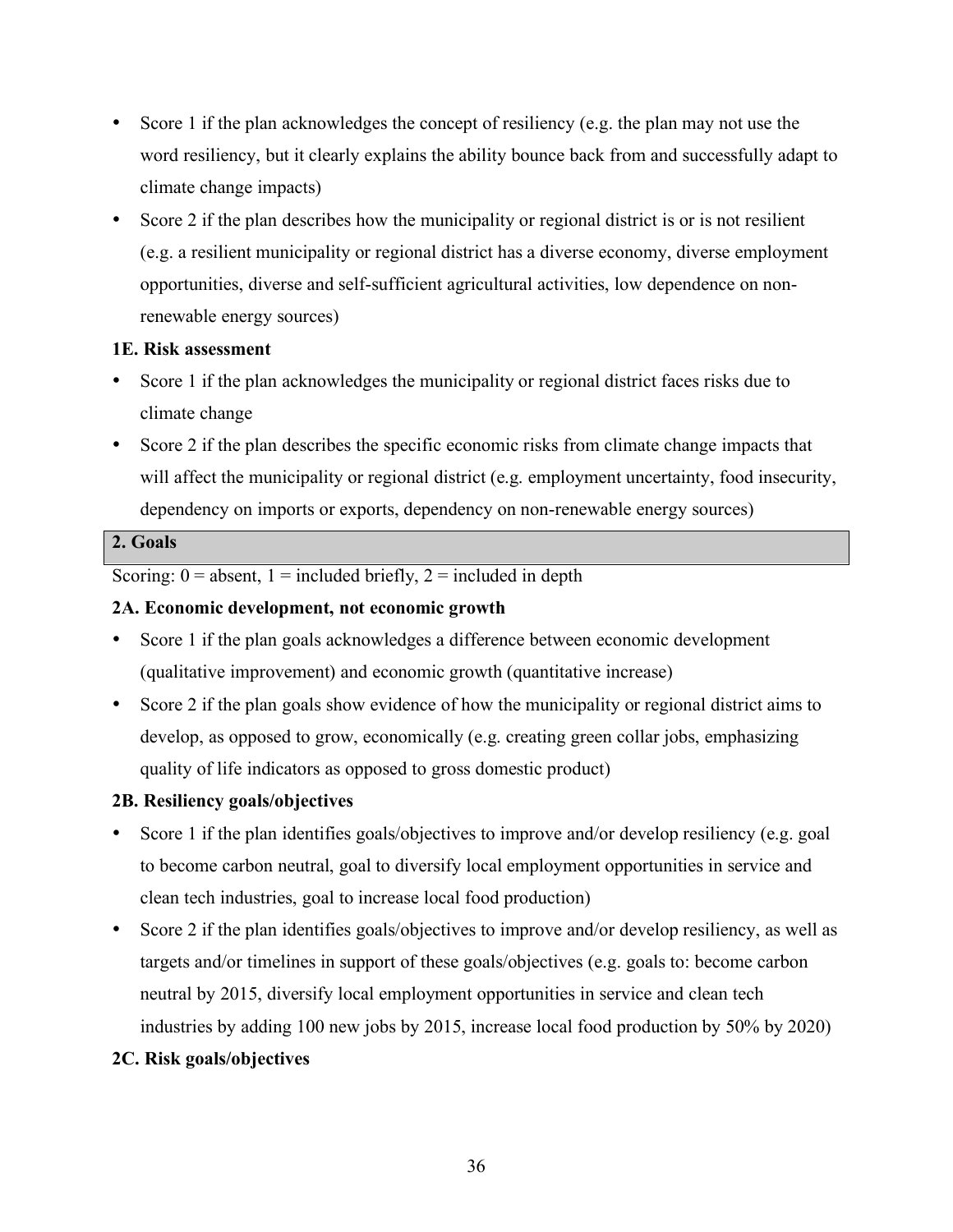- Score 1 if the plan identifies goals/objectives to reduce risk (e.g. goal to develop floodplain land use plan, goal to decrease dependency on fossil fuels, goal to reduce residential water use and prepare drought management plan)
- Score 2 if the plan identifies goals/objectives to reduce risk, as well as targets and/or timelines in support of these goals/objectives (e.g. goal to develop floodplain land use plan by 2015, goal to decrease dependency on fossil fuels by 50% by 2020, goal to reduce residential water use by 20% by 2015 and prepare drought management plan within the year)

# **3. Policies**

Scoring:  $0 =$  absent;  $1 =$  suggested direction/recommendation;  $2 =$  commitment/strategy

# **3A. Building and infrastructure for resiliency**

- Score 1 if plan suggests general building and infrastructure policies
- Score 2 if plan makes a commitment to specific building and infrastructure policies (e.g. green building code meets climate predictions, infrastructure is maintained to standards accommodating climate predictions)

# **3B. Diversification and local investment**

- Score 1 if plan suggests general policies for diversifying the economy and investing locally
- Score 2 if plan makes specific policy commitments to diversifying the economy and investing locally (e.g. focusing on establishing a diverse service economy, clean technology industry and establishing resident-owned cooperatives)

# **3C. Food security for resilience**

- Score 1 if plan suggests general policies for working towards food security
- Score 2 if plan makes a specific policy commitment for working towards food security (e.g. increasing knowledge of local food sources and accessibility; supporting urban agriculture, farmer's markets, and food cooperatives; decreasing dependence on exported food)

# **3D. Green collar jobs**

- Score 1 if plan suggests policies for creating employment opportunities in "green collar" sectors (e.g. clean technology; service industry; recycling collection, processing and remanufacturing)
- Score 2 if plan makes a specific policy commitment creating employment opportunities in "green collar" sectors (e.g. specifies how the municipality or regional district will invest in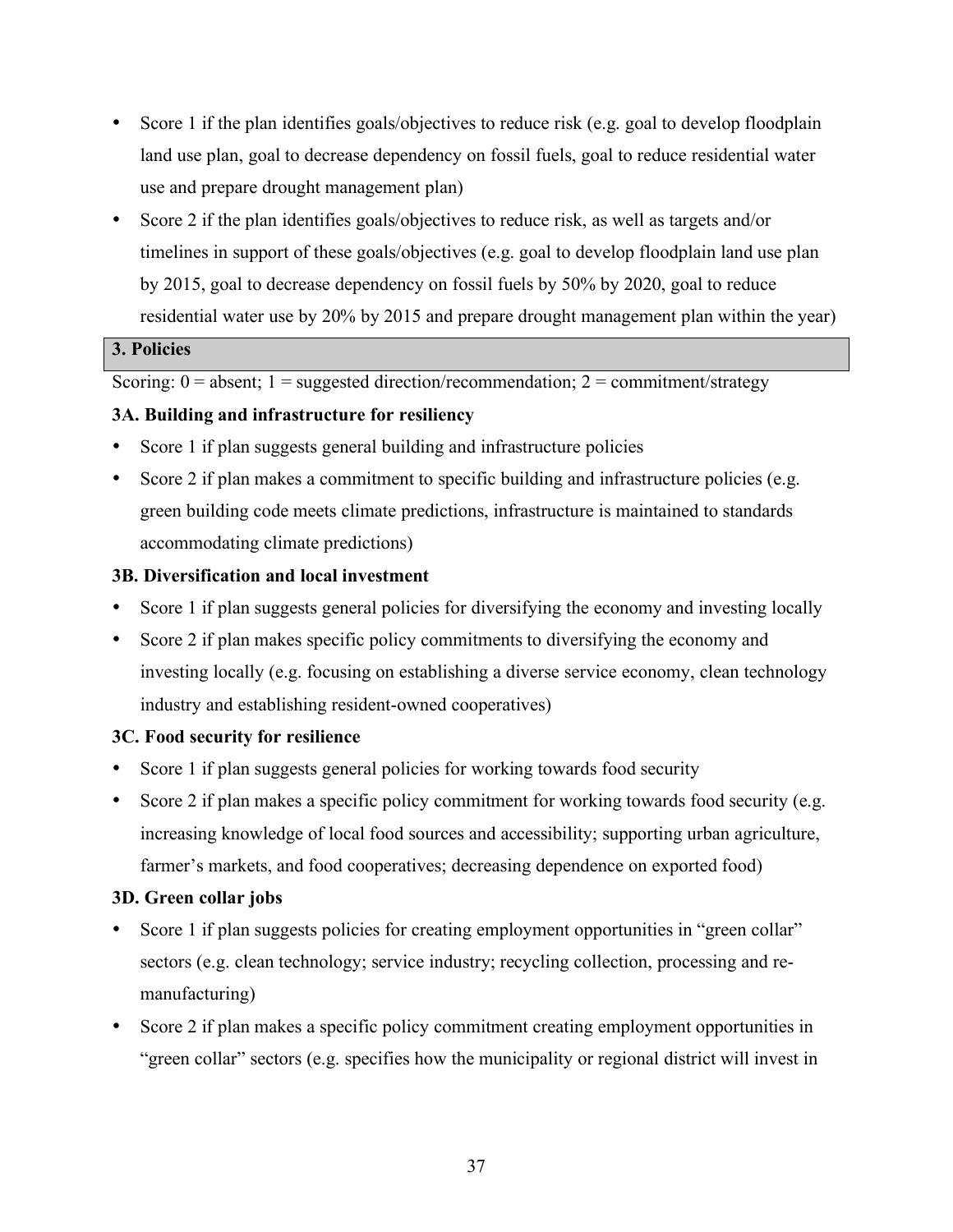clean technology to create green collar jobs and how many jobs will be generated; describes strategy for working with Chamber of Commerce to facilitate jobs in "green collar" sectors)

# **3E. Land use zoning for risk reduction**

- Score 1 if plan suggests general land use policies for reducing risk
- Score 2 if plan makes a commitment to specific land use policies for reducing risk (e.g. disallow development on floodplains, protect agricultural lands for food security, encourage density in development, create cycling and transit infrastructure)

### **3F. Natural resource management**

- Score 1 if plan suggests general policy suggestions for sustainable resource management
- Score 2 if plan makes a specific policy commitment to sustainable resource management (e.g. ensuring harvest does not exceed regenerative capacity; monitoring to assess ecosystem climate change adaptation; creating conservation zones; protecting sensitive vegetation, watersheds and ecosystems; processing natural resources locally; developing a localemployment strategy)

# **3G. Sustainable energy**

- Score 1 if plan gives general policy suggestions for energy conservation and/or converting to renewable energy sources
- Score 2 if plan makes a specific policy commitment to energy conservation and/or converting to renewable energy sources (e.g. through financial incentives, a green building program, energy efficiency standards)

# **3H. Transportation**

- Score 1 if plan makes general policy suggestions for creating a transit system not dependent on fossil fuels and/or encourages active transportation (e.g. walking, cycling)
- Score 2 if plan makes specific commitments to creating for creating a transit system not dependent on fossil fuels (e.g. electric streetcar system) and/or commitments to encourage active transportation, such as walking or cycling (e.g. mixed use and compact land-use development is pedestrian, bicycle, and transit-oriented; parking policies discourage car use)

# **3I. Waste management**

Score 1 if plan makes general policy suggestions for improved waste management (e.g. liquid and solid waste, composting, recycling, not energy waste)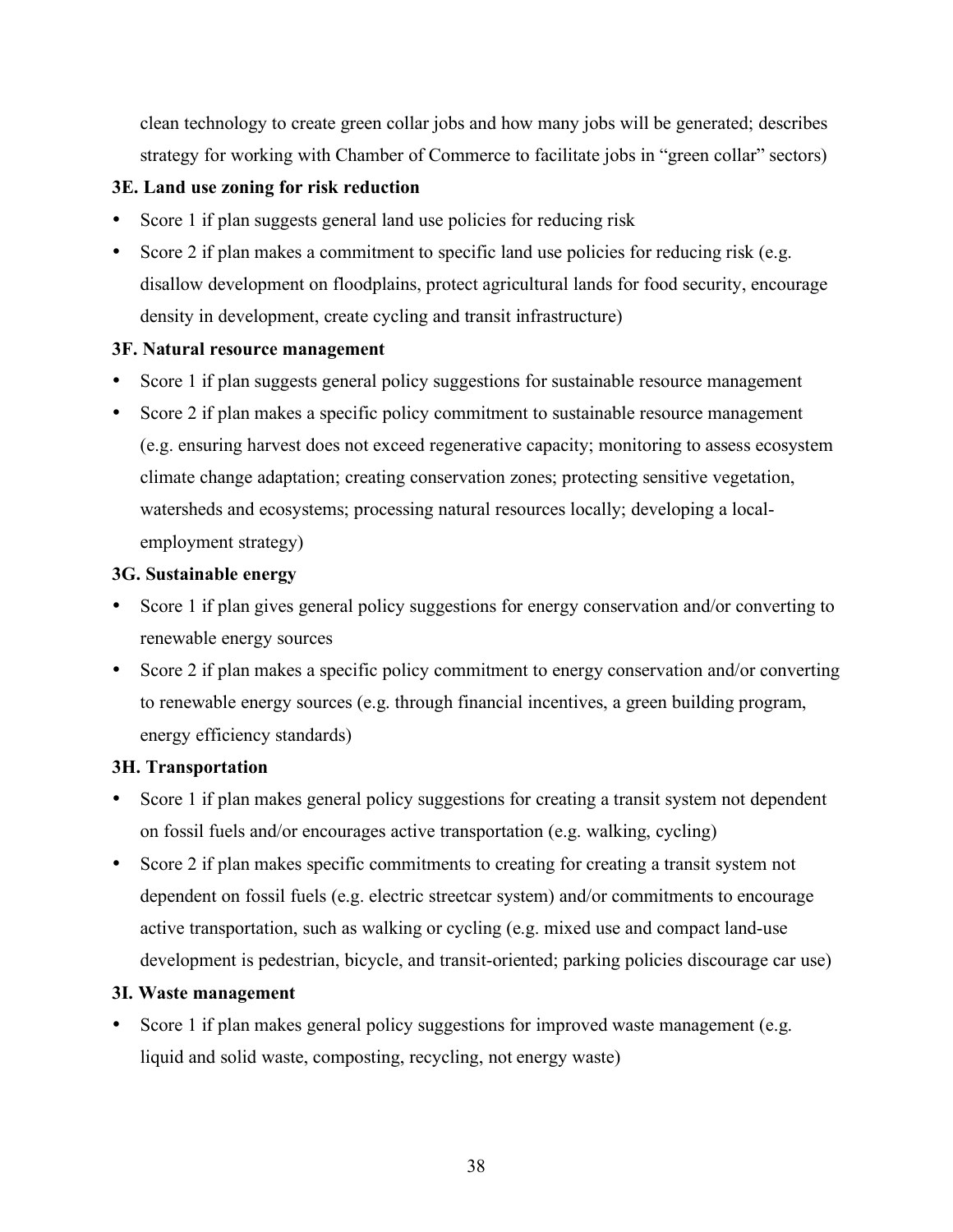• Score 2 if plan makes a specific policy commitment to reducing waste and/or creating green collar jobs (e.g. composting program aims to divert 20% more solid waste from landfill, commitment to processing and re-manufacturing recycled waste locally instead of exporting)

#### **4. Actions**

Scoring:  $0 =$  absent,  $1 =$  included briefly,  $2 =$  included in depth

# **4A. Advocacy and information sharing with other levels of government and/or business**

- Score 1 if plan briefly includes advocacy and information with other levels of government and/or the business sector
- Score 2 if plan includes, in detail, advocacy and information sharing with other levels of government and the business sector (e.g. initiatives engage business in the municipality in climate leadership; business engagement programs support ecological footprint reduction and climate change adaptation)

# **4B. Climate change position**

- Score 1 if plan briefly mentions adopting a climate change position
- Score 2 if plan describes, in detail, a climate change position that supports innovation in climate change mitigation and/or adaptation, demonstrating climate leadership (e.g. clean technology solutions to meet energy needs)

# **4C. Decision lens**

- Score 1 if plan briefly mentions a way in which decision-making takes into account climate change and/or economic impacts
- Score 2 if plan includes, in detail, ways in which decision-making takes into account climate change and/or economic impacts (e.g. an investment lens supports companies which are reducing their ecological footprint, a purchasing lens incorporates carbon goals)

# **4D. Financial commitment**

- Score 1 if plan briefly acknowledges a general budget and financial commitment to implementation actions (e.g. a word search for "budget" shows actions financially supported)
- Score 2 if plan describes, in detail, specific budgets and financial commitments to implementation actions (e.g. attributes numerical figures to different projects)

# **4E. Internal and external coordination processes (future-oriented)**